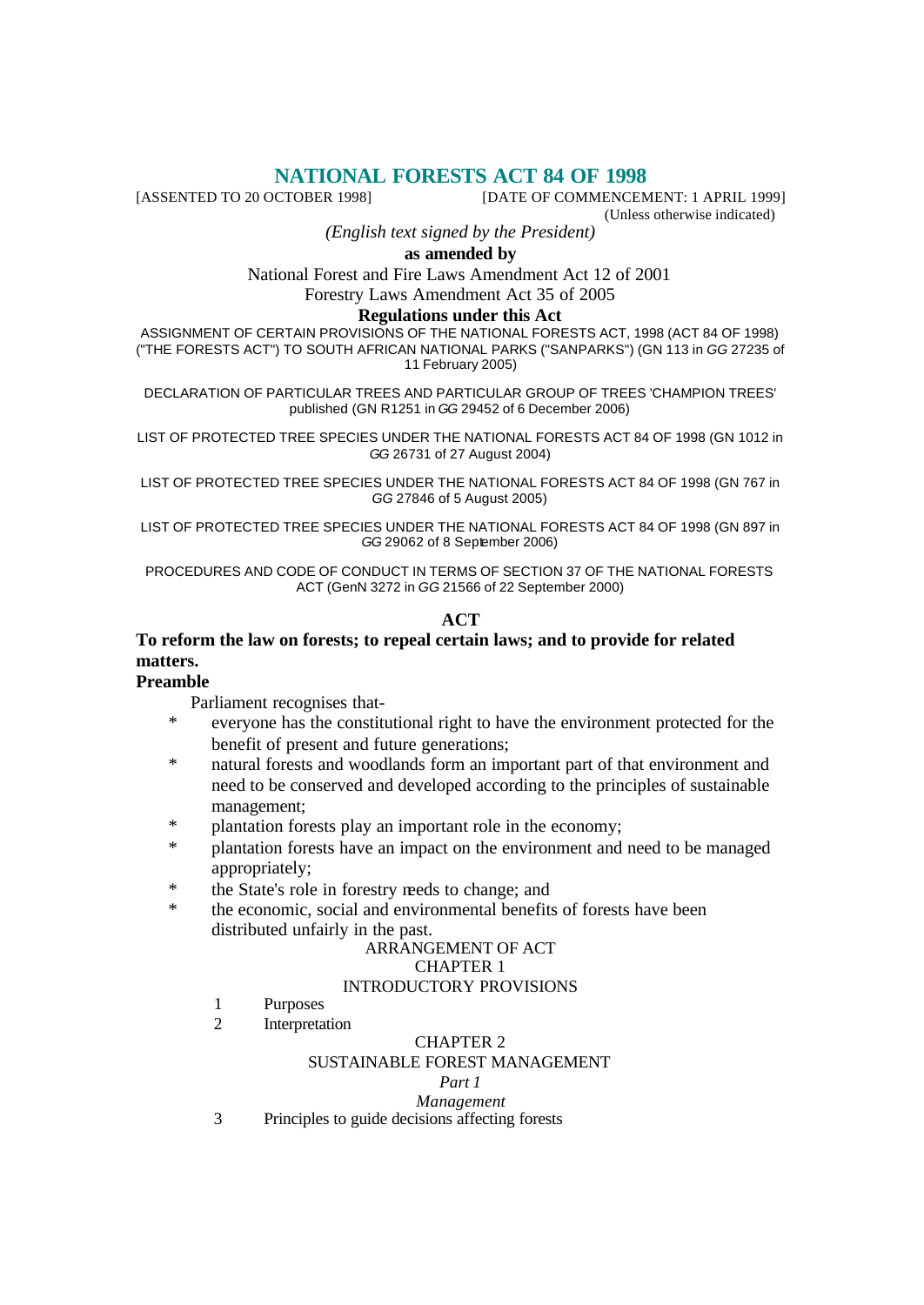4 Promotion and enforcement of sustainable forest management

*Part 2*

#### *Research, monitoring and reporting*

- 5 Promotion of research<br>6 Duty to monitor forests
- 6 Duty to monitor forests and disseminate information CHAPTER 3

#### SPECIAL MEASURES TO PROTECT FORESTS AND TREES

#### *Part 1*

- *Prohibition of destruction of natural forests*
- 7 Prohibition of destruction of trees in natural forests

#### *Part 2*

#### *Protected areas*

- 8 Power to set aside protected areas
- 9 Procedure for declaring protected areas
- 10 Effect of setting aside protected areas
- 11 Management of protected areas

#### *Part 3*

#### *Protection of trees*

- 12 Declaration of trees as protected
- 13 Normal procedure for declaring protected trees
- 14 Emergency procedure for protecting trees
- 15 Effect of declaration of protected trees
- 16 Registration against title deeds

#### *Part 4*

#### *Measures to control and remedy deforestation*

- 17 Power to declare controlled forest areas
- 18 Right to apply for protection

### CHAPTER 4

### USE OF FORESTS

### *Part 1*

#### *Access for recreation and related purposes*

- 19 Access to State forests for recreation, education, culture or spiritual fulfilment
- 20 Regulation of access to State forests
- 21 Access to forests other than State forests

#### *Part 2*

#### *Vesting and granting of rights to use State forests*

- 22 Vesting of rights
- 23 Activities which may be licensed in State forests
- 24 Requirements for licensing
- 25 Amendments, suspensions and cancellations
- 26 Servitudes in State forests
- 27 Leasing of State forests
- 27A Trusts

#### [S. 27A inserted by s. 5 of Act 35 of 2005.]

#### 28 Agreements to sell forest produce in State forests

#### *Part 3*

#### *Community forestry*

- 29 Offers to enter into community forestry agreements
- 30 Conclusion of community forestry agreements
- 31 Content of community forestry agreements
- 32 Assistance for community forestry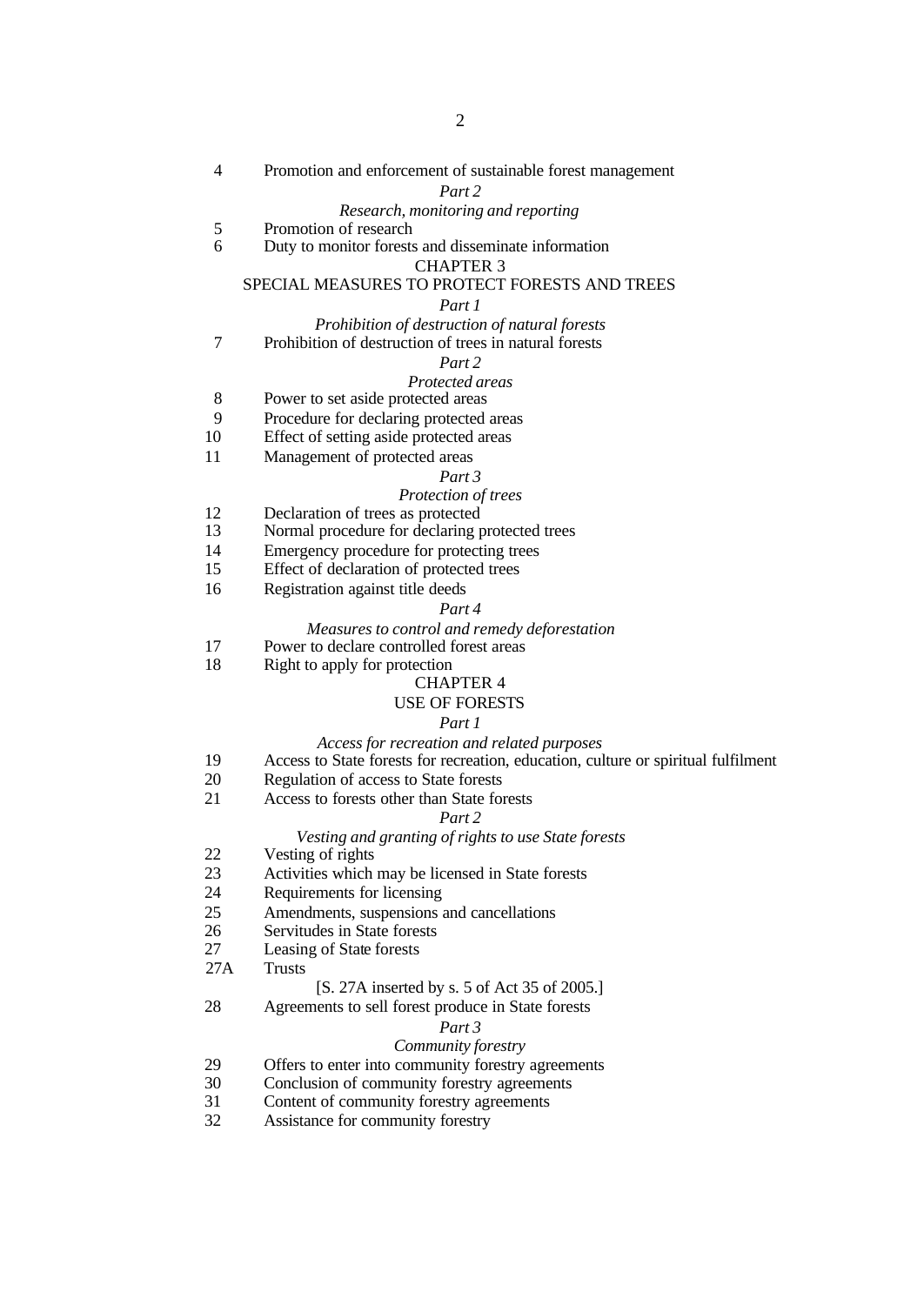#### CHAPTER 5

### INSTITUTIONS

#### *Part 1*

#### *National Forests Advisory Council*

- Establishment and objects of National Forests Advisory Council
- Constitution of Council
- Conditions of appointment to Council
- Committees of Council
- Meetings of Council
- Funding of Council
- Staff of Council
- Report by Council

#### *Part 2*

#### *National Forest Recreation and Access Trust*

- Establishment and objects of National Forest Recreation and Access Trust
- Powers and duties of Minister as trustee
- Administration of Trust funds
- Reports by Minister as trustee

#### *Part 3*

#### *Panel of facilitators, mediators and arbitrators*

Establishment of panel

#### CHAPTER 6

#### ADMINISTRATION OF ACT

#### *Part 1*

#### *General powers and duties of Minister*

- Development and implementation of policy
- Assignment of powers and duties
- Delegation of powers and duties
- Expropriation of property
- Reservation of State land for forestry
- Performance of functions on other land
- Extensions
- Content of regulations
- Procedure for making regulations
- Tariffs and charges

#### *Part 2*

#### *General powers and duties of Director-General*

- Powers and duties
- Transfer of officers and employees

#### CHAPTER 7

#### OFFENCES AND PENALTIES

### *Part 1*

### *Sentencing*

- Penalties
- Compensatory orders in criminal proceedings
- Award of part of fine recovered to informant

### *Part 2*

### *Offences*

- Offences relating to sustainable forest management
- Offences relating to protection of forests and trees
- Offences relating to use of forests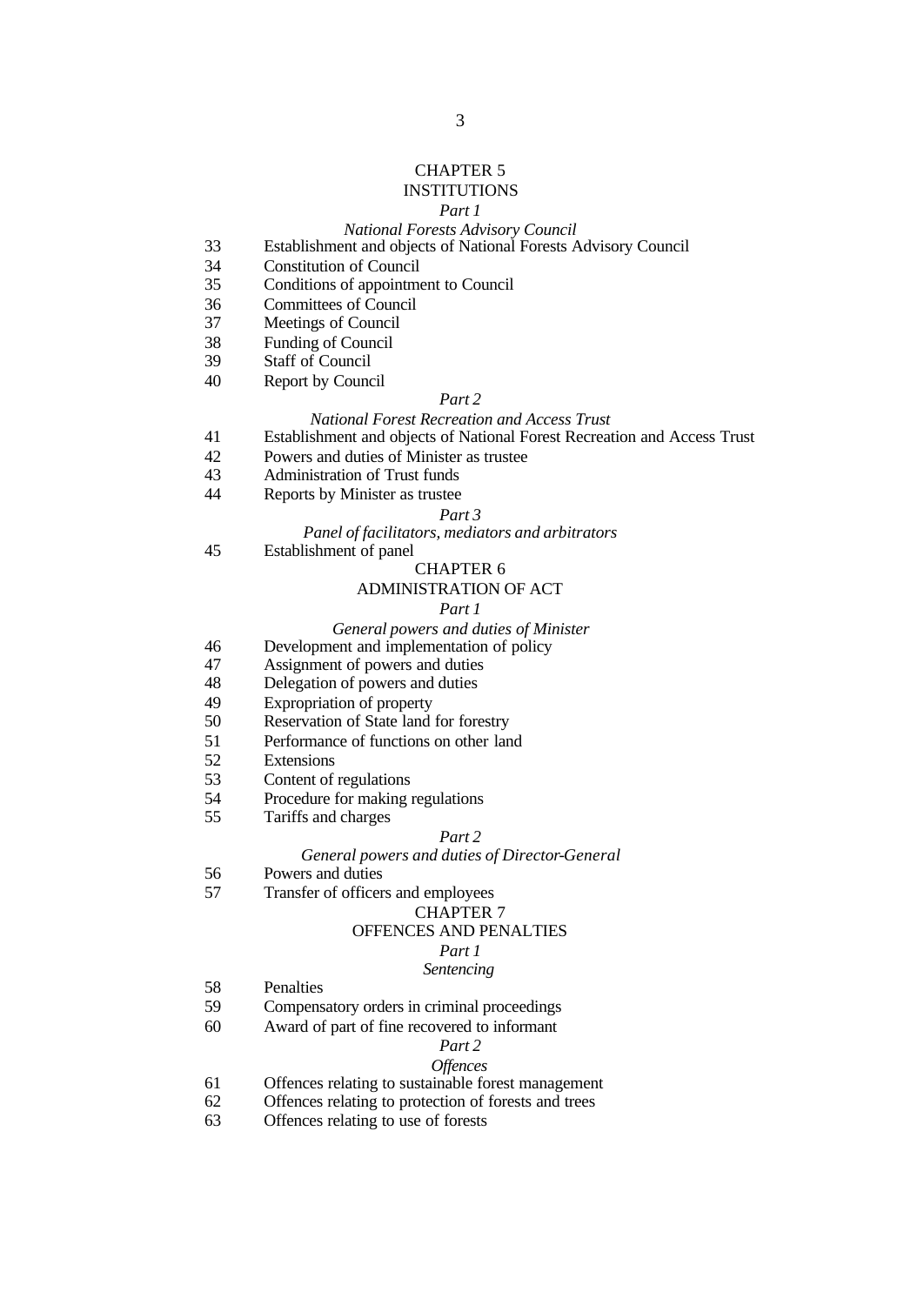64 Offences in relation to enforcement

### CHAPTER 8

#### ENFORCEMENT

- 65 Appointment of forest officers
- 66 General powers of forest officers
- 67 Power to enter and search
- 68 Power to seize
- 69 Power to arrest

#### CHAPTER 9

#### GENERAL AND TRANSITIONAL PROVISIONS

#### *Part 1*

#### *Miscellaneous*

- 70 Documents and steps valid under certain circumstances
- 71 Delivery of documents
- 72 Publication of notices in media

#### *Part 2*

*Repeal and amendment of laws, savings, short title and commencement*

- 73 Repeal of laws
- 74 Savings
- 75 Amendment of section 1 of Act 128 of 1992
- 76 Substitution of section 3 of Act 128 of 1992
- 77 Repeal of section 4 of Act 128 of 1992
- 78 Amendment of Act 51 of 1994
- 79 Short title
- 80 Commencement
	- **Schedules**
	- 1. Repeal of laws by section 73
	- 2. Amendments of Act 51 of 1994 by section 78

### **CHAPTER 1**

#### **INTRODUCTORY PROVISIONS (ss 1-2)**

*This Chapter sets out the purposes for which this Act is passed. It defines important words and terms used in the Act and guides its interpretation.*

#### **1 Purposes**

The purposes of this Act are to-

- *(a)* promote the sustainable management and development of forests for the benefit of all;
- *(b)* create the conditions necessary to restructure forestry in State forests;
- *(c)* provide special measures for the protection of certain forests and trees;
- *(d)* promote the sustainable use of forests for environmental, economic,

educational, recreational, cultural, health and spiritual purposes; *(e)* promote community forestry;

*(f)* promote greater participation in all aspects of forestry and the forest products industry by persons disadvantaged by unfair discrimination.

#### **2 Interpretation**

(1) In this Act, unless inconsistent with the context-

**'biological diversity'** means genetic diversity, species diversity and ecosystem diversity;

**'Committee for Sustainable Forest Management'** means the committee established in terms of section 36 (3) *(a)*;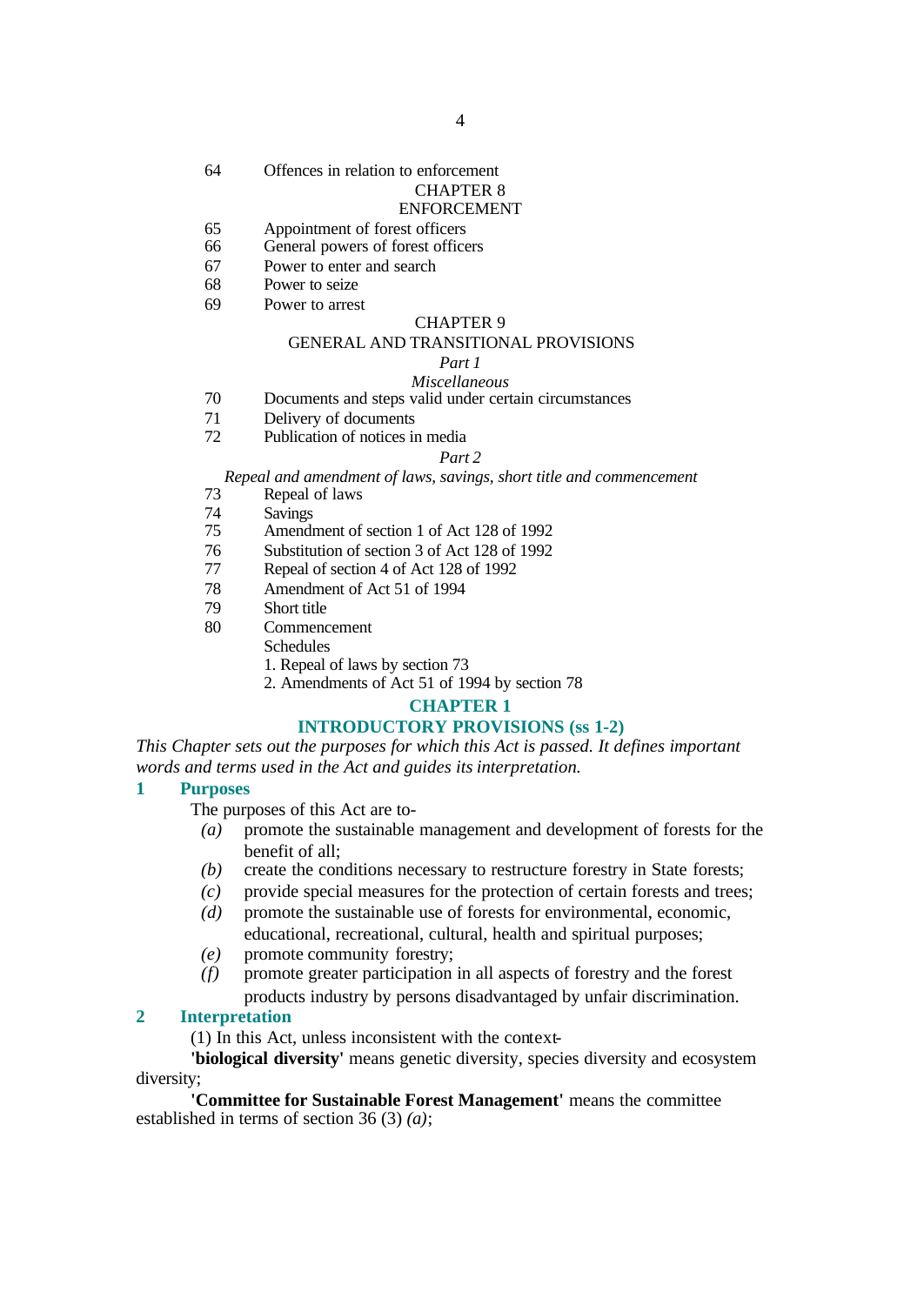**'Committee on Forest Access'** means the committee established in terms of section 36 (3) *(b)*;

**'community'** means a coherent, social group of persons with interests or rights in a particular area of land which the members have or exercise communally in terms of an agreement, custom or law;

**'community forestry'** means forestry by a community in terms of an agreement referred to in sections 30 and 31;

**'Council'** means the National Forests Advisory Council, established by section 33;

**'Department'** means the national Department which has responsibility for forests;

**'Director-General'** means the Director-General of the Department;

**'ecosystem'** means a system made up of a group of living organisms, the relationship between them and their physical environment;

**'forest'** includes-

- *(a)* a natural forest, a woodland and a plantation;
- *(b)* the forest produce in it; and
- *(c)* the ecosystems which it makes up;

**'forest management unit'** means an area of land on all or on part of which there is forest and which is managed as an integrated unit;

**'forest officer'** means a person designated or appointed as a forest officer under section 65:

**'forest produce'** means anything which appears or grows in a forest, including-

*(a)* any living organism, and any product of it, in a forest;

*(b)* inanimate objects of mineral, historical, anthropological or cultural value;

**'forest product'** means an object or substance made from forest produce by a mechanical or chemical process;

**'forestry'** means the management of forests, including the management of land which is not treed but which forms part of a forest management unit;

**'habitat'** means the place where a plant or animal naturally grows or lives; **'indigenous'** means indigenous to South Africa;

**'Minister'** means the Minister to whom the President assigns responsibility for forests in terms of section 91 (2) of the Constitution;

**'municipality'** means a local council, a metropolitan council, a metropolitan local council, a representative council, a rural council or a district council as defined in section 10 of the Local Government Transition Act, 1993 (Act 209 of 1993), and any successor to such a council;

**'natural forest'** means a group of indigenous trees-

- *(a)* whose crowns are largely contiguous; or
- *(b)* which have been declared by the Minister to be a natural forest under section  $7(2)$ ;

**'organ of State'** means-

- *(a)* any department of State or administration in the national, provincial or local sphere of government; and
- *(b)* any other functionary or institution exercising a public power or performing a public function in terms of any legislation,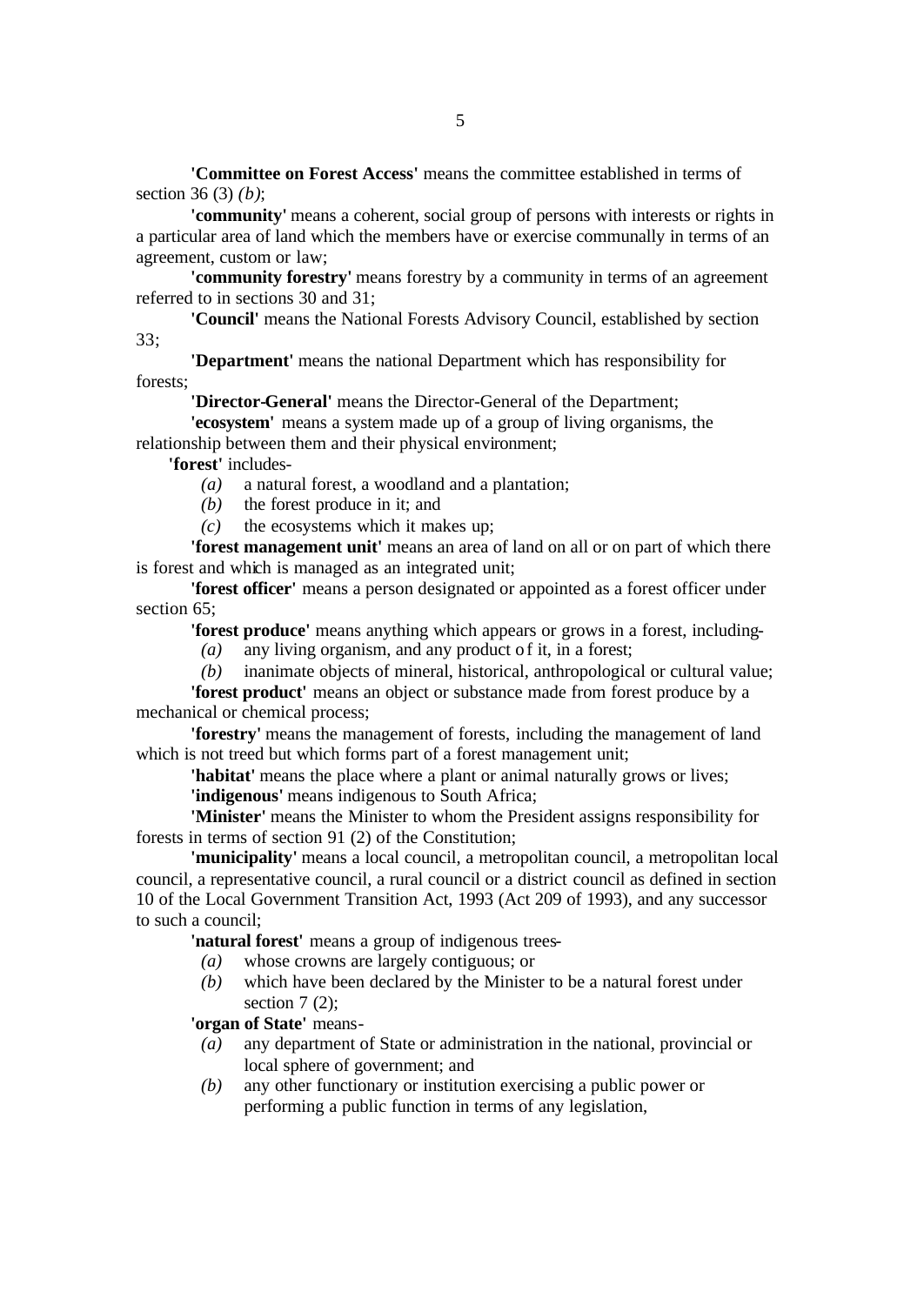but excluding a court or judicial officer;

**'person'** includes a juristic person and a community;

**'plantation'** means a group of trees cultivated for exploitation of the wood, bark, leaves or essential oils in the trees;

**'prescribe'** means prescribe by regulation;

**'previous forest legislation'** means-

- *(a)* the laws referred to in the Schedule to the Forest Act, 1913 (Act 16 of 1913);
- *(b)* the Forest Act, 1913 (Act 16 of 1913);
- *(c)* the Forest (Demarcation) Act, 1917 (Act 14 of 1917);
- *(d)* the regulations made in terms of the Development Trust and Land Act, 1936 (Act 18 of 1936), and published in Government Notice 494 of 2 April 1937;
- *(e)* the Forest Act, 1941 (Act 13 of 1941);
- *(f)* the regulations made in terms of the Black Administration Act, 1927 (Act 38 of 1927), and the Development Trust and Land Act, 1936 (Act 18 of 1936), and published in Government Notice R191 of 8 September 1967;
- *(g)* the Government Notices referred to in regulation 27 of the Government Notice referred to in paragraph *(f)*;
- *(h)* the Forest Act, 1968 (Act 72 of 1968);
- *(i)* the laws referred to in column 1 of Schedule 1 to the Forestry Laws Rationalisation and Ame ndment Act, 1994 (Act 51 of 1994);
- *(j)* the laws referred to in Schedule 1 to this Act;
- *(k)* any other law which allowed for the demarcation of forests or the acquisition or reservation of land for forestry; and
- *(l)* any amendments to the laws referred to in paragraphs *(a)* to *(k)*;

**'protected area'** means an area set aside by the Minister as a protected area in one of the categories referred to in section 8 (1);

**'protected tree'** means a tree declared to be protected, or belonging to a group of trees, woodland or species declared to be protected, under section 12 (1) or 14 (2);

**'province'** means the premier of the province exercising his or her executive authority together with the other members of the executive council referred to in section 132 of the Constitution;

**'registered owner'** means an owner as defined in section 102 of the Deeds Registries Act, 1937 (Act 47 of 1937);

#### **'State forest'**-

*(a)* means-

- (i) State land, other than trust forests, acquired or reserved for forestry in terms of this Act or any previous forest legislation, unless it has been released under section 50 (3);
- (ii) State land, other than trust forests, designated as demarcated State forest or a similar designation in terms of any previous forest legislation, unless it was withdrawn from demarcation and is no longer used for forestry; and
- (iii) trust forests; and

*<sup>(</sup>b)* includes-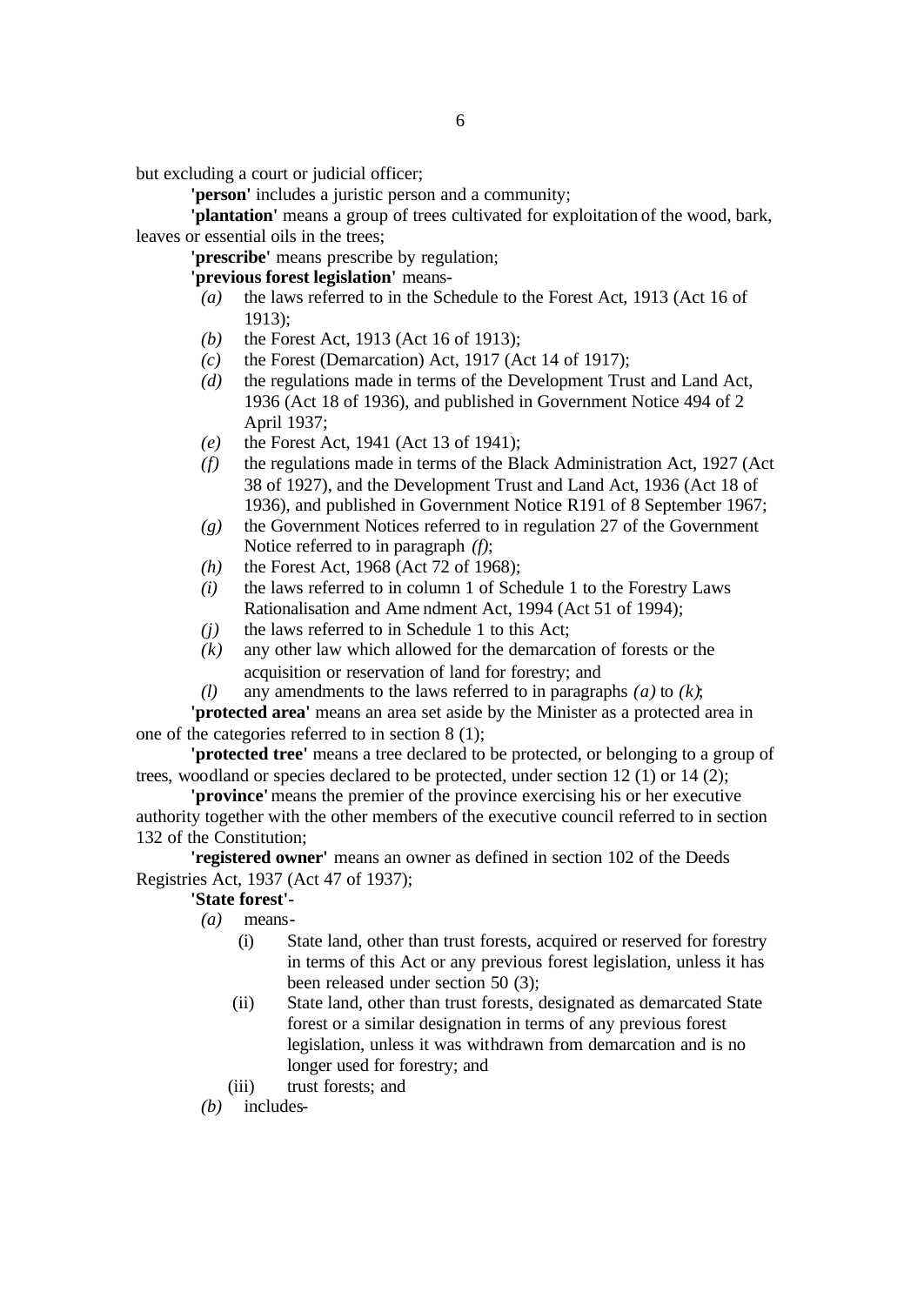- (i) State plantations, State sawmills and State timber preservation plants;
- (ii) land controlled and managed by the Department for research purposes or as a tree nursery;
- (iii) areas protected in terms of sections 8 (1) *(a)* and *(b)* and 9;
- (iv) an area of State land which has been set aside in terms of previous forest legislation for the prevention of soil erosion or sand drift;
- (v) an area referred to in paragraph *(a)* or paragraph *(b)* (i) to (iv), the ownership or control of which is transferred to a person or organ of State contemplated in section 53 (2) *(g)* (i);

**'State land'** means land which vests in the national or a provincial government- *(a)* including-

- (i) land held in trust by the Minister of Land Affairs or the Ingonyama referred to in the KwaZulu Ingonyama Trust Act, 1994 (KwaZulu Act 3 of 1994); and
- (ii) land which is not owned by the State but is managed by the national or a provincial government exclusively or jointly with the owner in terms of an agreement; but
- *(b)* excluding land belonging to a municipality;
	- [Definition of 'State land' substituted by s. 1 *(a)* of Act 12 of 2001.]

**'the Act'** or **'this Act'** means the National Forests Act, 1998, and includes the regulations made in terms of the Act;

**'the Trust'** means the National Forest Recreation and Access Trust, established by section 41;

**'the Trust funds'** means the funds referred to in section 41 (5) together with any money subsequently received by the Trust;

**'timber'** means-

- *(a)* logs; or
- *(b)* wood that has been sawn or otherwise mechanically processed;

**'tree'** includes any tree seedling, sapling, transplant or coppice shoot of any age and any root, branch or other part of it;

**'trust forest'** means State land which-

- *(a)* was reserved for forestry or declared as demarcated State forest or a similar status in terms of any previous forest legislation; and
- *(b)* has at any time vested in-
	- (i) the South African Development Trust established by section 4 of the Development Trust and Land Act, 1936 (Act 18 of 1936);
	- (ii) the government of any area for which a legislative assembly was established in terms of the Self-governing Territories Constitution Act, 1971 (Act 21 of 1971); or
	- (iii) the governments of the former Republics of Transkei, Bophuthatswana, Venda and Ciskei,

despite any subsequent withdrawal, retraction or amendment of the status of the forest as reserved or demarcated, the boundaries being those which were most recently surveyed or otherwise accurately described in terms of any law;

[Definition of 'trust forest' substituted by s. 1 *(b)* of Act 12 of 2001.]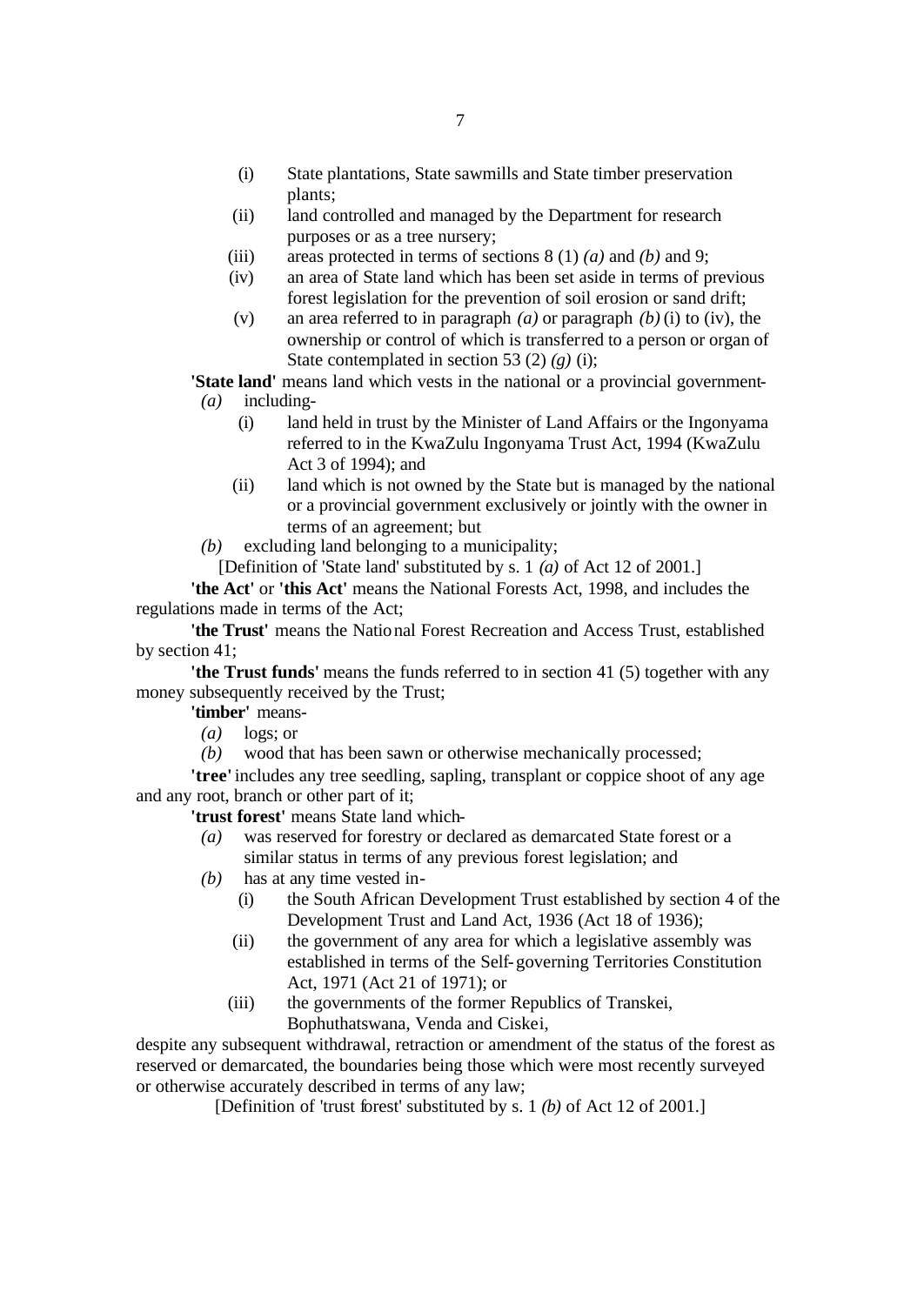**'vehicle'** includes any vessel or aircraft;

**'woodland'** means a group of indigenous trees which are not a natural forest, but whose crowns cover more than five per cent of the area bounded by the trees forming the perimeter of the group.

(2) Words derived from the words defined have corresponding meanings, unless the context indicates otherwise.

(3) A reasonable interpretation of a provision which is consistent with the purposes of this Act must be preferred over an alternative interpretation which is not.

(4) Neither-

*(a)* a reference to a duty to consult specific persons or authorities; nor

*(b)* the absence of any reference to a duty to consult or give a hearing, in this Act exempts the official or authority exercising a power or performing a duty from the duty to proceed fairly in respect of all persons entitled to be heard.

(5) Explanatory notes, printed in bold italics, at the beginning of Chapters and Parts must not be used to interpret this Act.

#### **CHAPTER 2**

#### **SUSTAINABLE FOREST MANAGEMENT (ss 3-6)**

*The purpose of this Chapter is to promote the sustainable management of forests.*

*Part 1*

#### *Management* **(ss 3-4)**

*Part 1 lists principles of sustainable forest management, which apply to all official decisions affecting forests, whether in terms of this Act or other laws. The Minister is given the power to-*

- *\* set criteria, indicators and standards for assessing and enforcing sustainable forest management; and*
- *\* create incentives to manage forests sustainably,*

*on the advice of the Committee for Sustainable Forest Management.*

### **3 Principles to guide decisions affecting forests**

(1) The principles set out in subsection (3) must be considered and applied in a balanced way-

- *(a)* in the exercise of any power or the performance of any duty in terms of this Act;
- *(b)* in the development and implementation of government policies affecting forests;
- *(c)* in the exercise of any power or the performance of any duty in terms of any other legislation where the exercise of that power or the performance of that duty will impact on a natural forest or woodland;
- *(d)* in the issuing of a licence or other authorisation relating to the use of water for afforestation or forestry in terms of section 39 (1) or 40 (1) of the National Water Act, 1998; and
- *(e)* by any person required in terms of any legislation to carry out an environmental impact assessment in respect of any activity which will or may have an effect on natural forests or woodlands.

(2) An organ of State applying these principles must-

*(a)* take into account the differences between natural forests, woodlands and plantations;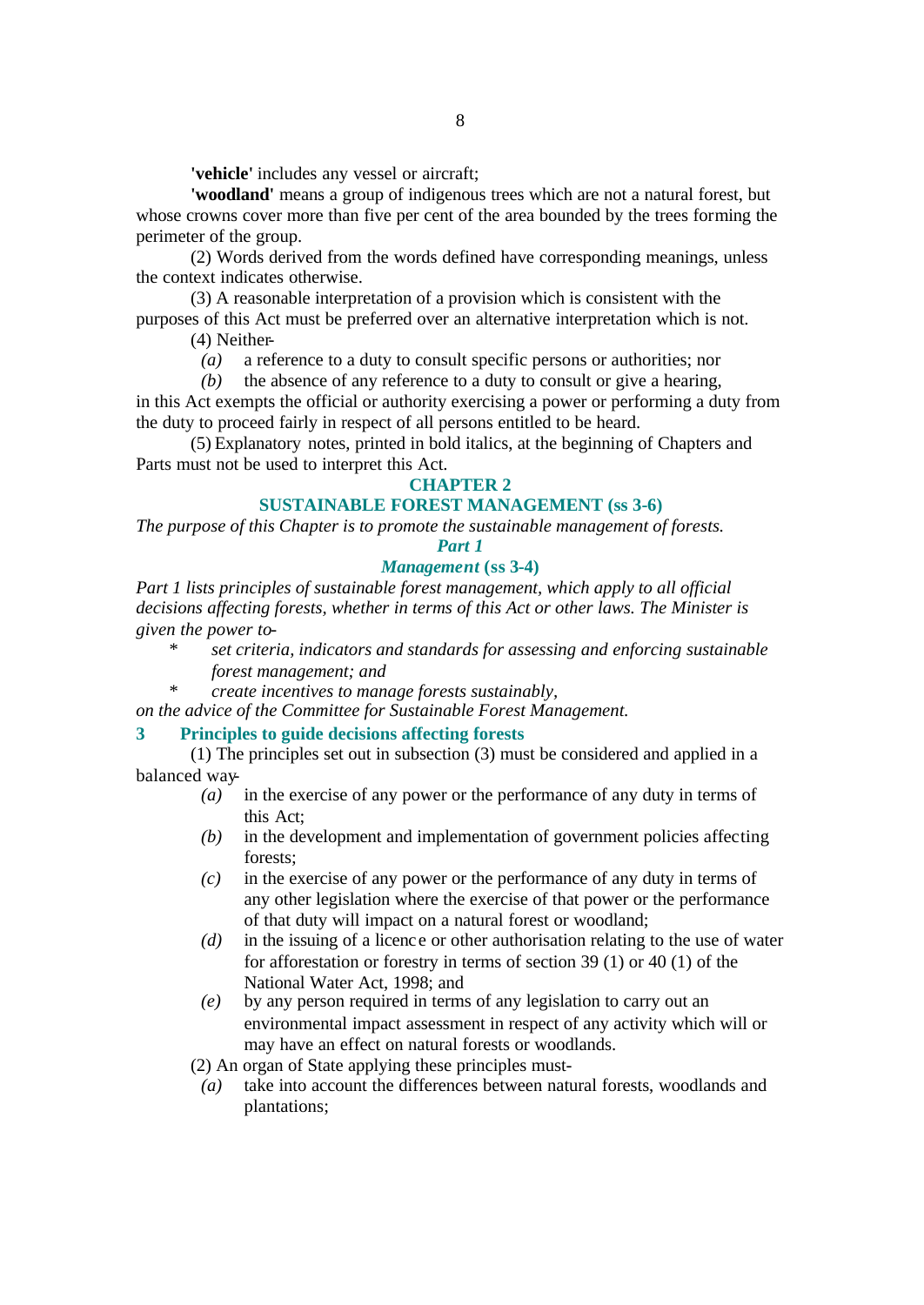- *(b)* recognise that conservation of biological diversity within plantations should be promoted in a way which is consistent with the primary economic purpose for which the plantation was established;
- *(c)* only apply those principles which it considers relevant to the decision or action which is contemplated; and
- *(d)* give such weight to each principle as it considers appropriate.

(3) The principles are that-

- *(a)* natural forests must not be destroyed save in exceptional circumstances where, in the opinion of the Minister, a proposed new land use is preferable in terms of its economic, social or environmental benefits;
- *(b)* a minimum area of each woodland type should be conserved; and
- *(c)* forests must be developed and managed so as to-
	- (i) conserve biological diversity, ecosystems and habitats;
	- (ii) sustain the potential yield of their economic, social and environmental benefits;
	- (iii) promote the fair distribution of their economic, social, health and environmental benefits;
	- (iv) promote their health and vitality;
	- (v) conserve natural resources, especially soil and water;
	- (vi) conserve heritage resources and promote aesthetic, cultural and spiritual values; and
	- (vii) advance persons or categories of persons disadvantaged by unfair discrimination.

(4) The Minister must determine the minimum area of each woodland type to be conserved in terms of subsection (3) *(b)* on the basis of scientific advice.

### **4 Promotion and enforcement of sustainable forest management**

(1) For the purposes of this section, 'owner' means-

- *(a)* the registered owner; or
- *(b)* where the registered owner has transferred control of the forest management unit in question to another person or organ of State, whether by way of assignment, delegation, contract or otherwise, that person or organ of State.
- (2) The Minister may-
- *(a)* determine-
	- (i) criteria on the basis of which it can be determined whether or not forests are being managed sustainably;
	- (ii) indicators which may be used to measure the state of forest management; and
	- (iii) appropriate standards in relation to the indicators; and
- *(b)* create or promote certification programmes and other incentives to encourage sustainable forest management,

on the advice of the Committee for Sustainable Forest Management.

- (3) The Minister must-
	- *(a)* publish the criteria, indicators and standards in the form of regulations made under section 53 (2) *(b)*;
		- *(b)* identify clearly where the breach of a standard may be an offence.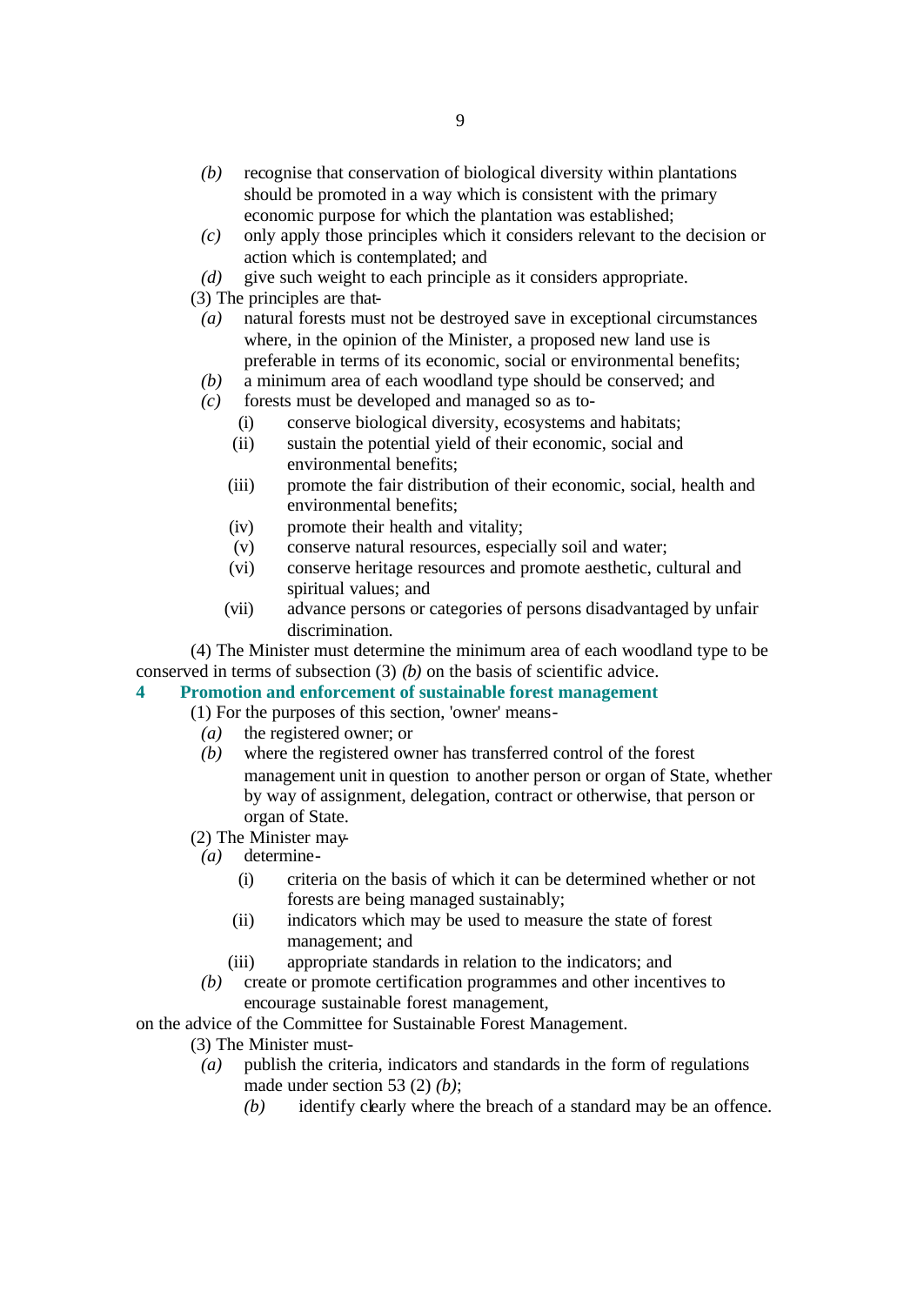(4) The Minister may publish the criteria, indicators and standards in such other media as he or she considers appropriate.

(5) Specific regional, economic, social and environmental conditions must be taken into account in determining criteria, indicators and standards.

(6) Criteria and indicators may include, but are not limited to, those for determining-

- *(a)* the level of maintenance and development of-
	- (i) forest resources;
	- (ii) biological diversity in forests;
	- (iii) the health and vitality of forests;
	- (iv) the productive functions of forests;
	- (v) the protective and environmental functions of forests; and
	- (vi) the social functions of forests;
- *(b)* the level of provision of socio-economic benefits; and
- *(c)* the status and appropriateness of the policy and the legislative and institutional framework for forest management.

(7) The criteria, indicators and standards determined under subsection (2) *(a)*-

- *(a)* may apply nationally, regionally or to specific forest management units;
- *(b)* may identify the boundaries of the forest management unit or units to which they apply;
- *(c)* may apply to all or to specific forest types;
- *(d)* bind all owners of land on which there are forests in the area and of the type to which the standards apply;
- *(e)* bind any other persons to whom they are expressly made applicable.

(8) Where the breach of a particular standard may be an offence, a forest officer may inform an owner who is in breach of that standard by written notice of-

- *(a)* the nature of the breach;
- *(b)* the steps which the owner must take to remedy the breach; and
- *(c)* the period within which he or she must do so.

(9) The period laid down in the notice may be extended by the Minister for good reason.

### *Part 2*

### *Research, monitoring and reporting* **(ss 5-6)**

*Part 2 obliges the Minister to see that relevant research is done and to monitor the management of forests. The Minister must report to Parliament at least every three years on the results of the monitoring.*

#### **5 Promotion of research**

(1) The Minister must carry out or commission research.

(2) The research must promote the objectives of forest policy and conform with national policies and programmes relating to science and technology.

#### **6 Duty to monitor forests and disseminate information**

(1) The Minister must monitor forests with reference to the matters referred to in section 4 (6).

(2) The Minister must disseminate the information derived from monitoring to the public in a way which in his or her opinion will promote sustainable forest management.

(3) The Minister must report to Parliament at least every three years on-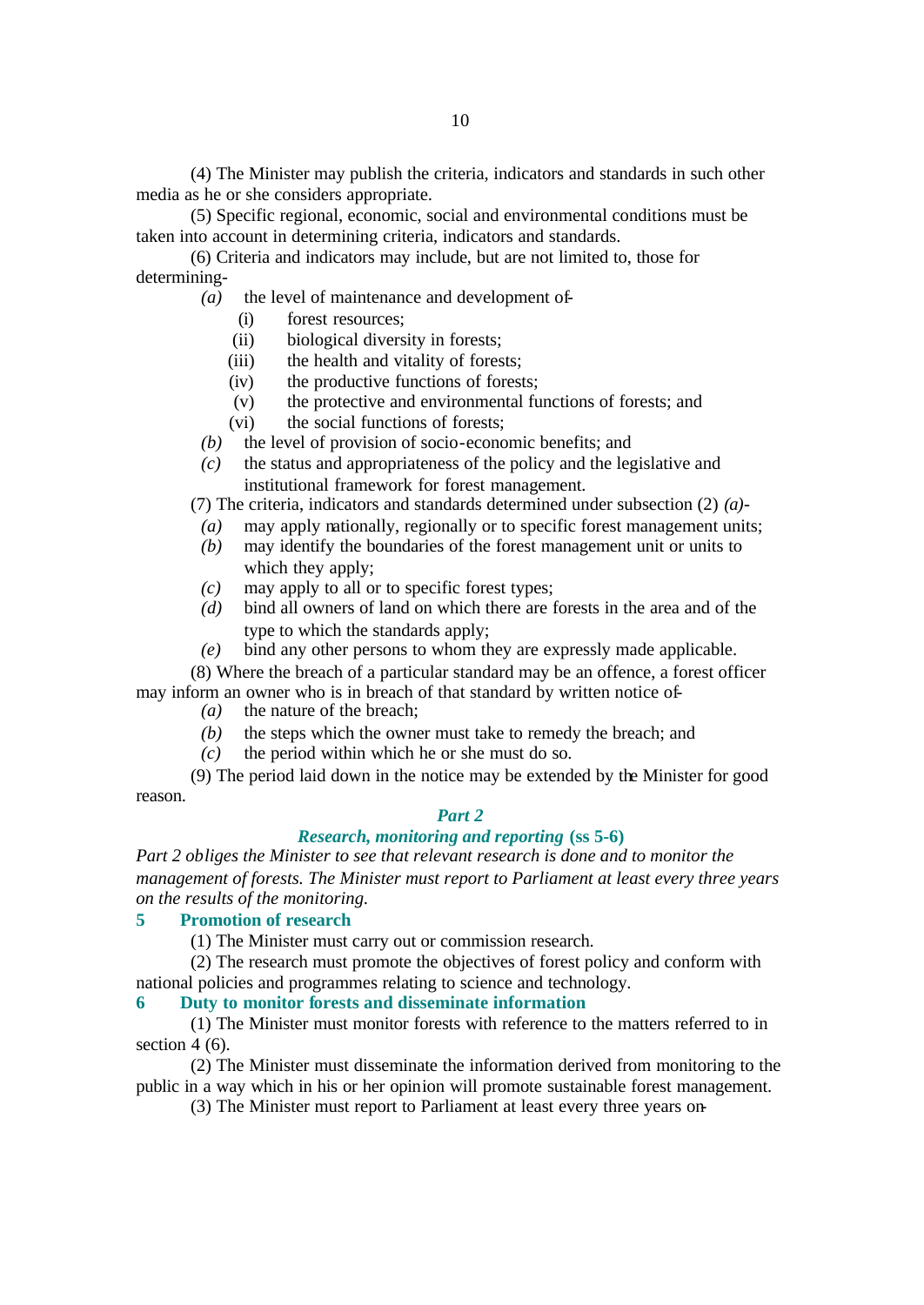- *(a)* the facts and trends which emerge from the monitoring;
- *(b)* whether the facts and trends observed are in the national interest;
- *(c)* the measures being implemented to address negative trends; and
- *(d)* any other matter he or she considers appropriate.

#### **CHAPTER 3**

#### **SPECIAL MEASURES TO PROTECT FORESTS AND TREES (ss 7-18)** *Part 1*

#### *Prohibition of destruction of natural forests* **(s 7)**

*Part 1 prohibits the destruction of indigenous trees in any natural forest without a licence.*

#### **7 Prohibition on destruction of trees in natural forests**

(1) No person may-

- *(a)* cut, disturb, damage or destroy any indigenous tree in a natural forest; or [Para. *(a)* substituted by s. 1 of Act 35 of 2005.]
- *(b)* possess, collect, remove, transport, export, purchase, sell, donate or in any other manner acquire or dispose of any tree, or any forest product derived from a tree contemplated in paragraph *(a)*,

except in terms of-

- (i) a licence issued under subsection (4) or section 23; or
- (ii) an exemption from the provisions of this subsection published by the Minister in the *Gazette* on the advice of the Council.
	- [Sub-s. (1) substituted by s. 2 *(a)* of Act 12 of 2001.]

(2) The Minister may declare to be a natural forest a group of indigenous trees-

- *(a)* whose crowns are not largely contiguous; or
- *(b)* where there is doubt as to whether or not their crowns are largely contiguous,

if he or she is of the opinion, based on scientific advice, that the trees make up a forest which needs to be protected in terms of this Part.

(3) The Minister declares a forest to be a natural forest by-

- *(a)* publishing a notice in the *Gazette*;
- *(b)* publishing a notice in two newspapers circulating in the area; and
- *(c)* airing a notice on two radio stations broadcasting to the area.

(4) The Minister may license one or more of the activities referred to in paragraph *(a)* or *(b)* of subsection (1).

[Date of commencement of s. 7: 8 September 2000.]

### *Part 2*

### *Protected areas* **(ss 8-11)**

*Part 2 allows the Minister to declare certain forests as protected forest areas. It sets out the procedure for and effect of this declaration. It provides for the management of such an area.*

### **8 Power to set aside protected areas**

(1) The Minister may-

- *(a)* declare a State forest or a part of it;
- *(b)* purchase or expropriate land under section 49 and declare it; or
- *(c)* at the request or with the consent of the registered owner of land outside a State forest, declare it,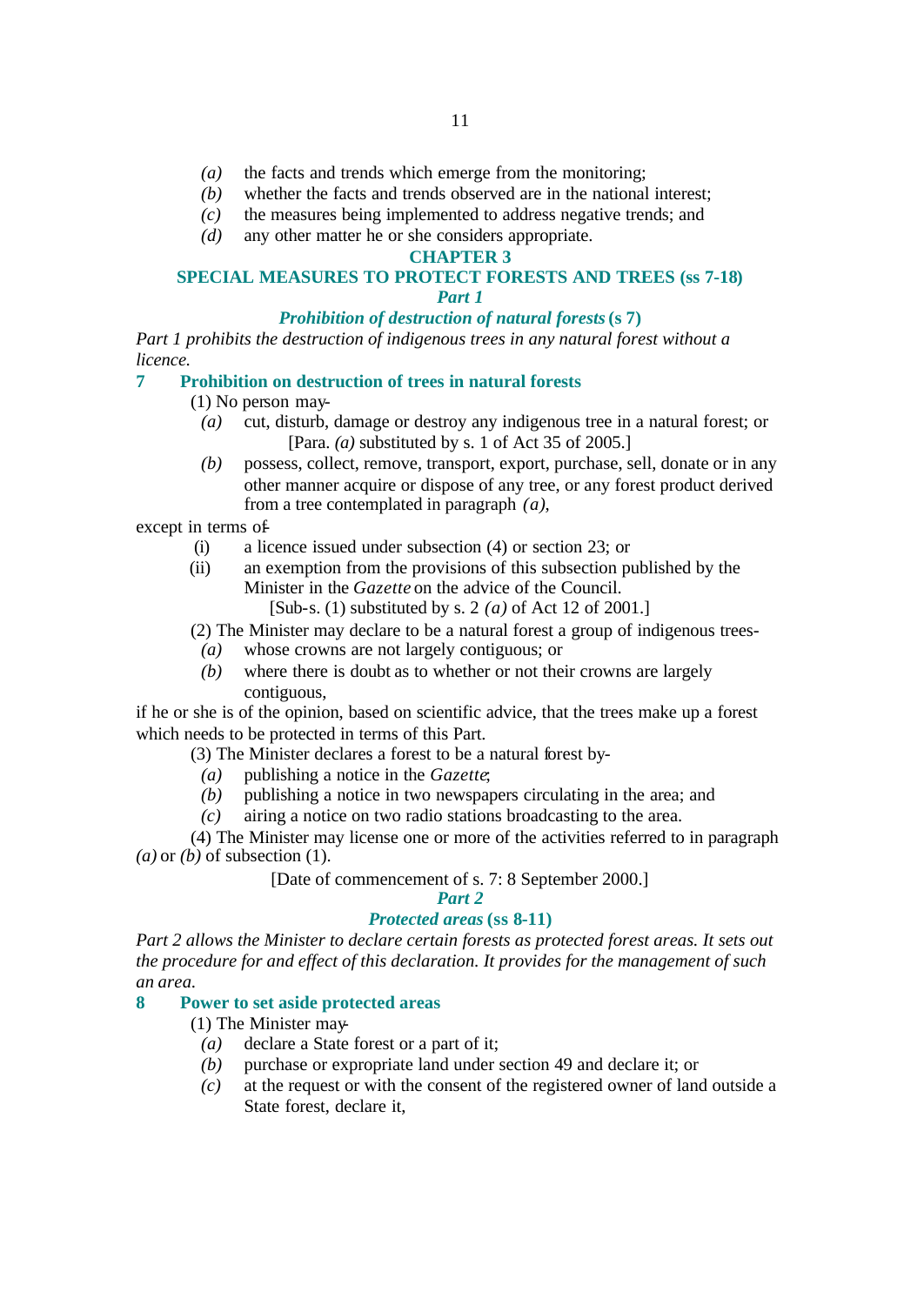as a protected area in one of the fo llowing categories:

- (i) A forest nature reserve;
- (ii) a forest wilderness area; or
- (iii) any other type of protected area which is recognised in international law or practice.

#### [Sub-s. (1) substituted by s. 2 of Act 35 of 2005.]

(2) The Minister may declare such an area only if he or she is of the opinion that it is not already adequately protected in terms of other legislation.

#### **9 Procedure for declaring protected areas**

(1) Before declaring an area under section 8 (1), the Minister must-

- *(a)* give notice of the proposal to declare a protected area and invite comments and objections within a specified period;
- *(b)* consider the comments and objections received in response to the notice; and
- *(c)* in the case of a trust forest, consult with the communities residing on the land adjoining the proposed protected area.
- (2) The Minister must-
- *(a)* (i) publish the notice referred to in subsection (1) in the *Gazette* and two newspapers circulating in the area; and
	- (ii) air such notice on two radio stations broadcasting to the area; and
- *(b)* deliver it to-
	- (i) the Council;
	- (ii) the Committee for Environmental Co-ordination, established by section 12 of the Environment Conservation Act, 1989 (Act 73 of 1989);
	- (iii) the member of the executive council responsible for nature conservation in the province in which the area falls;
	- (iv) the chief executive officer of the local authority for the area; and
	- (v) any person or organ of State to whom control of the area in question has been transferred, whether by way of assignment, delegation, contract or otherwise.

(3) The Minister declares a protected area by publishing a notice in the media referred to in subsection (2) *(a)*-

- *(a)* recording his or her decision;
- *(b)* naming the protected area; and
- *(c)* describing the area set aside.

#### **10 Effect of setting aside protected areas**

(1) No person may cut, disturb, damage or destroy any forest produce in, or remove or receive any forest produce from, a protected area, except-

- *(a)* in terms of the rules made for the proper management of the area in terms of section 11 (2) *(b)*;
- *(b)* in the course of the management of the protected area by the responsible organ of State or person;
- *(c)* in terms of a right of servitude;
- *(d)* in terms of the authority of a licence granted under section 7 (4) or 23;
- *(e)* in terms of an exemption under section  $7(1)$  *(b) (ii)* or 24 *(6)*; or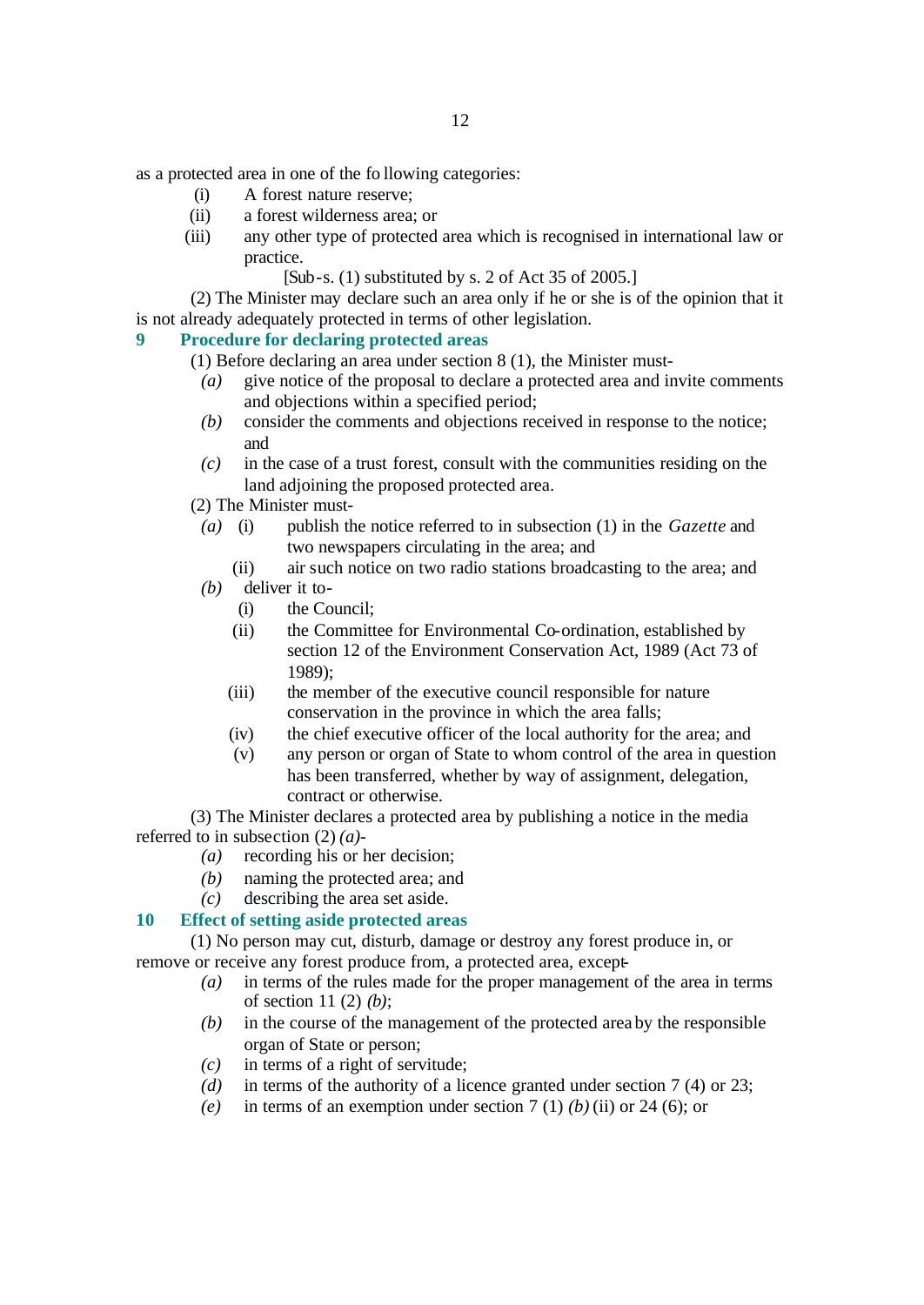[Para. *(e)* substituted by s. 3 of Act 12 of 2001.]

*(f)* in the case of a protected area on land outside a State forest, with the consent of the registered owner or by reason of another right which allows the person concerned to do so,

subject to the prohibition in section 7 (1).

(2) The decision to declare a protected area may not be revoked, nor may a protected area which is State forest be sold, nor may a servitude over a protected area be granted, without-

- *(a)* the Minister following the same procedure as that required for declaring the protected area; and
- *(b)* the approval by resolution of Parliament.

(3) Changes to the boundaries of an existing protected area require compliance with subsection (2) *(a)* only.

#### **11 Management of protected areas**

(1) The Minister is responsible for the management of the protected area.

- (2) The Minister must-
- *(a)* manage the protected area in a manner which is consistent with the purpose for which it was established; and
- *(b)* make rules for the management of the protected area so as to achieve the purpose for which the area has been protected, unless suitable rules already exist for the area.

(3) The Minister may grant financial or other assistance to the registered owner of land referred to in section 8 (1) *(c)* for the management of a protected area.

#### *Part 3*

### *Protection of trees* **(ss 12-16)**

*Part 3 allows the Minister to declare a tree, a group of trees, a woodland or a species of trees as protected. The procedure for and the effect of this declaration are set out. An emergency procedure is included to protect trees threatened with immediate harm.*

#### **12 Declaration of trees as protected**

- (1) The Minister may declare-
	- *(a)* a particular tree,
	- *(b)* a particular group of trees,
	- *(c)* a particular woodland; or
	- *(d)* trees belonging to a particular species,

to be a protected tree, group of trees, woodland or species.

(2) The Minister may make such a declaration only if he or she is of the opinion that the tree, group of trees, woodland or species is not already adequately protected in terms of other legislation.

(3) In exercising a discretion in terms of this section, the Minister must consider the principles set out in section 3 (3).

#### **13 Normal procedure for declaring protected trees**

(1) Except in the circumstances referred to in section 14, the Minister must, before making a declaration under section 12-

- *(a)* give notice of the proposal to protect a tree, group of trees, woodland or species and invite comments and objections within a specified period; and
- *(b)* consider the comments and objections received in response to the notice.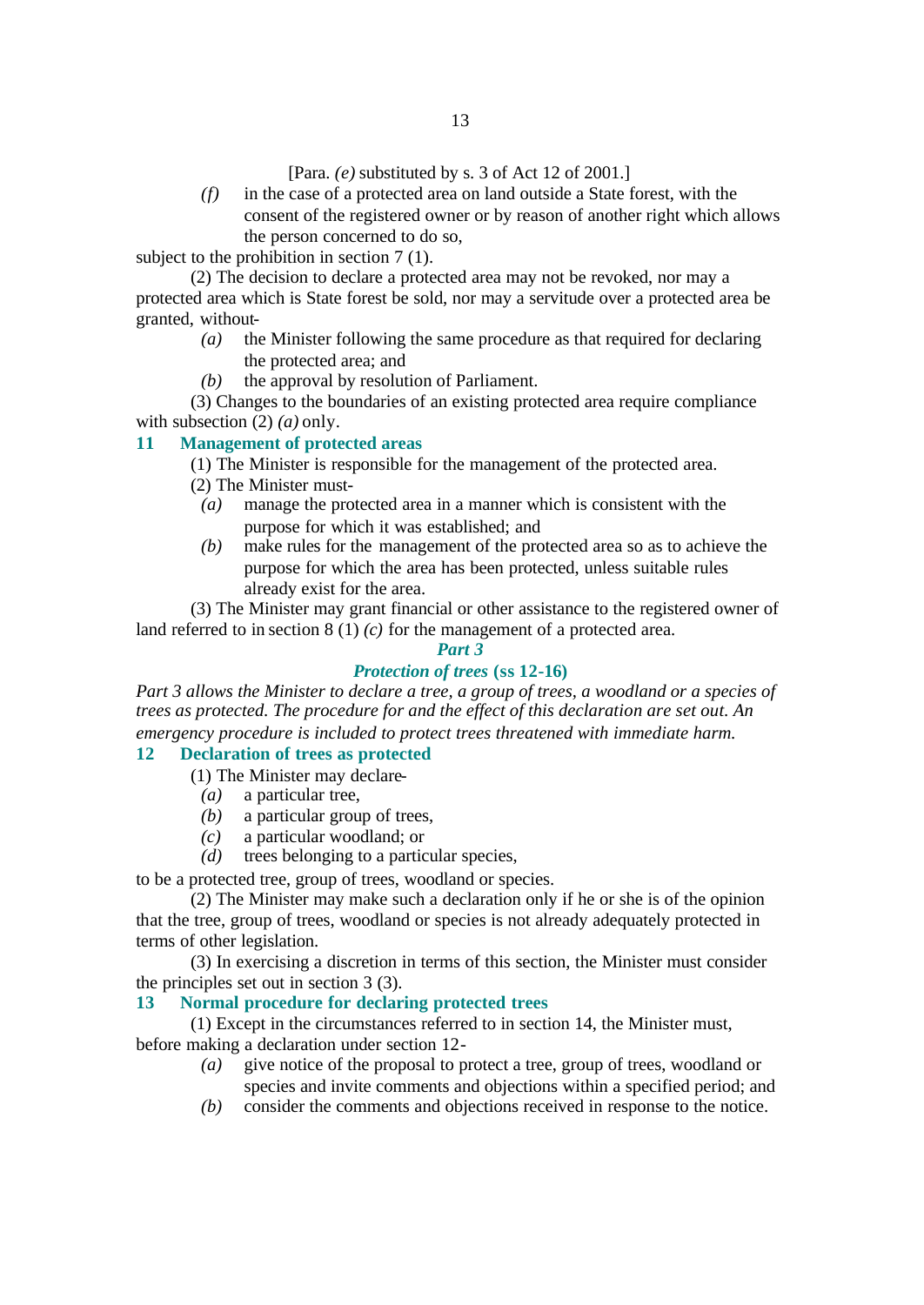(2) The Minister must-

- *(a)* publish the notice referred to in subsection (1) in the *Gazette* and in two newspapers circulating in, and air it on two radio stations broadcasting to-
	- (i) the vicinity, in the case of a particular tree or group of trees or woodland; or
	- (ii) the entire country, in the case of a species; and
- *(b)* deliver the notice to-
	- (i) the persons and bodies referred to in section 9 (2) *(b)*, in the case of a particular tree or group of trees or woodland;
	- (ii) the bodies referred to in subparagraphs (i) and (ii) of section 9 (2) *(b)*, in the case of a species.

(3) After deciding to make a declaration the Minister must publish a notice in the media referred to in subsection (2) *(a)*-

- *(a)* recording his or her decision; and
- *(b)* identifying the particular tree or group of trees or woodland or species to be protected.

#### **14 Emergency procedure for protecting trees**

(1) If the Minister is of the opinion that any tree sought to be protected in terms of this Part may be damaged or destroyed before a declaration under section 12 could come into effect, he or she may act under this section.

(2) The Minister may declare any tree or group of trees to be temporarily protected by publishing a notice in two newspapers circulating in, and airing it on two radio stations broadcasting to-

- *(a)* the vicinity, in the case of a particular tree or group of trees or woodland; or
- *(b)* the entire country, in the case of a species.

(3) The Minister may act under subsection (1) without consulting or hearing any person if the urgency of the situation justifies this.

(4) The prohibition referred to in section 15 (1) applies to a tree or group of trees temporarily protected in terms of this section.

(5) The temporary protection lapses when-

- *(a)* the Minister publishes a notice in terms of section 13 (3);
- *(b)* the Minister decides not to protect the trees under section 12, in which event he or she must publish a notice confirming this in the media referred to in subsection (2); or
- *(c)* the Minister fails to act in terms of paragraph *(a)* or *(b)* within 12 months of the day the notice referred to in subsection (2) became effective.

### **15 Effect of declaration of protected trees**

- (1) No person may-
	- *(a)* cut, disturb, damage or destroy any protected tree; or
	- *(b)* possess, collect, remove, transport, export, purchase, sell, donate or in any other manner acquire or dispose of any protected tree, or any forest product derived from a protected tree,

#### except-

- (i) under a licence granted by the Minister; or
- (ii) in terms of an exemption from the provisions of this subsection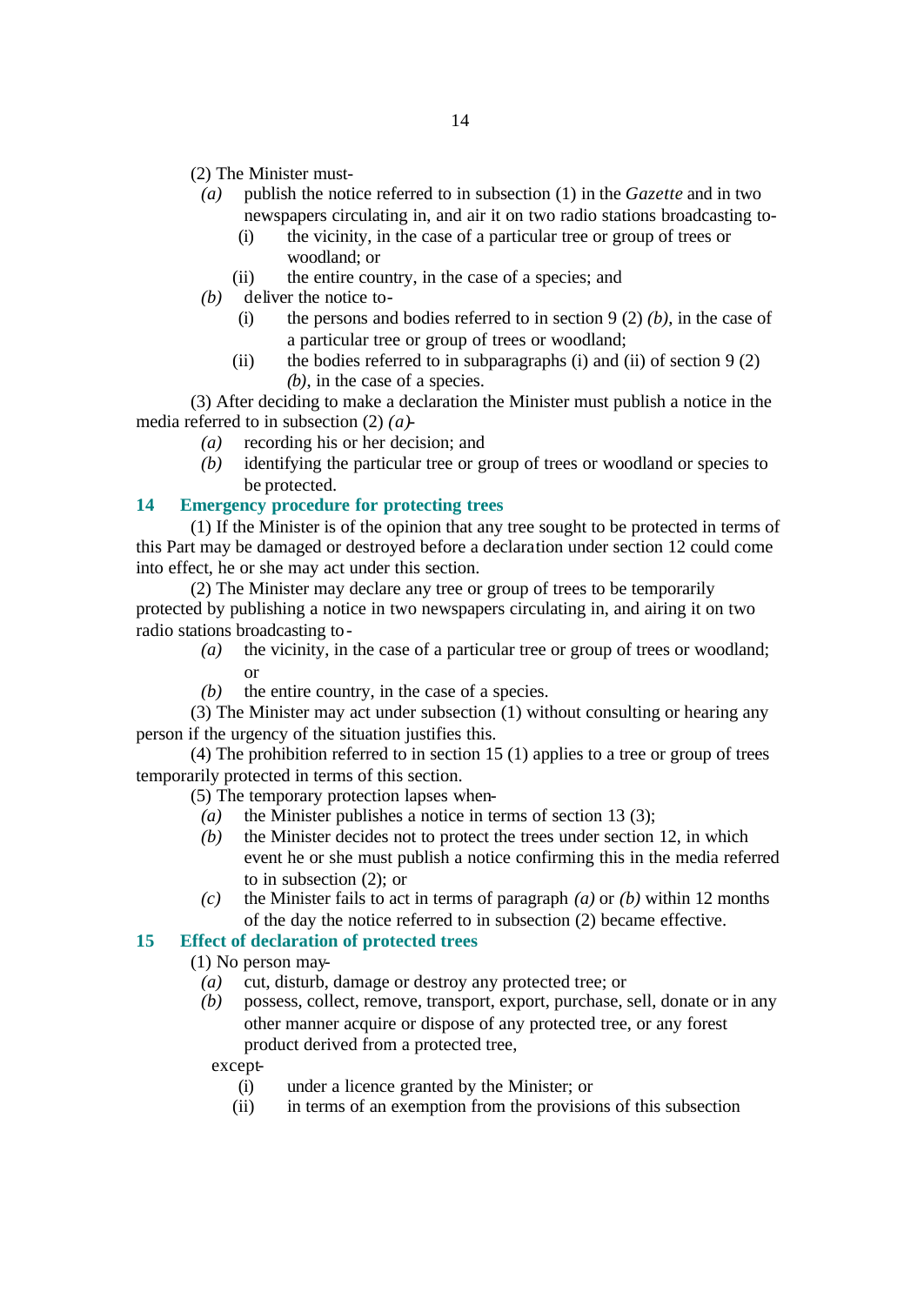published by the Minister in the *Gazette* on the advice of the Council.

[Sub-s. (1) substituted by s. 4 of Act 12 of 2001 and by s. 3 of Act 35 of 2005.]

(2) The decision to declare a tree, group of trees, woodland or species protected may not be revoked, nor may the notice referred to in section 13 (3) be amended, without the Minister following the procedure set out in section 13.

(3) The Minister must publish-

- *(a)* a list of all species protected under section 12; and
- *(b)* an appropriate warning of the prohibition referred to in subsection (1) and the consequences of its infringement,
- annually in the *Gazette* and in two newspapers circulating nationally.

#### **16 Registration against title deeds**

- (1) Where the Minister has declared-
	- *(a)* a forest to be a natural forest under section 7 (2); or
	- *(b)* a particular tree or group of trees or woodland to be protected under section 12 (1).

the Minister may request the registrar of deeds for the area to make an appropriate note.

(2) On receiving such a request, the registrar of deeds must make a note of the particulars of such declaration in his or her registers in terms of section 3 (1) *(w)* of the Deeds Registries Act, 1937 (Act 47 of 1937).

- (3) The State does not acquire any rights-
	- *(a)* in the land on which any natural forest or any protected tree is situated; or
	- *(b)* to any tree or forest produce,

as a result of the prohibition in section 7 (1) or a declaration under section 7 (2), 12 (1), 14 (1) or 17 (2) or the making of a note in terms of this section.

#### *Part 4*

#### *Measures to control and remedy deforestation* **(ss 17-18)**

*Part 4 gives the Minister powers to intervene urgently to prevent deforestation and to rehabilitate deforested areas. The procedure for and the effect of the exercise of these powers are set out. It also provides for the Minister to enter into an agreement with the owner to remedy the situation.* 

#### **17 Power to declare controlled forest areas**

- (1) For the purposes of this section, 'owner' means-
- *(a)* the registered owner; and
- *(b)* where the registered owner has transferred control of the forest management unit in question to another person or organ of State, whether by way of assignment, delegation, contract or otherwise, that person or organ of State.

(2) If the Minister is of the opinion that urgent steps are required to-

- *(a)* prevent the deforestation or further deforestation of; or
- *(b)* rehabilitate,

a natural forest or a woodland which is threatened with deforestation, or is being or has been deforested, he or she may declare it a controlled forest area.

 $[Sub-s. (2)$  substituted by s. 4 of Act 35 of 2005.

(3) The Minister declares a controlled forest area by publication of a notice in two newspapers circulating in, and by airing it on two radio stations broadcasting to, the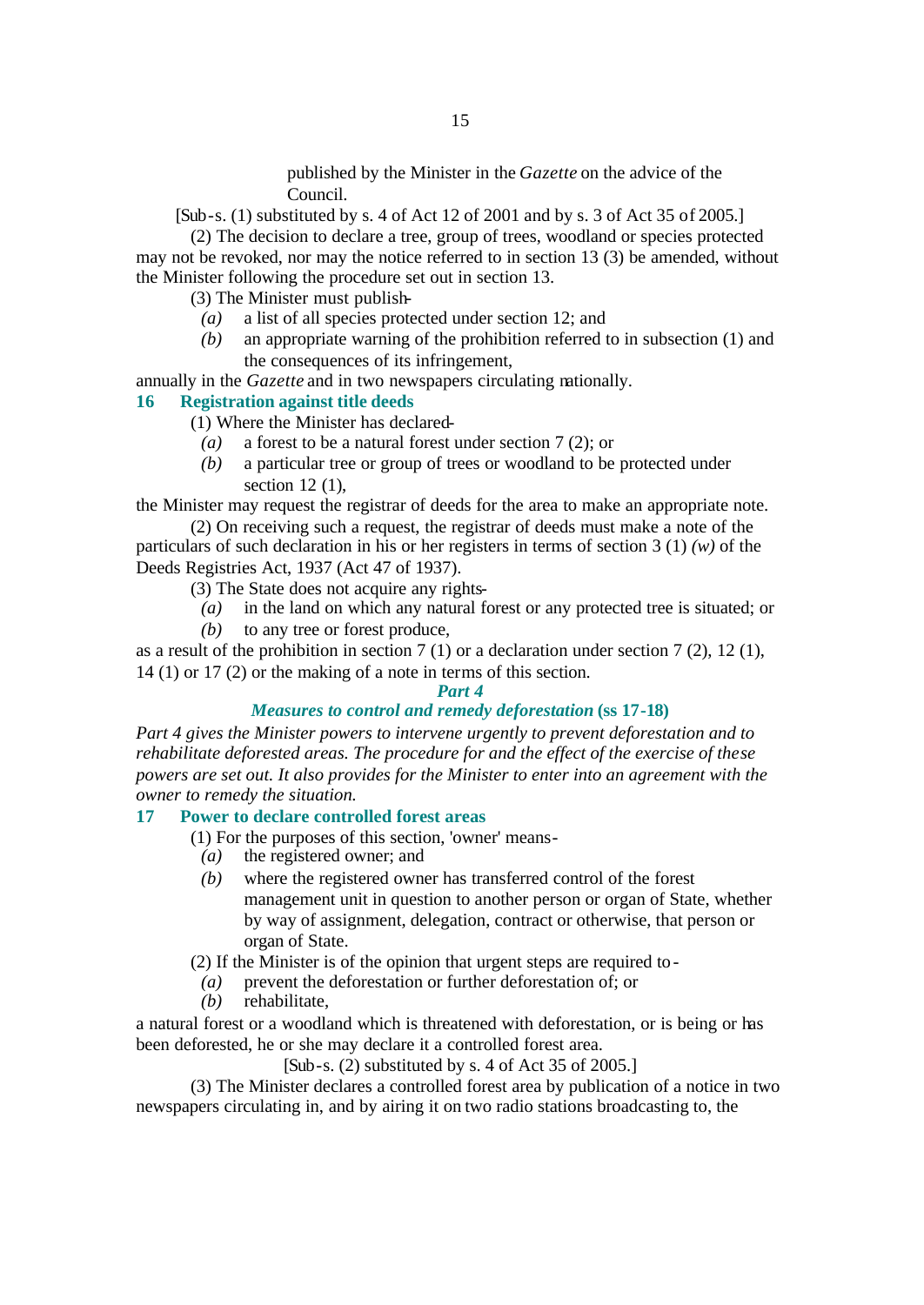vicinity-

- *(a)* recording his or her decision;
- *(b)* stating a fixed time period for which the declaration is effective;
- *(c)* describing the area;
- *(d)* identifying the activities which are or become prohibited in the area in terms of subsection (4);
- *(e)* identifying the steps to be taken in terms of subsection (4) *(e)* and, if applicable, subsection (4) *(f)* to prevent or remedy deforestation.

(4) The Minister may, in the notice referred to in subsection (3)-

- *(a)* stop any persons wishing to exercise the right of access referred to in section 19 from entering the area;
- *(b)* prohibit any person from removing forest produce from the area;
- *(c)* prohibit any other activity which may cause deforestation or prevent rehabilitation;
- *(d)* suspend licences issued under this Act in respect of the area;
- *(e)* require the owner to take specified steps to prevent deforestation or rehabilitate the natural forest or woodland; and
- *(f)* require the owner to submit and comply with a sustainable forest management plan for the area.

(5) The notice is effective from the date of its publication in the newspapers and airing on the radio stations referred to in subsection (3).

(6) The Minister may extend the period for which the notice is effective.

(7) The Minister must cause copies of the notice to be-

- *(a)* delivered to the owner, the holders of any licences granted under this Act in respect of the area and any other interested persons known to the Minister; and
- *(b)* published in the *Gazette*.

(8) The Minister may conduct the hearings required by the duty to proceed fairly in declaring a controlled forest area, in a way which is commensurate with the urgency of the situation.

(9) The Minister may, instead of or in addition to declaring a controlled forest area, enter into an agreement with the owner and any other interested persons which-

- *(a)* describes the steps to be taken to prevent deforestation or to rehabilitate the natural forest or woodland;
- *(b)* allocates responsibility for the management of the area;
- *(c)* adopts a sustainable forest management plan for the area; and
- *(d)* records any assistance the Minister will give to enable the owner to comply with the agreement.

(10) In the absence of an agreement, the Minister may authorise officials of the Department or any other person to take the steps necessary to prevent deforestation or to rehabilitate the forest or woodland in a controlled forest area.

(11) Any official of the Department or other person authorised by the Minister has reasonable access to the area for purposes of giving effect to this section.

(12) The Minister may grant financial or other assistance to the owner to enable him or her to comply with any duty imposed in terms of this section.

**18 Right to apply for protection**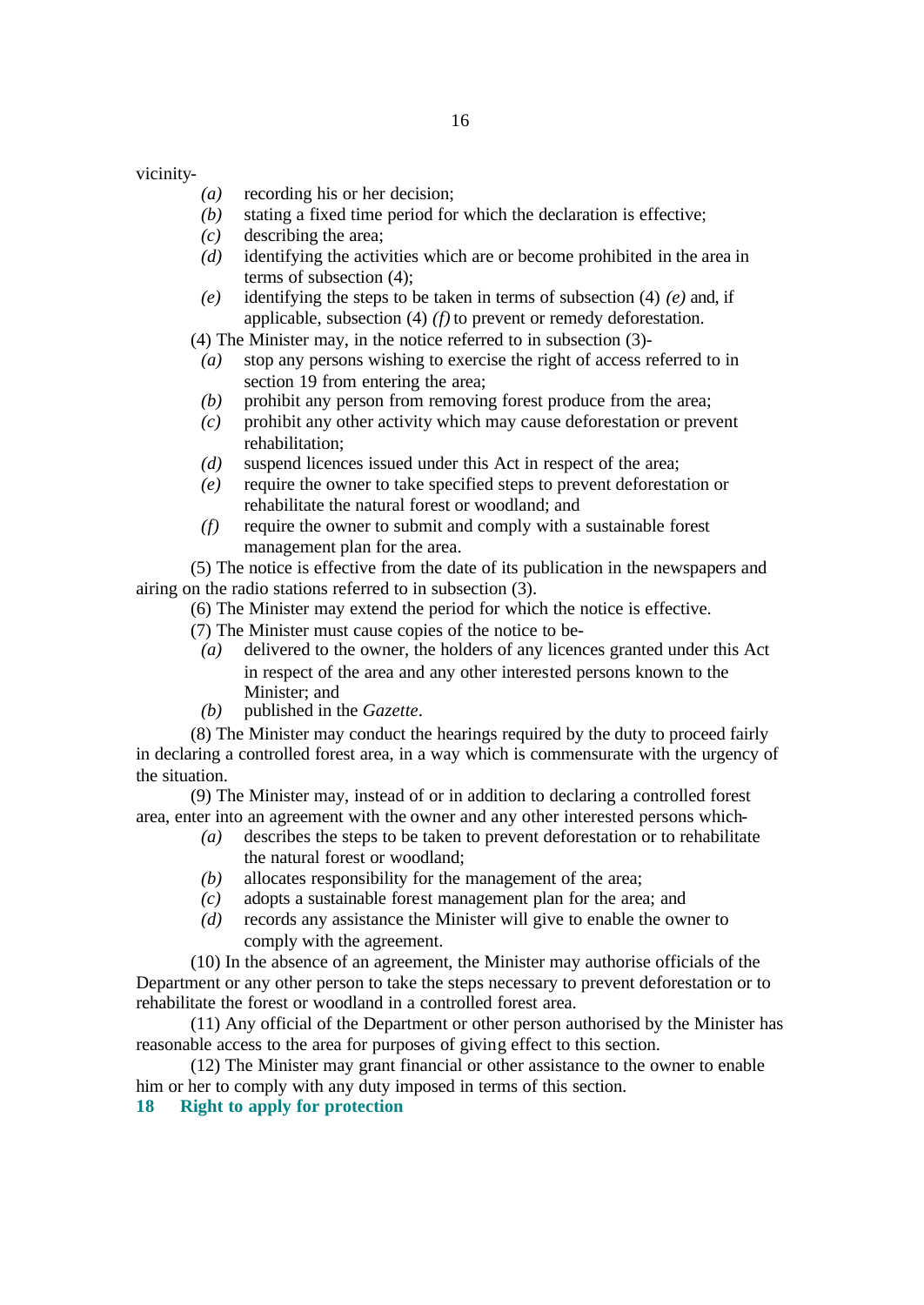(1) Any person or organ of State may apply to the Minister to protect a forest, species of tree, tree or group of trees in terms of this Chapter.

[Sub-s. (1) substituted by s. 5 of Act 12 of 2001.]

(2) The applicant must apply in the prescribed way.

[Date of commencement of s. 18: to be proclaimed.]

### **CHAPTER 4**

#### **USE OF FORESTS (ss 19-32)**

*This Chapter regulates a wide range of uses of primarily State forests, ranging from recreational use to commercial and community forestry.*

#### *Part 1*

#### *Access for recreation and related purposes* **(ss 19-21)**

*Part 1 sets out the right of everyone to have access to State forests for the purpose of recreation, education, culture or spiritual fulfilment. This right may be restricted. The procedure for imposing these restrictions is provided for. The Minister, in his or her capacity as trustee of the National Forest Recreation and Access Trust, may also take steps to promote the voluntary grant of access to forests that are outside State control. Limited provision is also made for financial assistance for owners and compensation if they suffer any damage as a result of allowing access.*

### **19 Access to State forests for recreation, education, culture or spiritual fulfilment**

Everyone has reasonable access to State forests for purposes of recreation,

education, culture or spiritual fulfilment, subject to-

- *(a)* this Act;
- *(b)* any conditions determined by the Minister; and
- *(c)* restrictions on entry into any area protected for environmental purposes in terms of this Act or any other law.

[Date of commencement of s. 19: 25 February 2000.]

#### **20 Regulation of access to State forests**

(1) For the purposes of this section, 'owner' means any person or organ of State to whom control of the forest management unit in question has been transferred, whether by way of assignment, delegation, contract or otherwise.

(2) The owner of each State forest must designate areas in the forest for access under section 19.

(3) The owner must prepare a map showing the areas designated and a set of written rules which regulate access and which may provide for-

- *(a)* payment to the owner of a reasonable fee for the map, the use of facilities and the provision of any services; and
- *(b)* reasonable restrictions on access, including, but not limited to-
	- (i) limitations on the number of people allowed in the forest at any one time;
	- (ii) restrictions on the mode of transport in a forest;
	- (iii) restrictions to prevent fires;
	- (iv) provision for closure of forests for specific periods;
	- (v) restrictions to prevent harm to any person or property;
	- (vi) restrictions in a plantation to ensure that its proper management for commercial purposes is not frustrated;
	- (vii) restrictions in a protected area to ensure that the purposes for which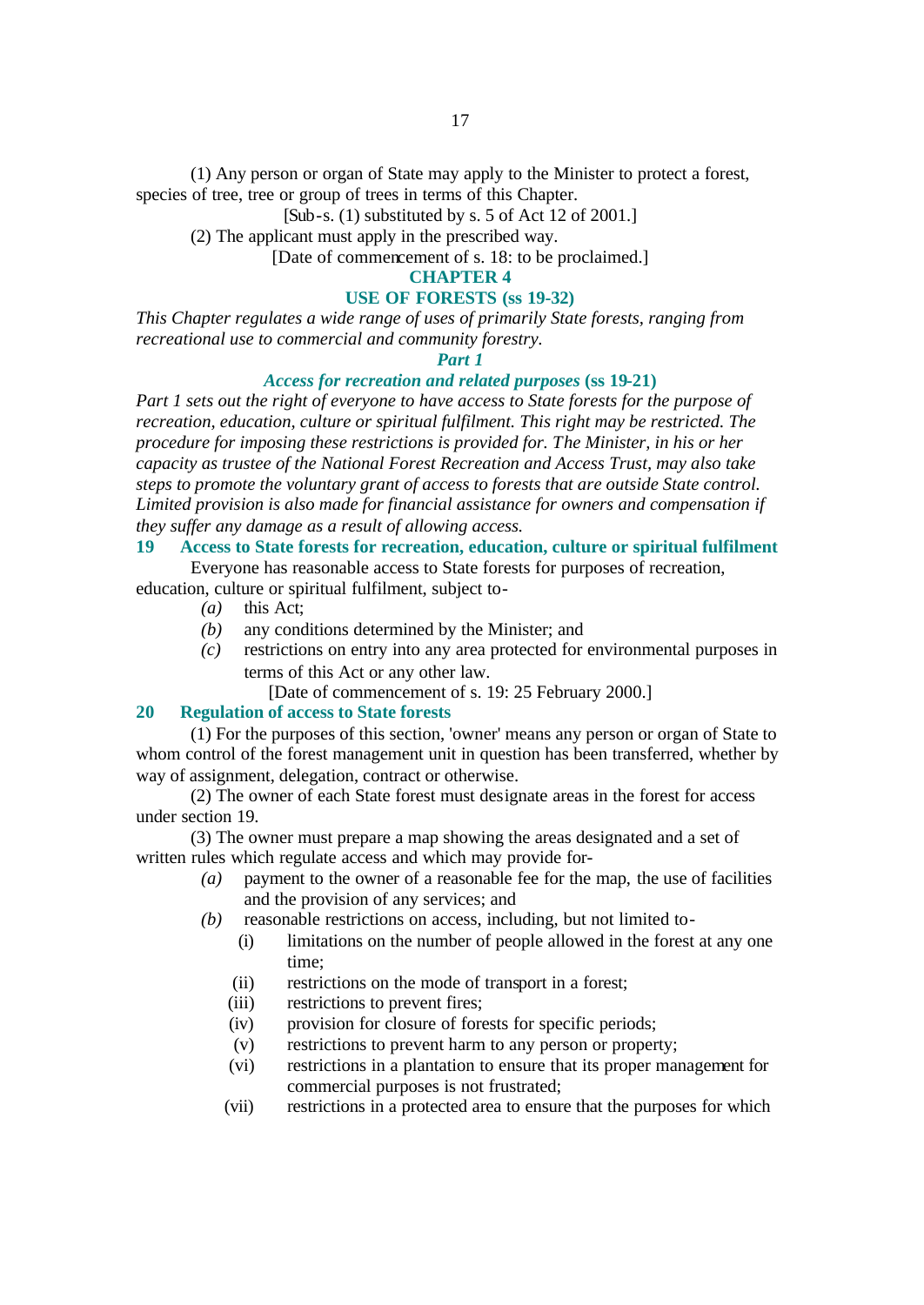the area was declared as such, are not frustrated; and

(viii) different restrictions for different forest types.

(4) In a protected area, the map and rules may be incorporated in the rules referred to in section 11 (2) *(b)*.

(5) *(a)* The owner must submit the rules to the Director-General within six months<sup>i\*</sup> of the promulgation of this Act.

*(b)* Until the map and rules are made, access to any State forest for recreation, education, culture or spiritual fulfilment is regulated as if this Act has not come into force.

(6) The Director-General-

- *(a)* may change the designated area and the rules;
- *(b)* must, where the owner fails to designate an area or make rules within the six month period<sup>it</sup>, designate such an area, prepare a map and make such rules; and
- *(c)* must designate an area for public access and prepare a map and rules as set out in subsection (3), where control of a forest management unit has not been transferred as referred to in subsection (1).

(7) *(a)* An owner who objects to-

- (i) a change by, or to rules made by the Director-General in terms of subsection (6); or
- (ii) the way in which the public or members of the public exercise their right of access; and

*(b)* a member of the public who objects to-

- (i) the designation or the rules;
- (ii) the fee charged for the map, facilities or services; or
- (iii) any conduct of the owner in relation to his or her right of access,

may lodge a written objection with the Director-General.

(8) The Director-General may convene a meeting of the interested parties to reach an agreement on the objection, or appoint a mediator acceptable to the interested parties from the panel referred to in section 45 to do so.

(9) If the matter is not resolved in terms of subsection (8), the Director-General must refer the matter to the Minister who must-

- *(a)* rule on the objection; or
- *(b)* appoint an arbitrator from the panel referred to in section 45 to do so.
- (10) The ruling of the Minister or the arbitrator-
- *(a)* may require the owner to change the designation or the rules; or
- *(b)* may confirm the designation and rules as made by the owner; or
- *(c)* may require the Director-General to change the designation or the rules made by him or her; and
- *(d)* is final and binding on the interested parties, subject to the right to review of administrative action.

(11) The owner must make the map and rules available to any person exercising the right of access to the forest.

(12) If an owner wishes to amend the rules, he or she must lodge the amended rules with the Director-General, after which the procedure in subsections (6) to (10) applies again.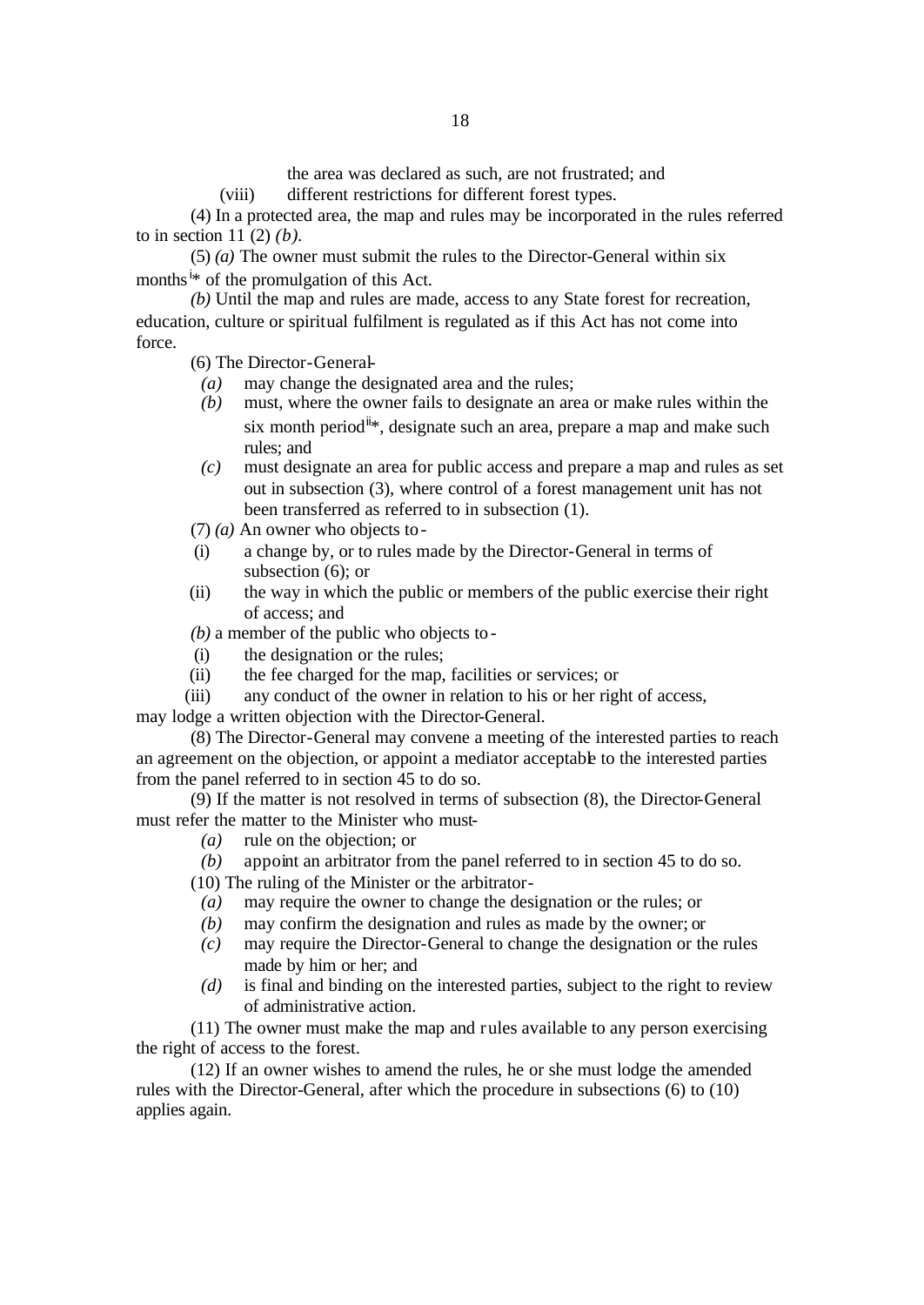(13) Everyone is entitled to information from the Department regarding the right of access, including maps and rules, on payment of a reasonable fee set by the Director-General.

[Date of commencement of s. 20: 25 February 2000.]

#### **21 Access to forests other than State forests**

(1) The Minister, in his or her capacity as trustee of the Trust, may take steps to promote the voluntary grant of access to forests other than State forests by the registered owners of such forests.

(2) The registered owner may lodge with the Minister a map displaying clearly the areas designated for public access and a set of written rules recording the conditions on which he or she is prepared to allow access.

- (3) At the request of-
	- *(a)* a person seeking access to a forest other than a State forest; or
	- *(b)* a registered owner of such a forest,

the Minister may negotiate, or appoint a facilitator from the panel referred to in section 45 to facilitate negotiations, with interested parties with a view to determining whether and on what terms a registered owner of such a forest is willing to grant access to the public.

(4) Where the Minister is of the opinion that it is justified and affordable, he or she may-

- *(a)* provide financial or other assistance from the Trust funds for the development of an area of public access in a forest other than a State forest;
- *(b)* compensate a registered owner of such a forest from the Trust funds for losses caused by the grant of access to the public in such a forest.

(5) No person who is granted access to a forest other than a State forest may interfere with the privacy or cause damage to the property of the registered owner.

[Date of commencement of s. 21: 25 February 2000.]

#### *Part 2*

#### *Vesting and granting of rights to use state forests* **(ss 22-28)**

*Part 2 vests the right to use and manage State forests and the forest produce in them in the State, represented by the Minister. It provides for the transfer of rights in State forests by way of licences, servitudes, lease agreements and agreements to sell forest produce. A provision is included to avoid conflicting rights in State forests.*

#### **22 Vesting of rights**

(1) The rights to-

- *(a)* the use, management, control and operation of; and
- *(b)* the forest produce in,

State forests, vest in the national executive of the Republic, represented by the Minister, despite any other law but subject to-

- (i) this Act;
- (ii) an order of the Land Claims Court restoring or granting rights in a State forest to a claimant in terms of section 35 (1) of the Restitution of Land Rights Act, 1994 (Act 22 of 1994); and
- (iii) rights protected in terms of the Interim Protection of Informal Land Rights Act, 1996 (Act 31 of 1996).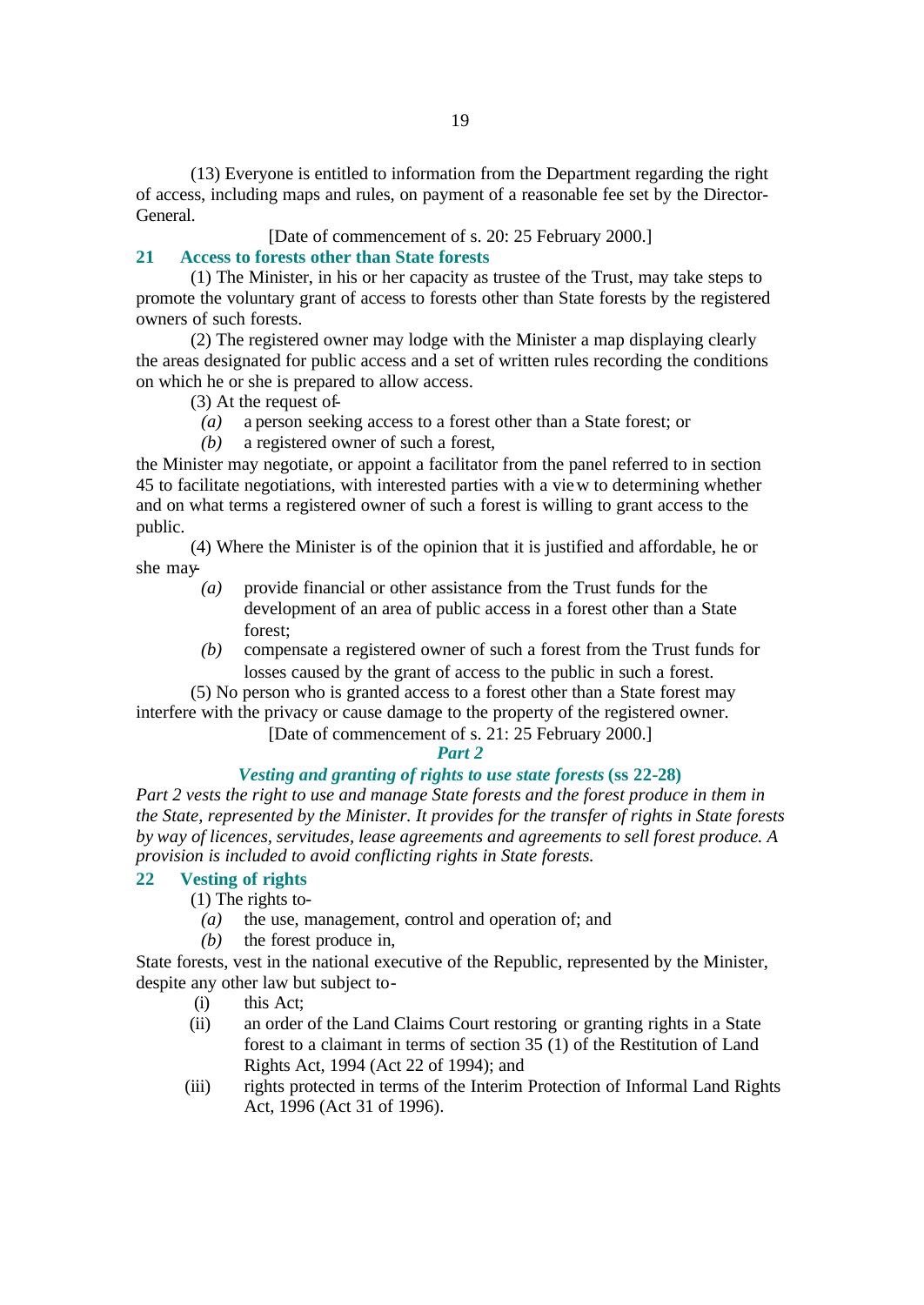(2) The Minister, the Director-General or an arbitrator, as the case may be, may

not-

- *(a)* make or change a designation or rules under section 11 (2) *(b)* or 20 (6);
- *(b)* make a ruling in terms of section 20 (10);
- *(c)* grant a licence under section 23;
- *(d)* grant a servitude under section 26; or
- *(e)* enter into an agreement under section 27, 28 or 30,

if doing so conflicts with an existing right under a licence, servitude or agreement referred to in this Chapter or section 77 (2) and the persons affected have not consented.

#### **23 Activities which may be licensed in State forests**

(1) The Minister may in a State forest, license-

- *(a)* the establishment and management of a plantation;
- *(b)* the felling of trees and removal of timber;
- *(c)* the cutting, disturbance, damage or destruction of any other forest produce;
- *(d)* the removal or receipt of any other forest produce;
- *(e)* the use of land, structures or buildings for agricultural, commercial, communications, domestic, industrial, residential or transportation purposes;
- *(f)* the use of roads;
- *(g)* the moving of water, electricity, gas, fuel and any other thing across a State forest;
- *(h)* the construction of any road, building or structure;
- *(i)* the grazing or herding of animals;
- *(j)* the cultivation of land;
- *(k)* hunting and fishing;
- *(l)* the use of a State forest for recreational, educational, cultural or spiritual purposes where there is no right to such use under section 19; and
- *(m)* the use of a State forest for any other purpose, if it is consistent with the sustainable management of the forest.

(2) No person may engage in any activity in a State forest for which a licence is required without such a licence, unless he or she-

- *(a)* is exempted under section 24 (6);
- *(b)* is acting in the scope of his or her employment or mandate as an officer, employee or agent of the Department;
- *(c)* has a right to engage in the activity in terms of the Interim Protection of Informal Land Rights Acts, 1996 (Act 31 of 1996);
- *(d)* performs the activity in terms of a contract contemplated in paragraph *(b)* of section 24 (4).

 $[Sub-s. (2)$  substituted by s. 6 of Act 12 of 2001.

(3) An organ of State must obtain a licence to carry on an activity for which a licence is required.

### **24 Requirements for licensing**

- (1) A licence must be issued for a period-
	- *(a)* equal to the period for which the activity is permitted in terms of a servitude, lease, agreement to sell forest produce or community forestry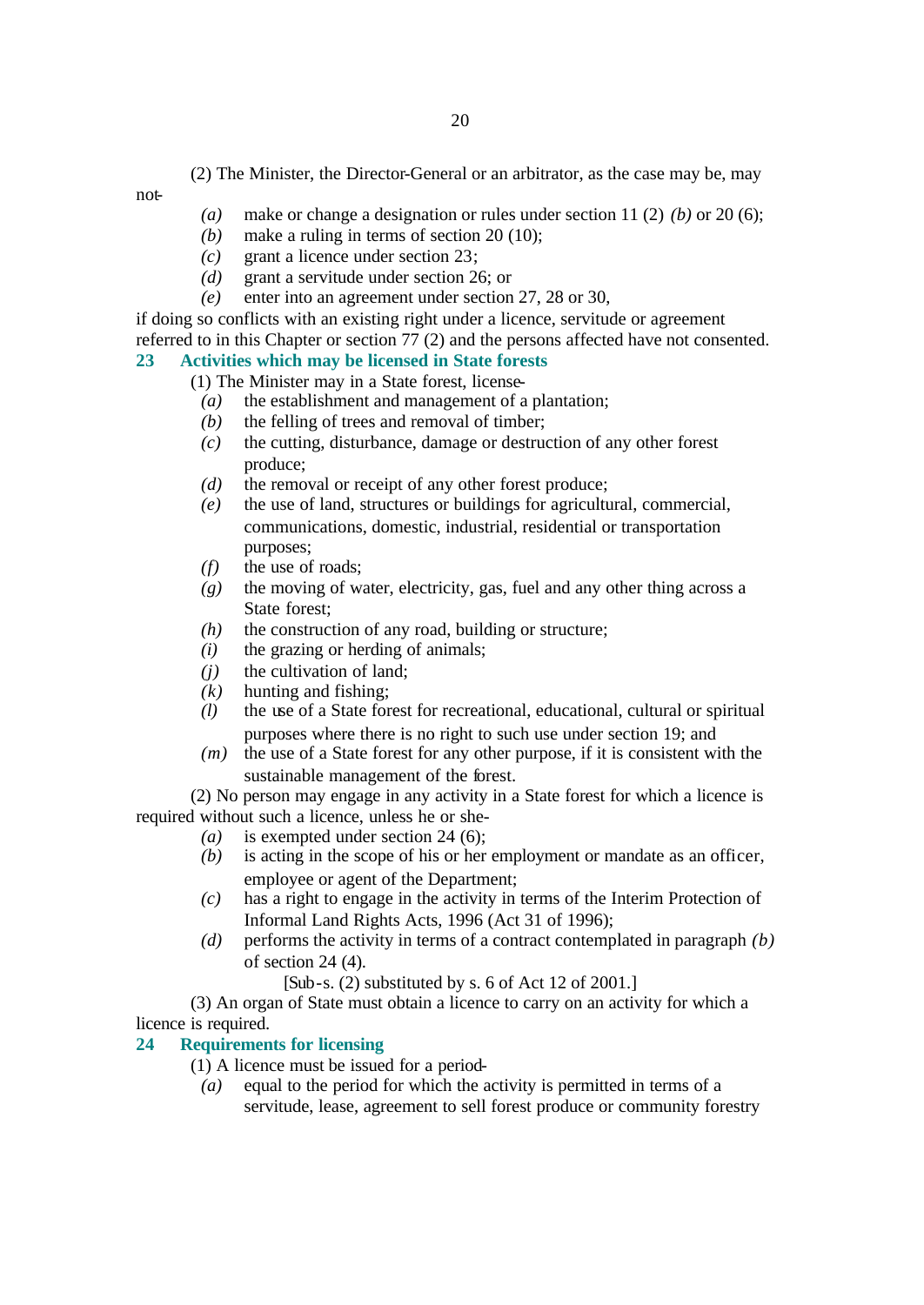agreement referred to in this Chapter; or

*(b)* not exceeding ten years in the case of any other activity.

(2) The Minister may attach conditions to the granting of a licence.

(3) A licensee must pay the licence fee, unless-

- *(a)* he or she has entered into a lease agreement under section 27;
- *(b)* he or she is a purchaser in terms of an agreement referred to in section 28 (1);
- *(c)* it is a community which has entered into an agreement under section 30;
- *(d)* the licensee is unable to pay and qualifies for exemption in terms of criteria set by the Minister; or
- *(e)* the tariff referred to in section 55 *(a)* does not prescribe a licence fee for the activity concerned.

[Sub-s. (3) substituted by s. 7 *(a)* of Act 12 of 2001.]

(4) A licensee may only-

- *(a)* transfer a licence; or
- *(b)* contract with another party to carry out the activities authorised by the licence,

with the written consent of the Minister.

(5) A licence may only be granted in a protected area if the licensed activity does not frustrate the achievement of the objects for which the protected area was established.

(6) *(a)* The Minister may exempt<sup>in</sup>\* persons or classes of persons from the licencing provisions if the intended activity is for domestic, cultural, health or spiritual purposes only.

*(b)* The exemption becomes effective when it is published in the *Gazette*<sup> $iv*$ </sup>.

(7) The Minister and any other organs of State or persons to whom the power to grant licences is delegated must keep registers of all licences granted in terms of this section which are issued for a year or longer.

(8) The holder of a licence must produce it on demand of a forest officer or a police officer.

(9) Nothing in this Act prohibits the grant in terms of any law of a right to prospect for, mine or dispose of any mineral as defined in the Minerals Act, 1991 (Act 50 of 1991), or any source material as defined in the Nuclear Energy Act, 1993 (Act 131 of 1993), in a State forest but-

- *(a)* the holder of such a right may not do anything which requires a licence in terms of section 23 without such a licence; and
- *(b)* the grant of any such right after the commencement of the National Forest and Fire Laws Amendment Act, 2001, must be made subject to the principles set out in section 3 (3) of this Act.

[Sub-s. (9) substituted by s. 7 *(b)* of Act 12 of 2001.]

#### **25 Amendments, suspensions and cancellations**

if-

(1) The licensee is responsible for any damage caused by not complying with the licence.

(2) The Minister may amend, suspend or cancel a licence or a category of licences

*(a)* there is, in his or her opinion, a material change in the circumstances which existed at the time of the grant of the licence or licences which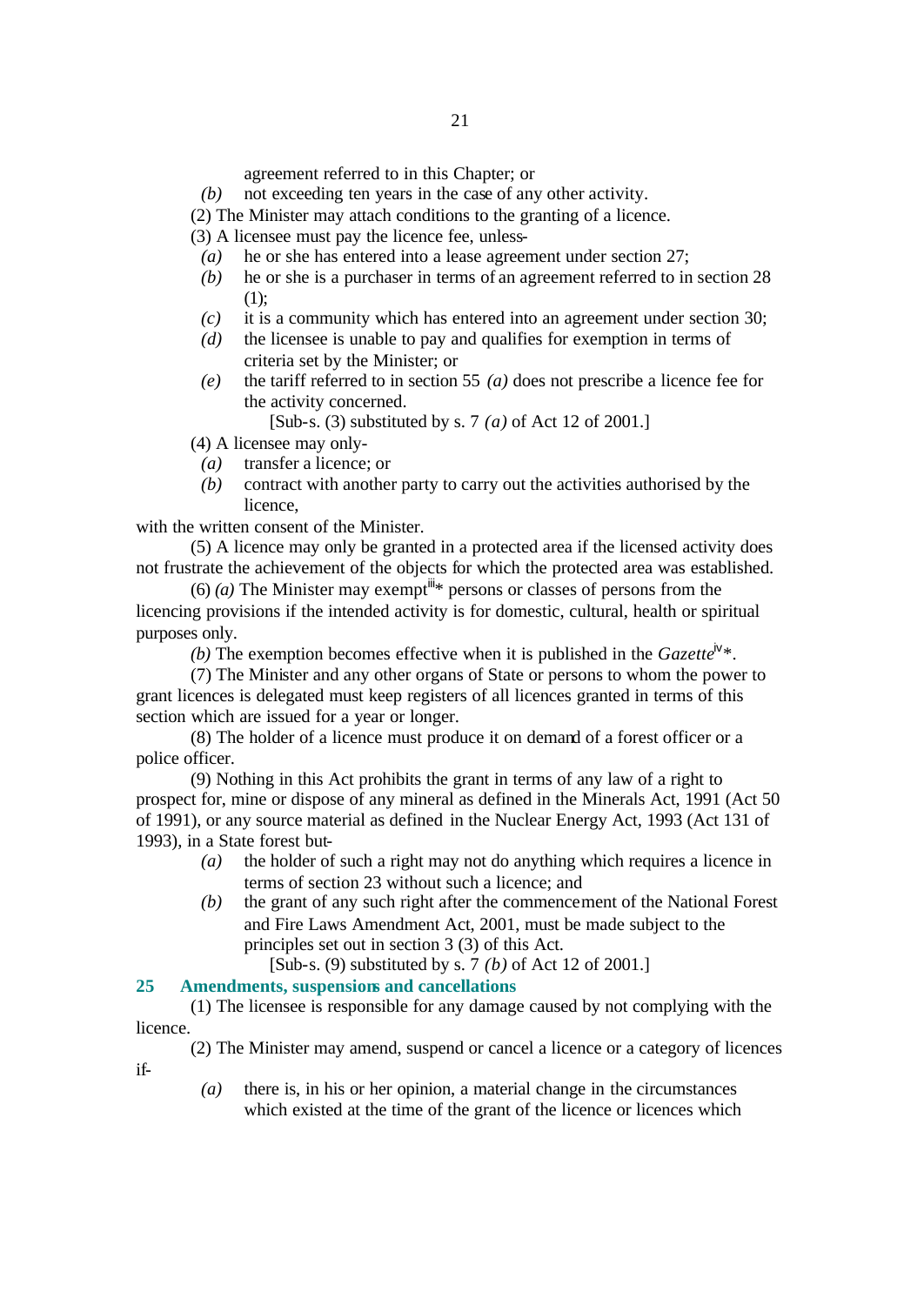requires such amendment, suspension or cancellation; or

*(b)* the licensee does not comply with the licence.

(3) Before acting under subsection (2) *(b)*, the Minister must give a licensee a fair opportunity to remedy his or her non-compliance with the licence, unless the Minister is of the opinion that granting such an opportunity will result in serious harm to person or property.

### **26 Servitudes in State forests**

(1) The Minister may grant a servitude in a State forest if-

- *(a)* in the case of State forests other than trust forests, the Minister of Public Works agrees; or
- *(b)* in the case of trust forests on land held in trust by the Ingonyama referred to in the KwaZulu Ingonyama Trust Act, 1994 (KwaZulu Act 3 of 1994), the authority with the necessary power in terms of that Act agrees; or
- *(c)* in the case of trust forests other than those referred to in paragraph *(b)*, the Minister of Land Affairs agrees; and
- *(d)* it does not conflict with an existing right; and
- *(e)* it does not materially affect the ecology and the useful extent of the State forest; and
- *(f)* there is compliance with section 10 (2) where it is a protected area.

(2) Any agreement entered into with the Minister creating the servitude may include such provisions as he or she considers appropriate, including payment for the rights granted under the servitude.

(3) A community or members of a community who are granted a servitude of right of way in order to walk to or from their homes are exempt from payment for such rights.

(4) The Minister must keep a register of all servitudes granted under subsection (1).

(5) The Minister must license any activity which is permitted under a servitude.

(6) No servitude or other right of any nature in a State forest may be acquired by prescription.

### **27 Leasing of State forests**

(1) The Minister may lease a State forest or part of it to any person if-

- *(a)* in the case of State forests other than trust forests, the Minister of Public Works agrees;
- *(b)* in the case of trust forests on land held in trust by the Ingonyama referred to in the KwaZulu Ingonyama Trust Act, 1994 (KwaZulu Act 3 of 1994), the authority with the necessary power in terms of that Act agrees; and
- *(c)* in the case of trust forests other than those referred to in paragraph *(b)*, the Minister of Land Affairs agrees.

(2) The lease agreement may provide for-

- *(a)* the carrying on by the lessee of any of the activities referred to in section  $23(1)$ ;
- *(b)* the management, control and operation of a State forest for commercial purposes;
- *(c)* the management, control and operation of a protected area;
- *(d)* the performance by the lessee of the State's obligations to supply forest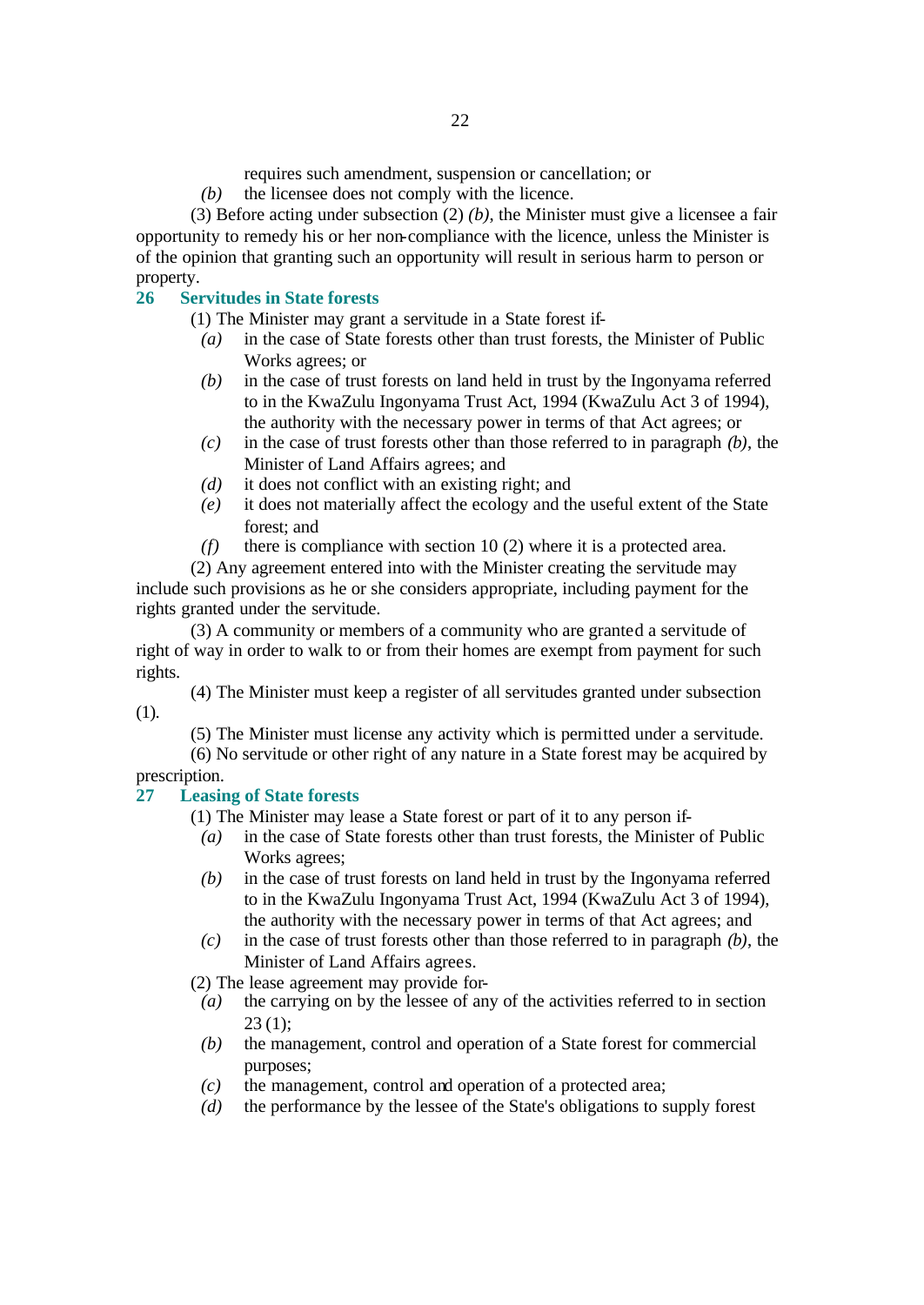produce from that State forest;

- *(e)* the lodging by the lessee of and compliance with a sustainable forest management plan;
- *(f)* the sustainable management of natural forests, woodlands and other habitats falling within the forest let;
- *(g)* the establishment and operation of facilities for tourism and recreation;
- *(h)* the resolution of disputes by members of the panel referred to in section 45; and
- *(i)* such other matters as the parties consider appropriate.

(3) The Minister must license the activities which the lessee may carry on in terms of the lease.

### **27A Trusts**

(1) Notwithstanding the provisions of any other law, the Minister may, by notice in the *Gazette*, establish a trust in respect of a State forest or part of a State forest including a State forest or part of a State forest on land held in trust in terms of the KwaZulu-Natal Ingonyama Trust Act, 1994 (Act 3 KZ of 1994), where-

- *(a)* (i) a claim for restitution has been published in terms of section 11 (1) of the Restitution of Land Rights Act, 1994 (Act 22 of 1994), in respect of a State forest or part of a State forest;
	- (ii) the owner of the land has been notified of the claim in terms of section 11 (6) *(a)* of the Restitution of Land Rights Act, 1994 (Act 22 of 1994);
	- (iii) the right to restitution has not been finally determined; and
	- (iv) that land is leased to a third party by the Minister;
- *(b)* (i) a State forest or part of a State forest is occupied by a community claiming rights in that land;
	- (ii) the Minister is contemplating the granting of rights in that land to that community; and
	- (iii) that land is leased to a third party by the Minister; or
- *(c)* (i) a State forest or part of a State forest is leased to a third party by the Minister; and
	- (ii) it is necessary for the Minister to receive money in terms of the lease on behalf of successful claimants of various rights in respect of the land or forest.

(2) The Minister may direct that any money due in terms of a lease contemplated in subsection (1) be paid to the trust established in terms of that subsection.

(3) The objects of the trust are-

- *(a)* to receive payment of the money contemplated in subsection (2);
- *(b)* to invest such money on behalf of the beneficiaries as part of the trust property;
- *(c)* to pay such money or part of that money together with any yield to the beneficiaries when they receive rights in the State forest or part of the State forest involved;
- *(d)* to pay such money or part of that money together with any yield to the State, or the Ingonyama Trust where applicable, when it is clear that the beneficiaries will not acquire rights in the State forest or part of the State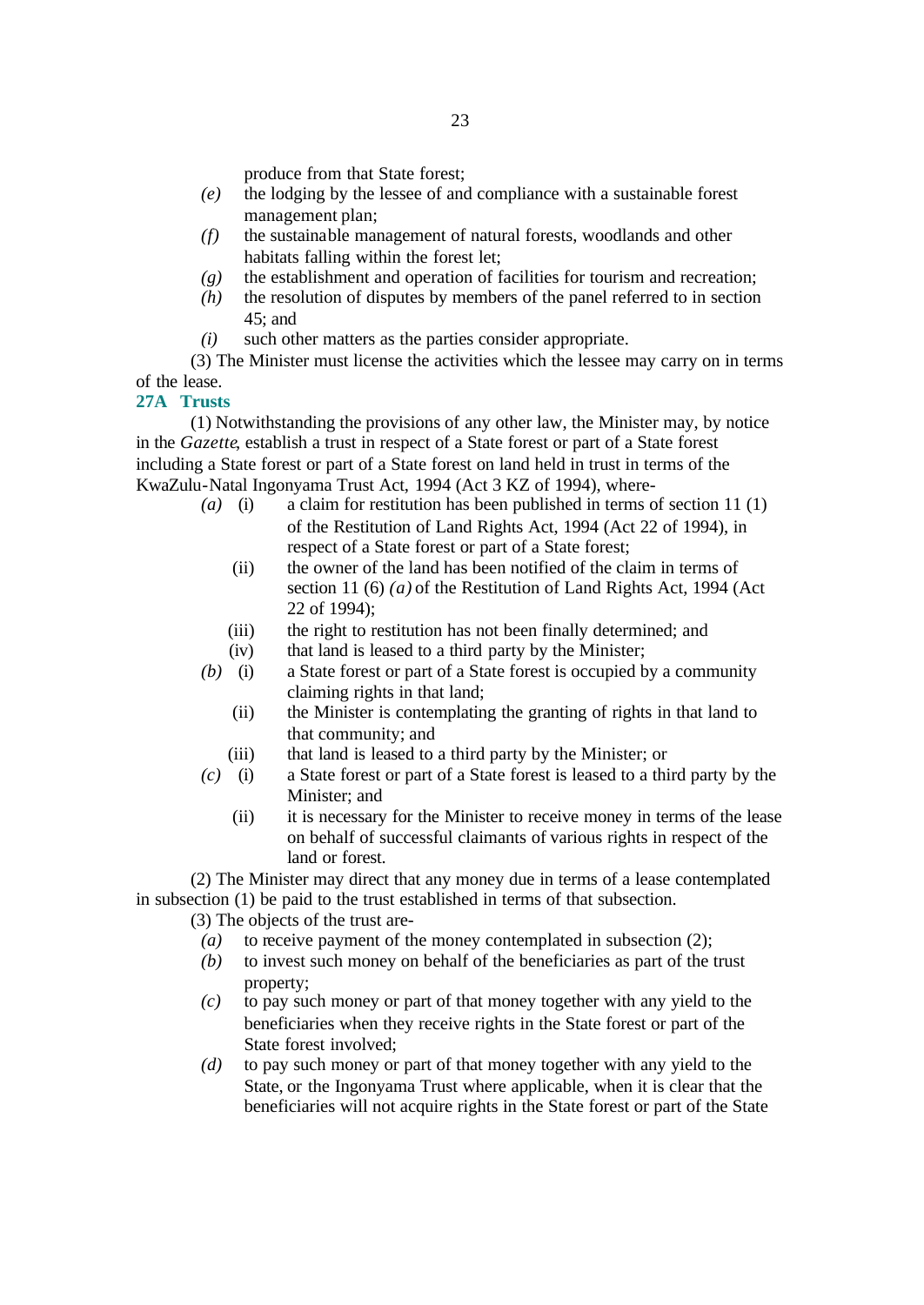forest; and

*(e)* to pay such money or part of that money periodically to successful claimants contemplated in subsection (1) *(c)* (ii).

(4) The beneficiaries of the trust are any claimants contemplated in subsection (1) *(a)* whose claims succeed, any community contemplated in subsection (1) *(b)* if it is granted rights by the Minister and any successful claimants contemplated in subsection  $(1)$   $(c)$   $(ii)$ .

(5) The Minister may-

- *(a)* effect or terminate the appointment of any or all of the trustees on just cause shown;
- *(b)* create such powers, rights, obligations and exemptions for the trustees as may be necessary to achieve the objects of the trust;
- *(c)* decide on the contents, variation and termination of the trust;
- *(d)* temporarily perform any of the functions of the trustees where the appointment of all the trustees has been terminated; and
- *(e)* prevent payment to the Ingonyama Trust contemplated in section 27A if he or she is not satisfied that the Ingonyama Trust maintains and implements effective, efficient and transparent financial management and internal control systems.
	- [S. 27A inserted by s. 5 of Act 35 of 2005.]

### **28 Agreements to sell forest produce in State forests**

(1) *(a)* The Minister;

*(b)* a person who has entered into a lease agreement under section 27;

*(c)* a party to a community forestry agreement entered into under section 30; or

*(d)* the South African Forestry Company Limited,

may enter into an agreement to sell timber or any other forest produce in or derived from a State forest to any other person.

[Sub-s. (1) substituted by s. 8 *(a)* of Act 12 of 2001.]

(2) An agreement referred to in subsection (1) must-

- *(a)* allow for termination of the contract at any time after it comes into effect by either party on a period of notice which is not more than five years, unless-
	- (i) the minister agrees to a longer period of notice;
	- (ii) the contract endures for a total period of five years or less, including any periods for which the contract may be renewed; or
	- (iii) the contract is for a once-off sale of timber or other forest produce which has been harvested at the time of the sale,

[Para. *(a)* substituted by s. 8 *(b)* of Act 12 of 2001.]

- *(b)* not oblige the seller to provide a quantity of timber or other forest produce which is greater than that which the forest to which the agreement relates, yielded on a sustainable basis during the period of the contract, or a cycle within a contract, unless any shortfall was due to negligence by the seller;
- *(c)* not confer rights in conflict with the lease or community forestry agreement referred to in subsection (1) *(b)* or *(c)* or an agreement referred to in section 77 (2) with the South African Forestry Company Limited.
- (3) A term of an agreement which is in conflict with subsection (2) is void and the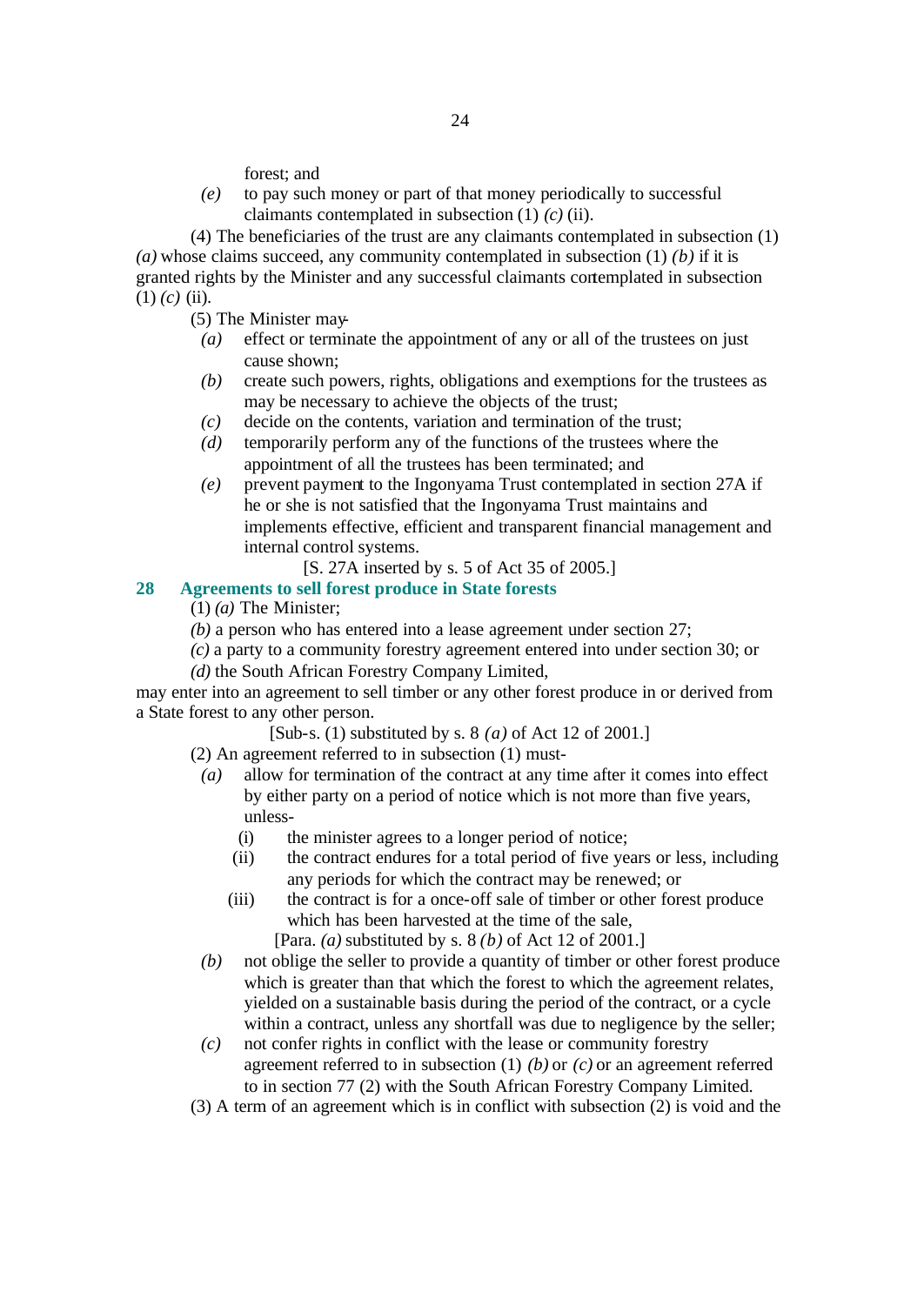agreement is deemed to have been entered into on the terms set out in subsection (2).

(4) The Minister must license the activities which the purchaser may carry on in terms of an agreement to sell timber or other forest produce, subject to subsection (5).

(5) An agreement to sell timber or other forest produce in any State forest which is already in force on the date this Act commences, is despite the terms of the agreement, subject to the following:

- *(a)* Either party may elect to terminate the agreement on either of the following bases-
	- (i) five years written notice to the other; or
	- (ii) such greater or lesser period of notice as the agreement may provide;
- *(b)* notice in terms of subparagraph (i) of paragraph*(a)* may be given at any time after the commencement of this Act;
- *(c)* before the seller acts in terms of subparagraph (i) of paragraph *(a)*, the Minister must be of the opinion that-
	- (i) it will serve one or more of the purposes referred to in section 1; and
	- (ii) the purchaser will, by the end of the notice period, have had an opportunity of realising a reasonable return on any investments which were made before the commencement of the Act primarily as a result of the agreement;
- *(d)* if either party elects to terminate the agreement in terms of subparagraph (i) of paragraph *(a)*, neither it nor any other person or organ of State has to pay any compensation to, or buy any assets of, any other party, except that the State must compensate the purchaser for any improvements which the purchaser has erected in a State forest in terms of or as a result of the agreement if-
	- (i) the seller terminated the agreement; and
	- (ii) the purchaser must vacate the improvements as a result of the termination;
- *(e)* the seller is not obliged to deliver to the purchaser a quantity of timber or other forest produce which is greater than that which the forest yielded on a sustainable basis during the period of the contract, or a cycle within a contract, unless any shortfall was due to negligence by the seller;
- *(f)* an act or omission by either party in terms of this subsection is not a breach of the agreement.

[Para. *(f)* substituted by s. 8 *(c)* of Act 12 of 2001.]

(6) The compensation for improvements referred to in paragraph *(d)* of subsection (5) is not payable if the agreement-

- *(a)* is terminated no earlier than a date on which the agreement could lawfully have been terminated had this Act not been promulgated; and
- *(b)* does not provide for-
	- (i) compensation for improvements; or
	- (ii) the purchase by the seller of any assets of the purchaser,

#### on termination.

(7) A shortfall referred to in subsection (2) *(b)* or (5) *(e)* may not be made up from the forest to which the agreement relates.

*Part 3*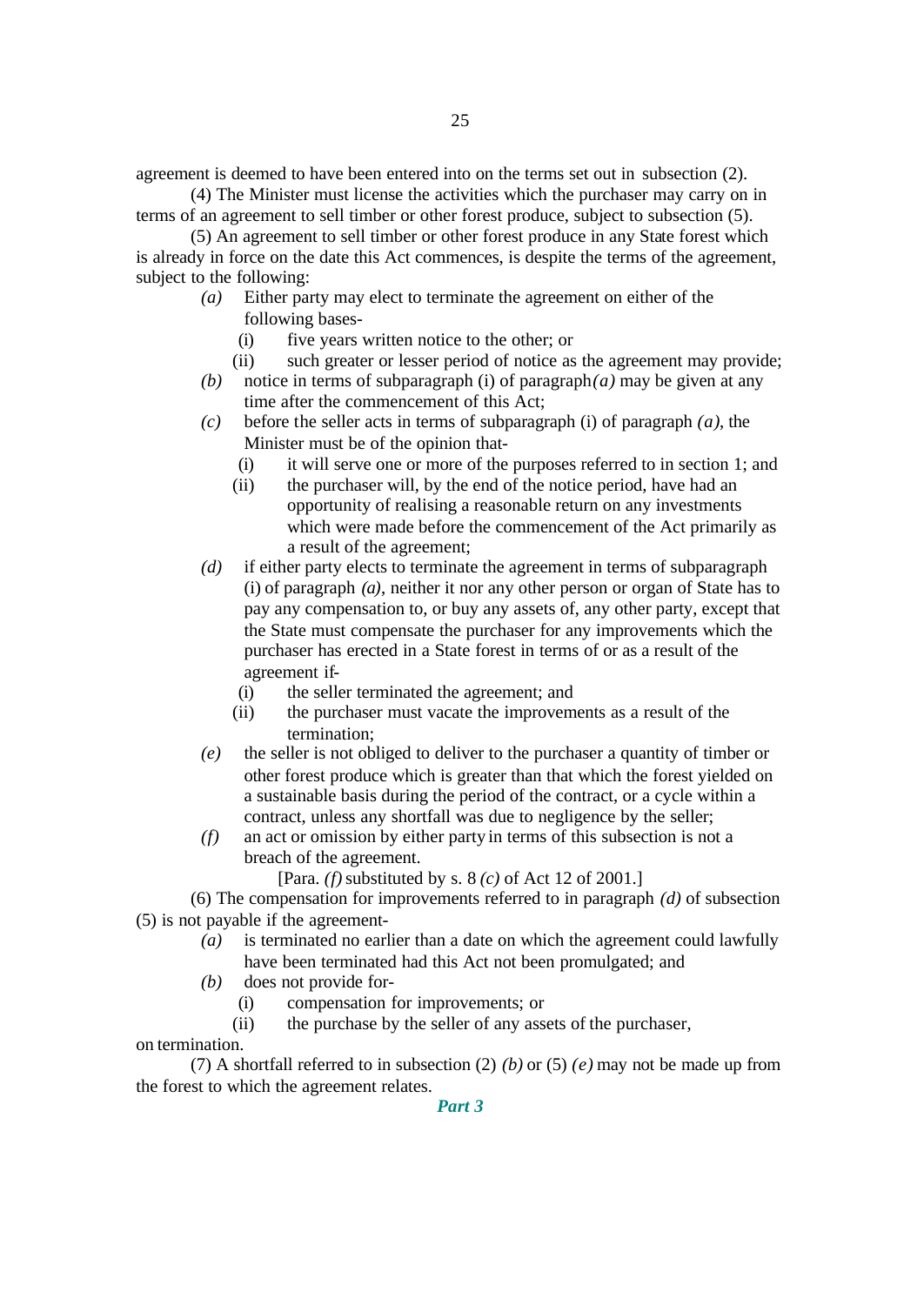#### *Community forestry* **(ss 29-32)**

*Part 3 allows communities that wish to engage in community forestry to enter into agreements with the Minister. The procedure for entering into, and the minimum requirements for the content of, such an agreement are set out. The Minister may make financial or other assistance available for community forestry and certain other forms of forestry.*

[Date of commencement of Part 3: 25 February 2000.]

### **29 Offers to enter into community forestry agreements**

(1) Any community wishing-

- *(a)* to do anything in a State forest for which a licence is required;
- *(b)* to manage a State forest or part of it, whether alone or jointly with an organ of State; or
- *(c)* to do both,

may make an offer to the Minister to enter into a community forestry agreement with him or her and any other person or organ of State who must by law consent.

(2) The Minister may invite communities to submit offers to enter into community forestry agreements in respect of a particular State forest or forests.

(3) The offer must include-

- *(a)* details of the membership of the community;
- *(b)* a copy or details of the constitution, laws or customs which regulate the community;
- *(c)* the terms of its offer;
- *(d)* details of any rights held by the community or any of its members in the State forest concerned in terms of the Interim Protection of Informal Land Rights Act, 1996 (Act 31 of 1996); and
- *(e)* any other prescribed information.

(4) The Minister must investigate the offer and may in doing so-

- *(a)* establish whether or not there are any other communities who may wish to make offers to enter into a community forestry agreement in respect of the forest in question;
- *(b)* invite such communities to make offers;
- *(c)* consult with any other persons or organs of State having an interest in the matter:
- *(d)* evaluate the suitability of the forest for community forestry in comparison to its current or potential uses;
- *(e)* establish whether or not any offeror is willing to amend the terms of its offer to accommodate any concerns of the Minister and, if so, invite the offeror to amend it;
- *(f)* in the event of competing offers, evaluate which offers or offerors are the most suitable; and
- *(g)* appoint a facilitator from the panel referred to in section 45 to attempt to secure agreement between competing offerors.

[Date of commencement of s. 29: 25 February 2000.]

#### **30 Conclusion of community forestry agreements**

(1) The Minister may-

*(a)* reject any offer;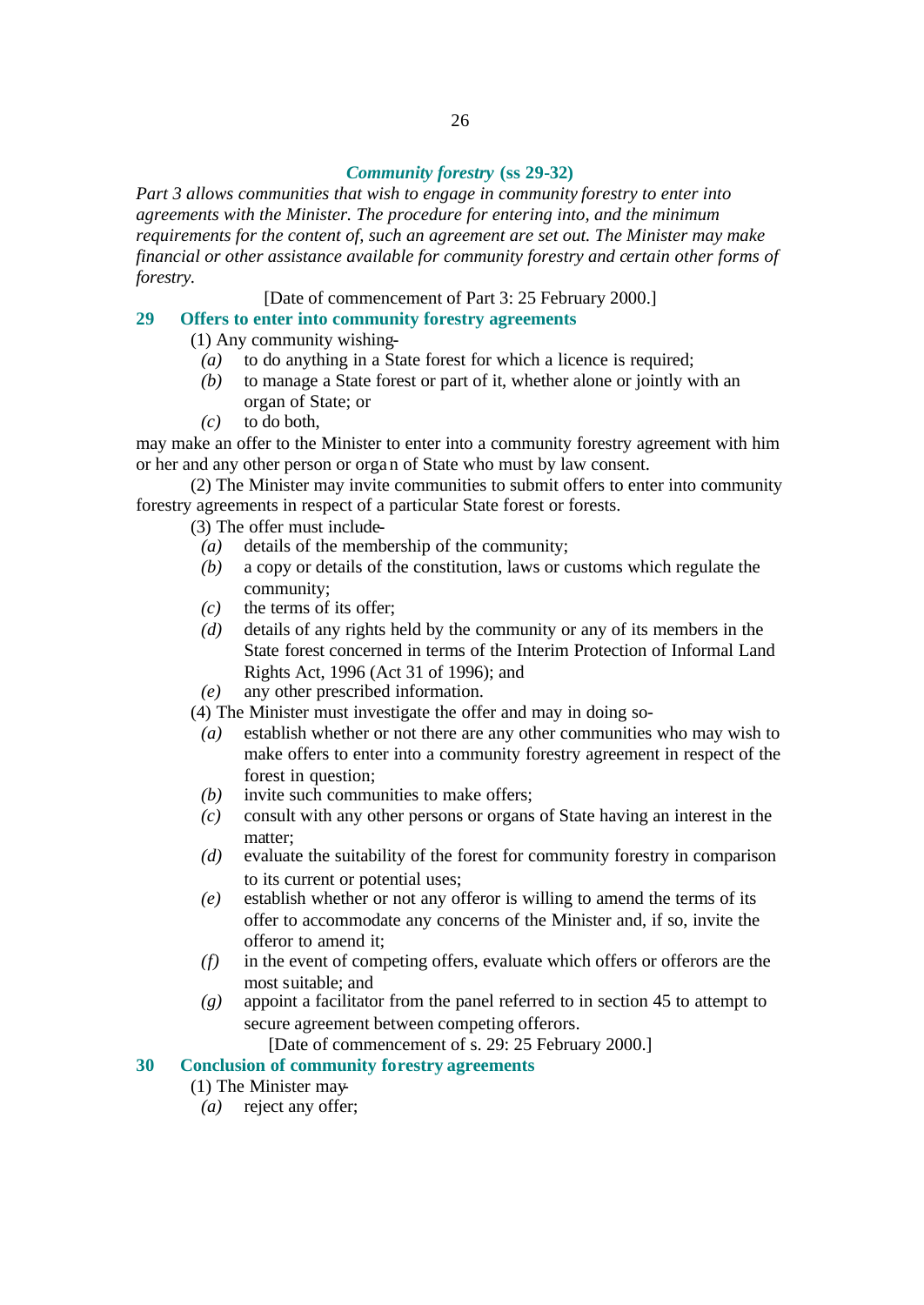- *(b)* make a counter-offer to one or more offerors; or
- *(c)* decide to enter into a community forestry agreement with one or more offerors in respect of the State forest in question.

(2) If the forest is a trust forest, the Minister may only enter into such an agreement if-

- *(a)* in the case of land held in trust by the Ingonyama referred to in the KwaZulu Ingonyama Trust Act, 1994 (KwaZulu Act 3 of 1994), the authority with the necessary power in terms of that Act agrees; and
- *(b)* in the case of other land, the Minister of Land Affairs agrees.

(3) The Minister must license the activities which the community or communities may carry on under the community forestry agreement.

(4) The Minister need not implement a public tender process before entering into a community forestry agreement, despite any other law, unless he or she is of the opinion that such a process is needed in any particular case.

[Date of commencement of s. 30: 25 February 2000.]

### **31 Content of community forestry agreements**

- (1) A community forestry agreement must-
	- *(a)* not discriminate unfairly;
	- *(b)* identify the management powers delegated to the community or communities and those retained by the Minister;
	- *(c)* identify accurately the area of forest subject to the agreement;
	- *(d)* identify the licensed activities which the community or communities intend carrying on;
	- *(e)* regulate the use and the management of the forest in a way which is sustainable;
	- *(f)* identify the duties of the various parties in terms of the agreement, including payments to be made by any party;
	- *(g)* prohibit the parties to the agreement from transferring their rights under the agreement in any way without the consent of the Minister;
	- *(h)* provide for dispute resolution through informal mediation or arbitration, whether by a member of the panel referred to in section 45 or otherwise; and
	- *(i)* provide for remedial measures, including the suspension or cancellation of the community forestry agreement, in the event of a breach.

(2) A community forestry agreement may-

- *(a)* rename the forest;
- *(b)* be indefinite or for a fixed period;
- *(c)* oblige a community to reconstitute itself or make a lawful amendment to its constitution;
- *(d)* require the community or communities to lodge and comply with a sustainable forest management plan which is acceptable to the Minister;
- *(e)* include as a party a person who is not a community or a member of the community and who wishes to conduct forestry for commercial, environmental or other purposes;
- *(f)* provide for the management of a protected area;
- *(g)* oblige the community to perform the State's obligations to supply forest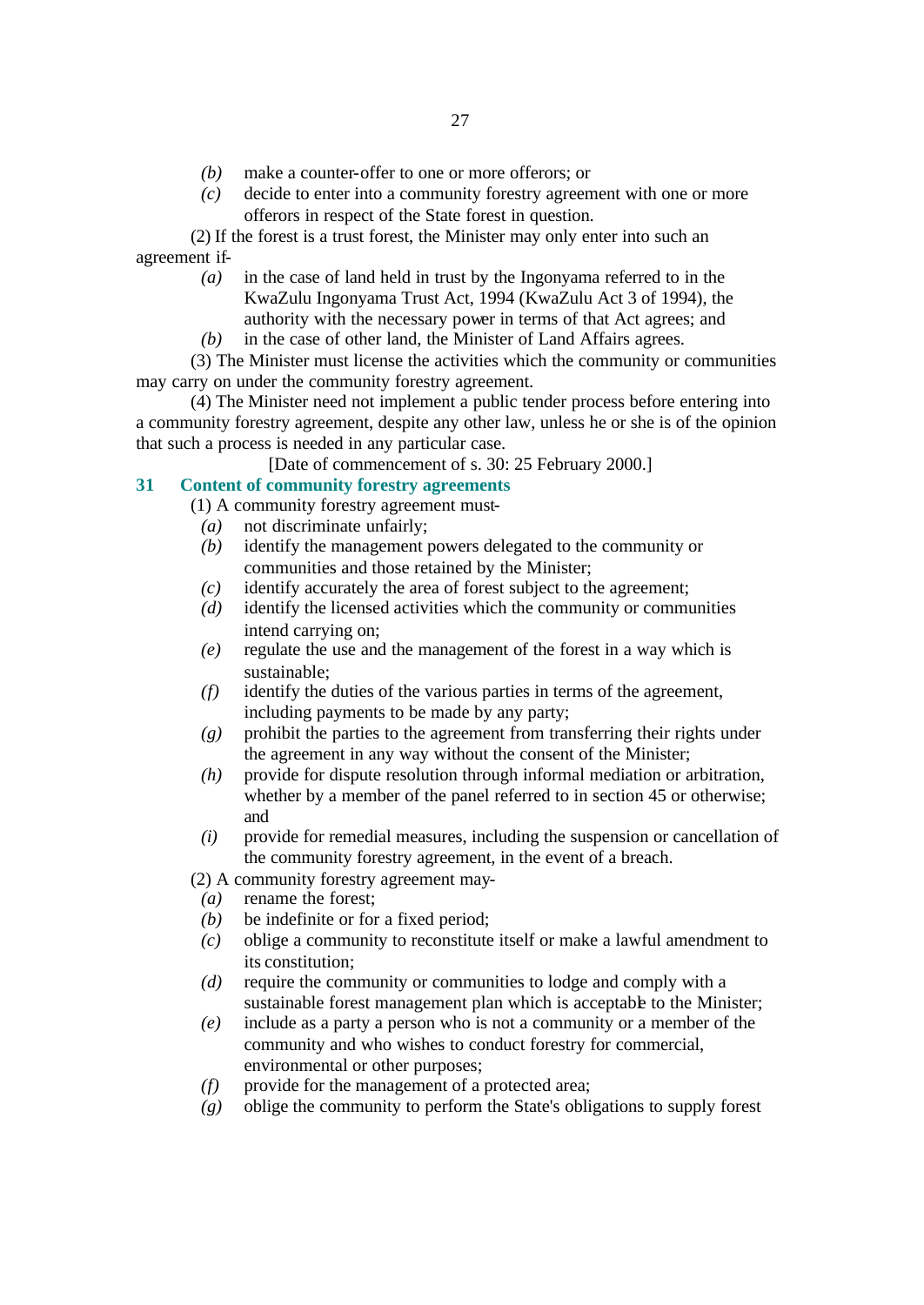produce from that State forest;

- *(h)* provide that a community need not pay rental or similar compensation for the rights granted to it, if this is fair having regard to-
	- (i) the community's historical association with the land on which the forest is situated; or
	- (ii) the economic circumstances of the community;
- *(i)* exchange a right in terms of the Interim Protection of Informal Land Rights Act, 1996 (Act 31 of 1996), for a right in the agreement; and
- *(j)* deal with such other matters as may be prescribed or as the parties consider appropriate.
	- [Date of commencement of s. 31: 25 February 2000.]

#### **32 Assistance for community forestry**

(1) In this section, community forestry includes, in addition to the definition of that term-

- *(a)* small scale plantation forestry by persons disadvantaged by unfair discrimination;
- *(b)* the planting of trees by any person or organ of State for aesthetic reasons or to improve the quality of life; and
- *(c)* the sustainable use of a natural forest or woodland by a community other than in terms of an agreement referred to in section 30,

in a rural or an urban area and whether in or outside of a State forest.

- (2) The Minister may-
- *(a)* provide information, training, advice and management and extension services for community forestry;
- *(b)* establish and maintain nurseries and other facilities to provide seed and plants for community forestry;
- *(c)* provide material or financial assistance for community forestry, including recovery from disaster, if no such grants are available from any other source.

(3) The Minister may enter into an agreement with a person or organ of State regulating the matters referred to in subsection (2).

[Date of commencement of s. 32: 25 February 2000.]

### **CHAPTER 5**

### **INSTITUTIONS (ss 33-45)**

*The various institutions that play a role in making the Act functional are dealt with in this Chapter.*

#### *Part 1*

#### *National Forests Advisory Council* **(ss 33-40)**

*Part 1 deals with the establishment, objects, constitution, meetings, staffing and funding of the Council. It advises the Minister on all aspects of forestry in the Republic. The Council must establish the Committee for Sustainable Forest Management to adv ise the Council, the Department and the Minister on all aspects of sustainable forest management, and the Committee on Forest Access. Both are permanent committees of the Council.*

#### **33 Establishment and objects of National Forests Advisory Council**

(1) The National Forests Advisory Council is established.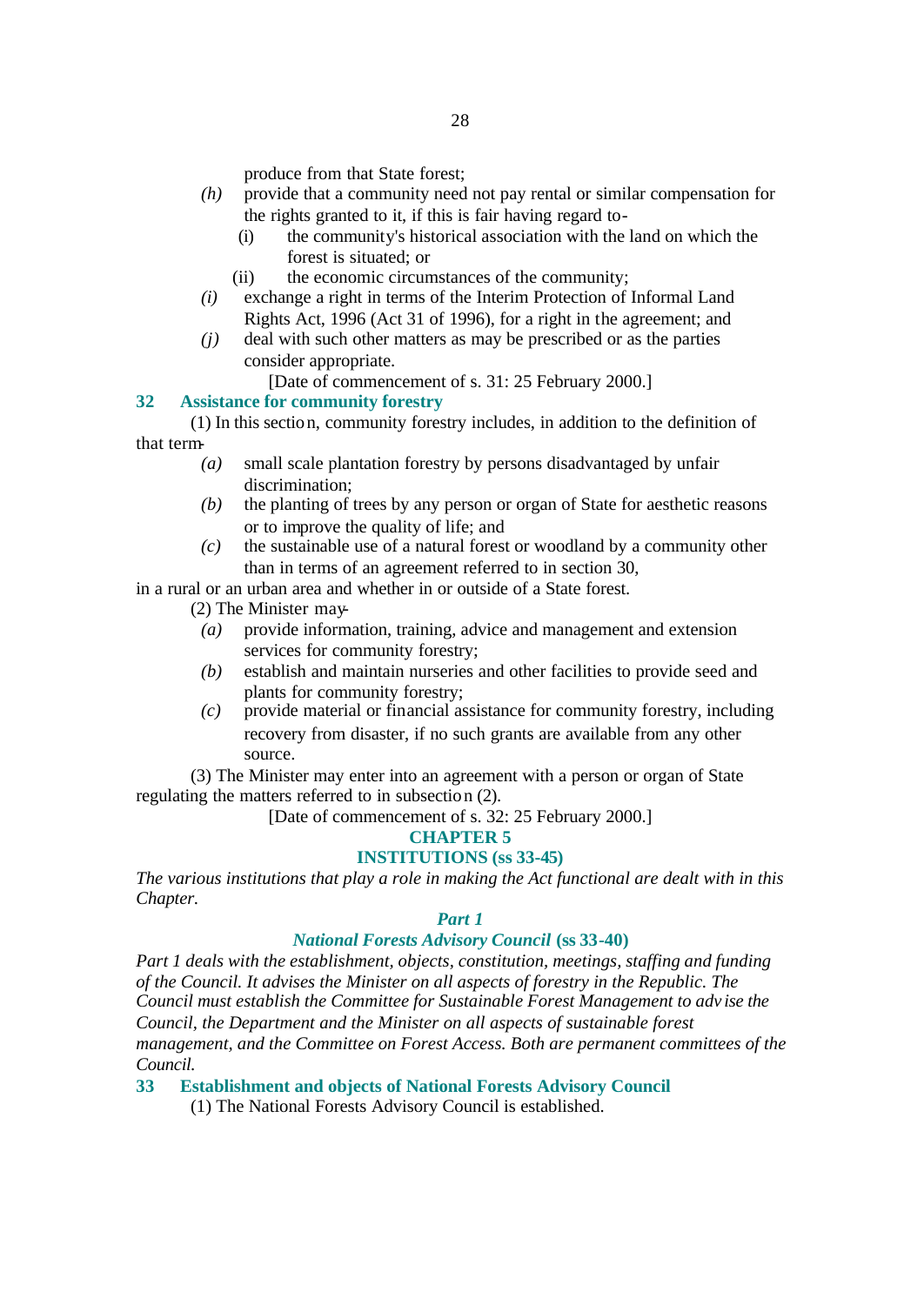(2) The object of the Council is to advise the Minister on any matter related to forestry in the Republic.

(3) The Minister must consider and respond to the advice provided to him or her by the Council.

(4) *(a)* The Forestry Council and the Forestry Industry Fund referred to in sections 47 to 56 of the Forest Act, 1984 (Act 122 of 1984), are dissolved.

*(b)* The assets, if any, of the Forestry Industry Fund vest in the State.

(5) The National Forestry Advisory Council referred to in sections 46A to 46H of the Forest Act, 1984, is dissolved.

(6) *(a)* The Transkei Forestry Council referred to in section 3 of the Forestry Laws Rationalisation and Amendment Act, 1994 (Act 51 of 1994), is dissolved.

*(b)* The assets, if any, of the Transkei Forestry Council vest in the State.

#### **34 Constitution of Council**

(1) The Council consists of a maximum of 20 members and a minimum of 14 members appointed by the Minister in terms of this section.

(2) In making appointments to the Council the Minister must balance the interests of-

- *(a)* categories of persons disadvantaged by unfair discrimination;
- *(b)* communities involved in community forestry;
- *(c)* environmental interest groups;
- *(d)* persons who carry on small scale plantation forestry;
- *(e)* persons who carry on small scale timber processing;
- *(f)* persons with expertise which can assist the Council in achieving its objects;
- *(g)* the forest industry;
- *(h)* the forest products industries; and
- *(i)* trade unions representing employees in the forest and forest products industry.
- (3) Whenever it is necessary to appoint the Council the Minister must-
- *(a)* invite nominations by means of a notice published in at least two nationally distributed newspapers, specifying a period within which nominations must be submitted;
- *(b)* establish an advisory committee which includes the chairpersons of the portfolio committees dealing with forestry matters in the National Assembly and the National Council of Provinces, or their delegates, and appoint a chairperson for the committee; and
- *(c)* submit all the nominations received to the advisory committee.

(4) The advisory committee must compile a short list of suitable candidates from the nominations and submit it to the Minister within one month of receiving the nominations.

(5) The Minister must appoint the members of the Council after considering the short list.

- (6) The Minister may appoint-
	- *(a)* an alternate member for any member of the Council; and
- *(b)* a replacement for any member who vacates his or her office,

on the basis of the criteria referred to in subsection (2).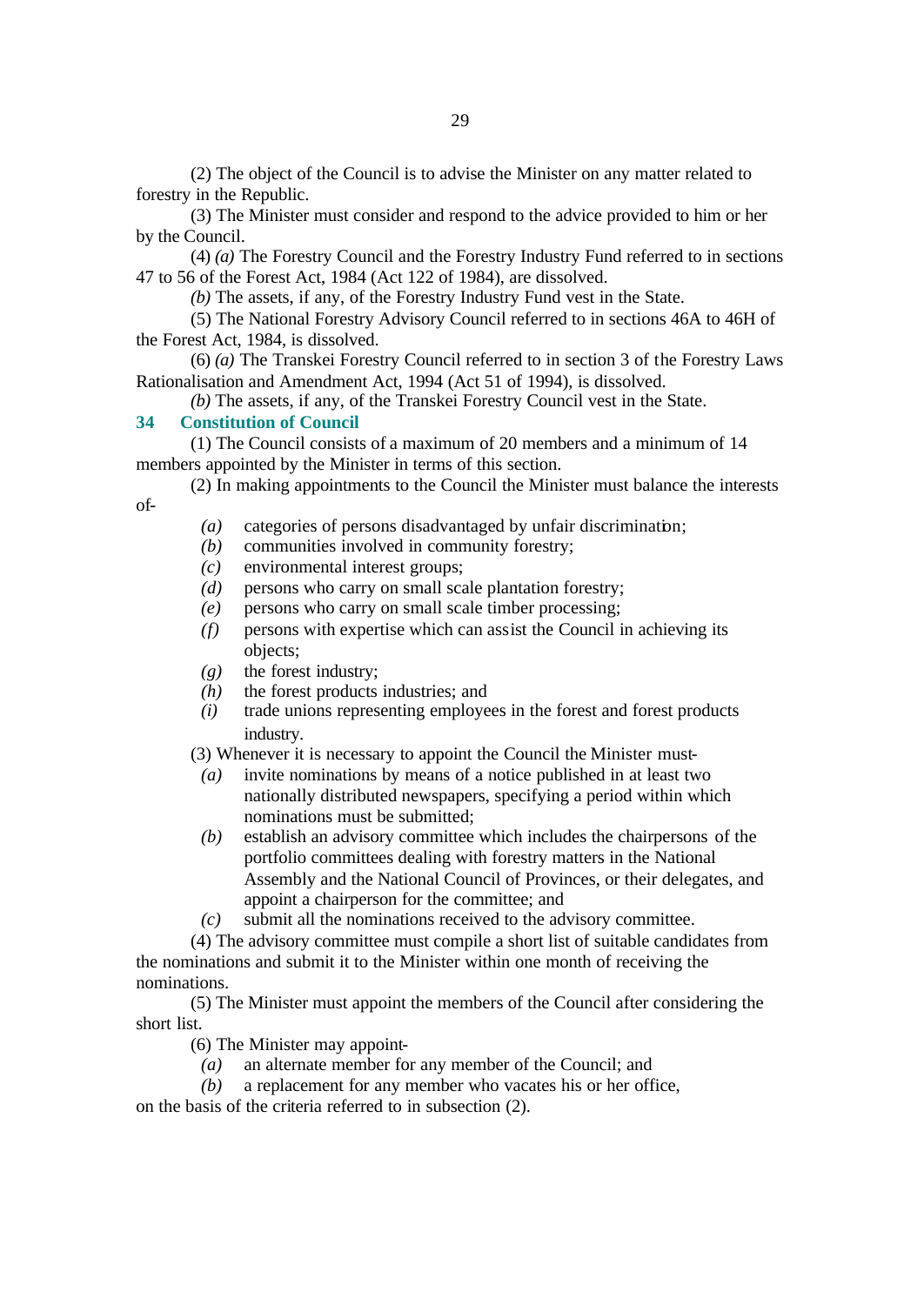(7) The replacement serves for the balance of the term of the person he or she replaces.

(8) The Minister must appoint one member of the Council as chairperson and one member as vice-chairperson.

#### **35 Conditions of appointment to Council**

(1) A member of the Council holds office for a period of-

- *(a)* four years in the case of the chairperson of the Council; and
- *(b)* three years in the case of other members.

(2) At the expiry of his or her term of office a member may be appointed again.

(3) A member or alternate member of the Council must vacate his or her office if-

- *(a)* the Minister at any time terminates his or her term of office for good reason after consulting the chairperson of the Council;
- *(b)* he or she can no longer perform his or her duties on the Council;
- *(c)* he or she is convicted of an offence and sentenced to imprisonment without the option of a fine;
- *(d)* he or she is absent from more than two consecutive meetings of the Council without the leave of the chairperson; or
- *(e)* he or she resigns by written notice to the Minister.

(4) Members of the Council and members of a committee of the Council who are not in the full-time employment of the State may be paid for their services, except for attending Council meetings.

(5) The Minister must determine the remuneration and allowances payable to members of the Council and members of a committee of the Council with the consent of the Minister of Finance.

#### **36 Committees of Council**

(1) The Council may elect an executive committee.

(2) The chairperson of the Council must be the chairperson of the executive committee.

(3) The Council must establish-

- *(a)* the Committee for Sustainable Forest Management; and
- *(b)* the Committee on Forest Access,

as permanent committees of the Council.

(4) The permanent committees must include persons representing the interest groups referred to in section 34 (2) and-

- *(a)* in the case of the Committee for Sustainable Forest Management, a representative of the Department of Environmental Affairs and Tourism appointed by its Director-General;
- *(b)* in the case of the Committee on Forest Access, one or more representatives of voluntary associations interested in recreational activities in forests appointed in terms of subsection (9).
- (5) The functions of the Committee for Sustainable Forest Management are to

advise-

- *(a)* the Council, the Department and the Minister on all aspects of sustainable forest management in the Republic;
- *(b)* the Department and the Minister on the determination of criteria, indicators and standards for sustainable forest management;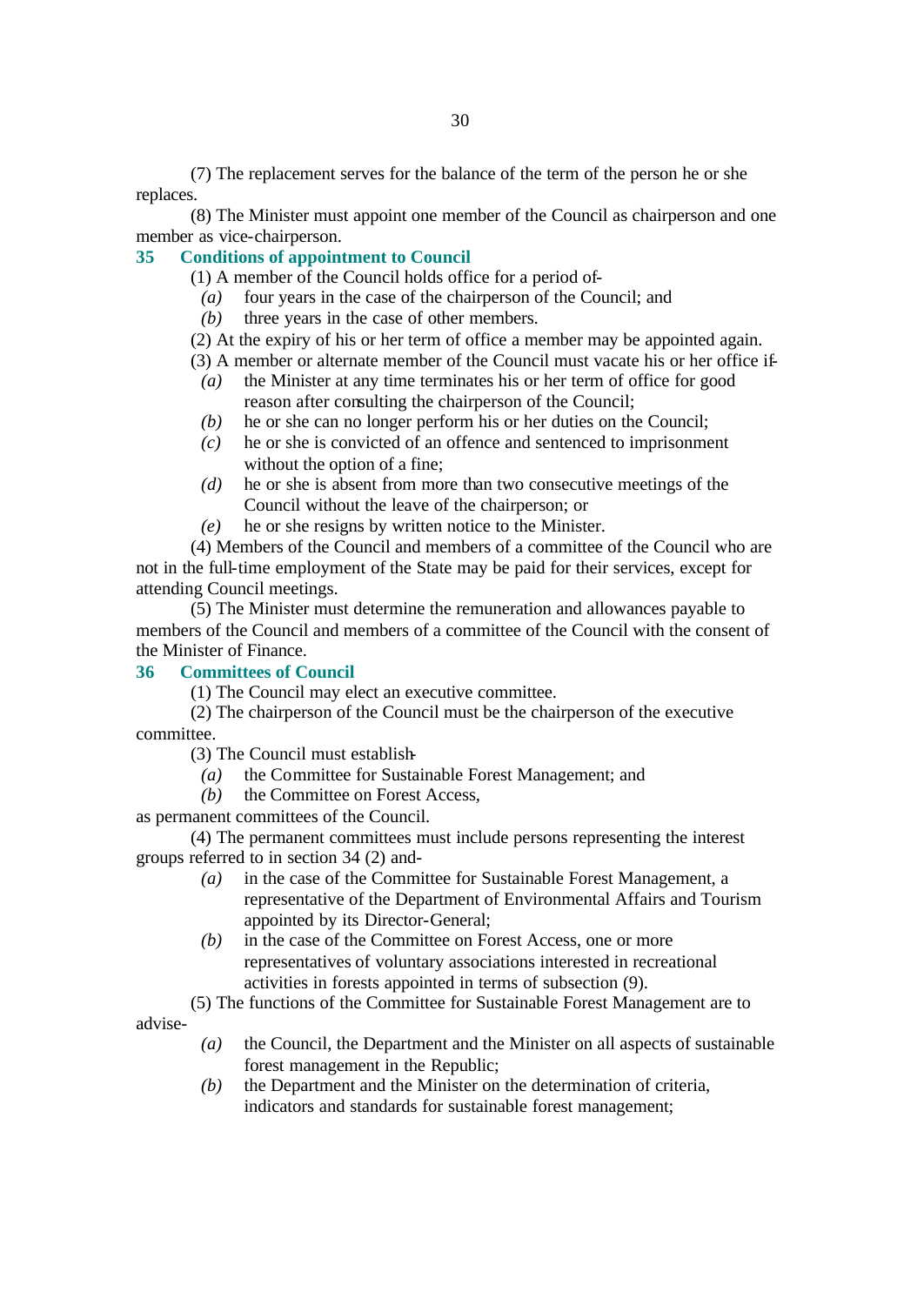- *(c)* the Department on convening forums for interested persons to participate in the formulation of criteria, indicators and standards.
- (6) The functions of the Committee on Forest Access are to advise the Minister

on-

- *(a)* a ruling referred to in section 20 (10);
- *(b)* promoting the grant and exercise of access to forests;
- *(c)* promoting education on the sustainable management and use of forests;
- *(d)* the use of the Trust funds.

(7) *(a)* A decision on advice to be provided to the Minister by a permanent committee must be reached on the basis of unanimity.

*(b)* If unanimity is not reached, the Minister must consider all the views expressed in the committee as conveyed by the chairperson of the committee.

(8) The Council may establish other committees.

(9) The Council may, with the approval of the Minister, appoint to one of the permanent committees or to a committee contemplated in subsection (8), persons who are not members of the Council but who may assist the committee in the performance of its functions.

(10) The Council must designate one member of each committee as the chairperson and one member as the vice-chairperson.

### **37 Meetings of Council**

(1) The Minister must determine-

- *(a)* the manner of the calling of, the quorum for, and the procedure at, meetings of the Council;
- *(b)* what records the Council must keep;
- *(c)* the way in which the Council must submit advice to him or her; and
- *(d)* a code of conduct for Council members.

(2) The Council or a committee may admit as an observer any person including any representative of national, provincial or local government.

(3) The chairperson of the Council must provide the Minister with advice or information emanating from any meeting within two weeks.

#### **38 Funding of Council**

(1) The Council is funded by money appropriated by Parliament.

(2) Before 31 October of every year the Council must submit a budget of its expenditure for the next financial year to the Minister for his or her approval.

(3) The Council may during the course of a financial year submit to the Minister for his or her approval additional or revised budgets for that year.

(4) The Minister must include the budget of the Council in his or her annual budget for the Department submitted for approval to Parliament.

(5) The Council must as soon as possible after the end of each financial year present a report on its expenditure for that year to the Minister.

(6) The financial year ends on 31 March.

#### **39 Staff of Council**

The Director-General must designate as many officers and employees of the Department as may be necessary to assist the Council and any committee of the Council to perform the administrative and professional work of the Council or of a particular committee.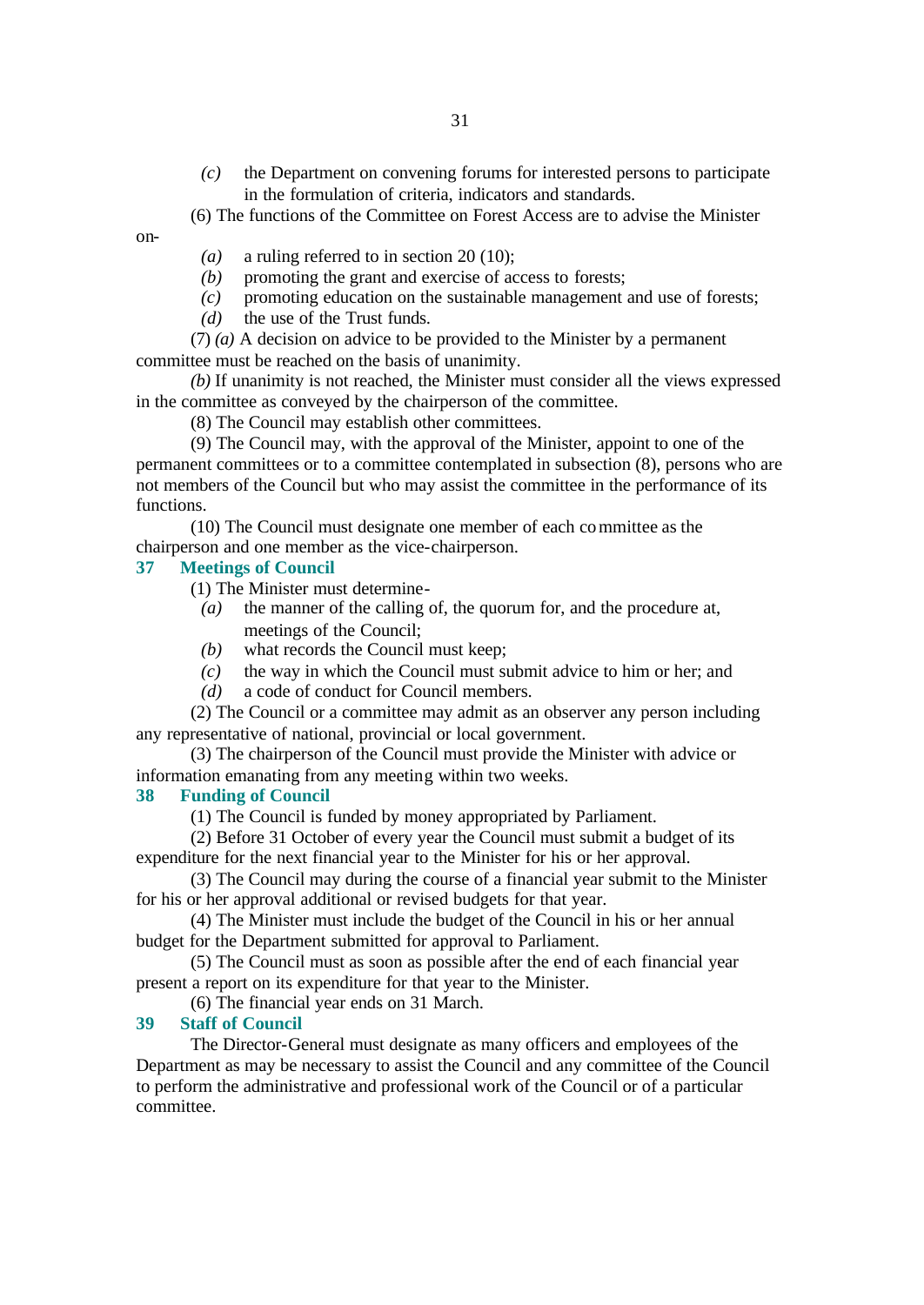#### **40 Report by Council**

(1) The Council must present an annual report on its activities to the Minister within three months of the end of the financial year.

(2) The report by the Council must include its expenditure report compiled in terms of section 38 (5).

#### *Part 2*

### *National Forest Recreation and Access Trust* **(ss 41-44)**

*Part 2 deals with the establishment of the National Forest Recreation and Access Trust.*

#### **41 Establishment and objects of National Forest Recreation and Access Trust**

(1) The National Forest Recreation and Access Trust is established.

(2) The Minister is the sole trustee of the Trust.

(3) *(a)* The National Hiking Way Board referred to in section 29;

*(b)* The committees referred to in sections 40 and 41; and

*(c)* The National Hiking Way System referred to in section 28,

of the Forest Act, 1984 (Act 122 of 1984), are dissolved.

(4) Administrative action in terms of PART VII of the Forest Act, 1984, is no longer of any effect, except in relation to the National Hiking Way Fund.

(5) The moneys standing to the credit of the National Hiking Way Fund referred to in section 36 of the Forest Act, 1984, vest in the Minister in his or her capacity as trustee.

(6) The object of the Trust is to promote access to and the use of forests for recreation, education, culture or spiritual fulfilment.

(7) The Trust is for the benefit of the general public of the Republic.

#### **42 Powers and duties of Minister as trustee**

(1) The Minister must do whatever is necessary to achieve the object of the Trust. (2) The Minister may, as trustee-

*(a)* act on the advice of the Committee on Forest Access;

- *(b)* solicit and receive donations and sponsorships;
- *(c)* receive funds appropriated by Parliament;
- *(d)* contract;
- *(e)* use money in the Fund;
- *(f)* cooperate with any organ of State or person;
- *(g)* commission research;
- *(h)* provide environmental education;
- *(i)* provide information and other public services:
- *(j)* charge fees for goods the Trust supplies and services it renders; and
- *(k)* delegate any of his or her powers and duties as trustee to a named official in the Department.

#### **43 Administration of Trust funds**

(1) The Minister must appoint-

- *(a)* an official of the Department; or
- *(b)* any other person, if the Minister of Finance agrees,

as the accounting officer for the Trust.

(2) The accounting officer must account for money received by and paid from the Trust and generally perform the work of the Trust connected with its records, accounts and balance sheets.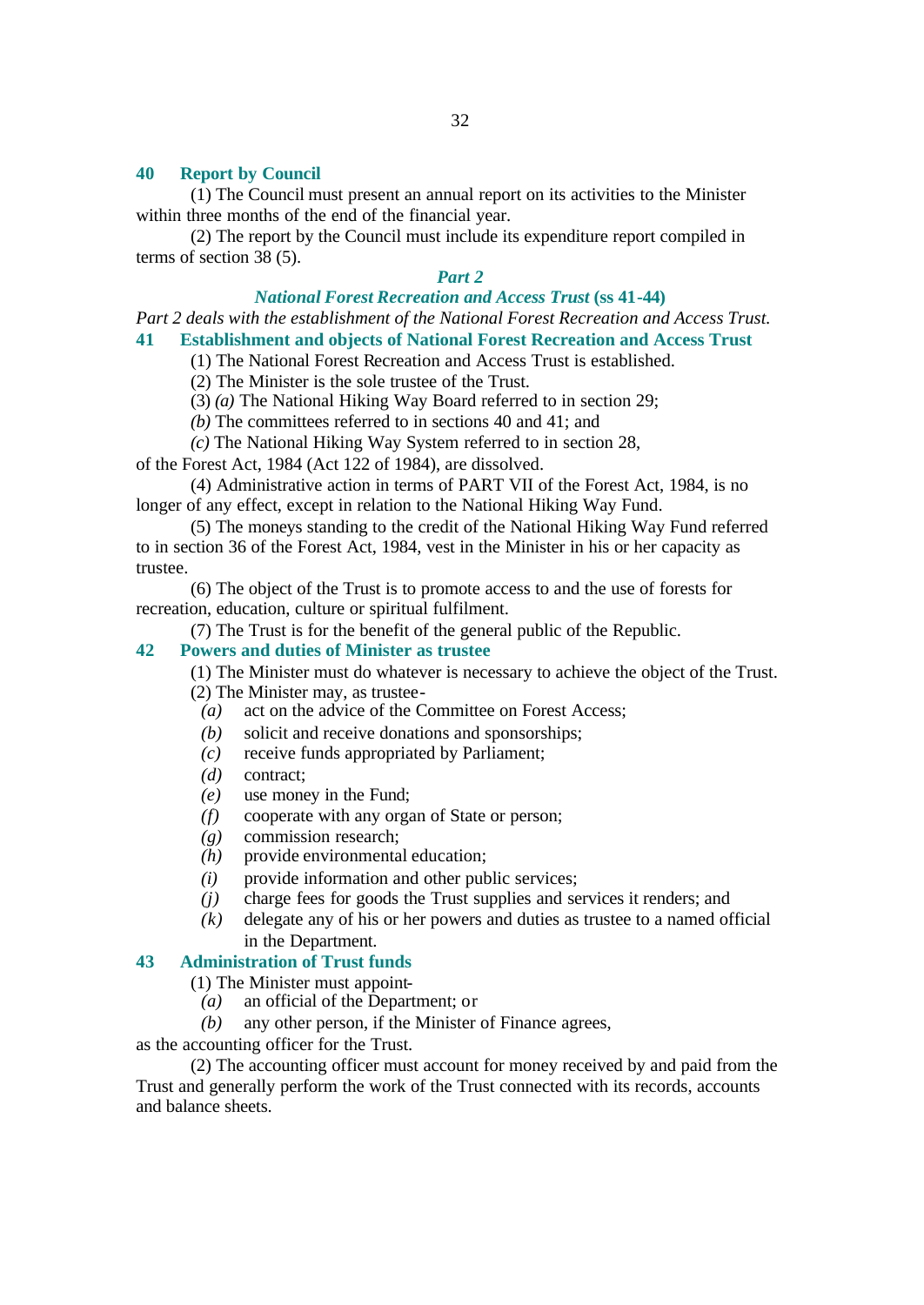(3) The accounting officer must before 31 October of every year submit a budget of the Trust's income and expenditure for the next financial year to the Minister for his or her approval.

(4) The accounting officer may revise the budget during the course of a financial year.

(5) The accounting officer may, with the consent of the Minister, invest Trust funds which are not needed for immediate use.

(6) Any credit balance in the Trust funds at the end of a financial year must be carried forward to the next financial year in the budget of the Trust.

(7) The financial year ends on 31 March.

- (8) The accounting officer must keep a record of-
	- *(a)* the assets and liabilities of the Trust; and
	- *(b)* the financial transactions of the Trust.

(9) The accounting officer must, as soon as possible after the end of each financial year, draw up financial statements which must reflect the Trust's assets and liabilities at the beginning and end of the year and its income and expenditure for the year.

(10) The records, accounts and balance sheets of the Trust must be audited every year by the Auditor-General at an agreed fee, or, in the absence of an agreement, at a fee determined by the Minister of Finance.

### **44 Reports by Minister as trustee**

The Minister must, within three months of the end of each financial year, submit to Parliament-

- *(a)* a report on the Trust's activities; and
- *(b)* audited financial statements of the Trust.

#### *Part 3*

#### *Panel of facilitators, mediators and arbitrators* **(s 45)**

*Part 3 gives the Minister the power to establish a panel from which facilitators, mediators and arbitrators may be selected for purposes of dispute resolution. Some of the factors they must take into account are listed.*

#### **45 Establishment of panel**

(1) The Minister must establish a panel of persons from whom appointments of facilitators, mediators and arbitrators may be made for the purposes referred to in sections 20 (8), 20 (9), 21 (3), 27 (2) *(h)*, 29 (4) *(g)* and 31 (1) *(h)*.

(2) The Minister may, instead of establishing a panel in terms of subsection (1), adopt-

- *(a)* the panel of arbitrators established in terms of section 31 (1) of the Land Reform (Labour Tenants) Act, 1996 (Act 3 of 1996), as the panel from which such appointments must be made;
- *(b)* the remuneration and allowances determined in terms of section 31 (3) of that Act as those which will be payable for services rendered by panel members in terms of this Act.

(3) If the Minister establishes a panel in terms of subsection (1), he or she must determine the remuneration and allowances to be paid to panel members in consultation with the Minister of Finance.

(4) Facilitators, mediators and arbitrators are only remunerated when they are appointed or selected from the panel to act in a particular matter.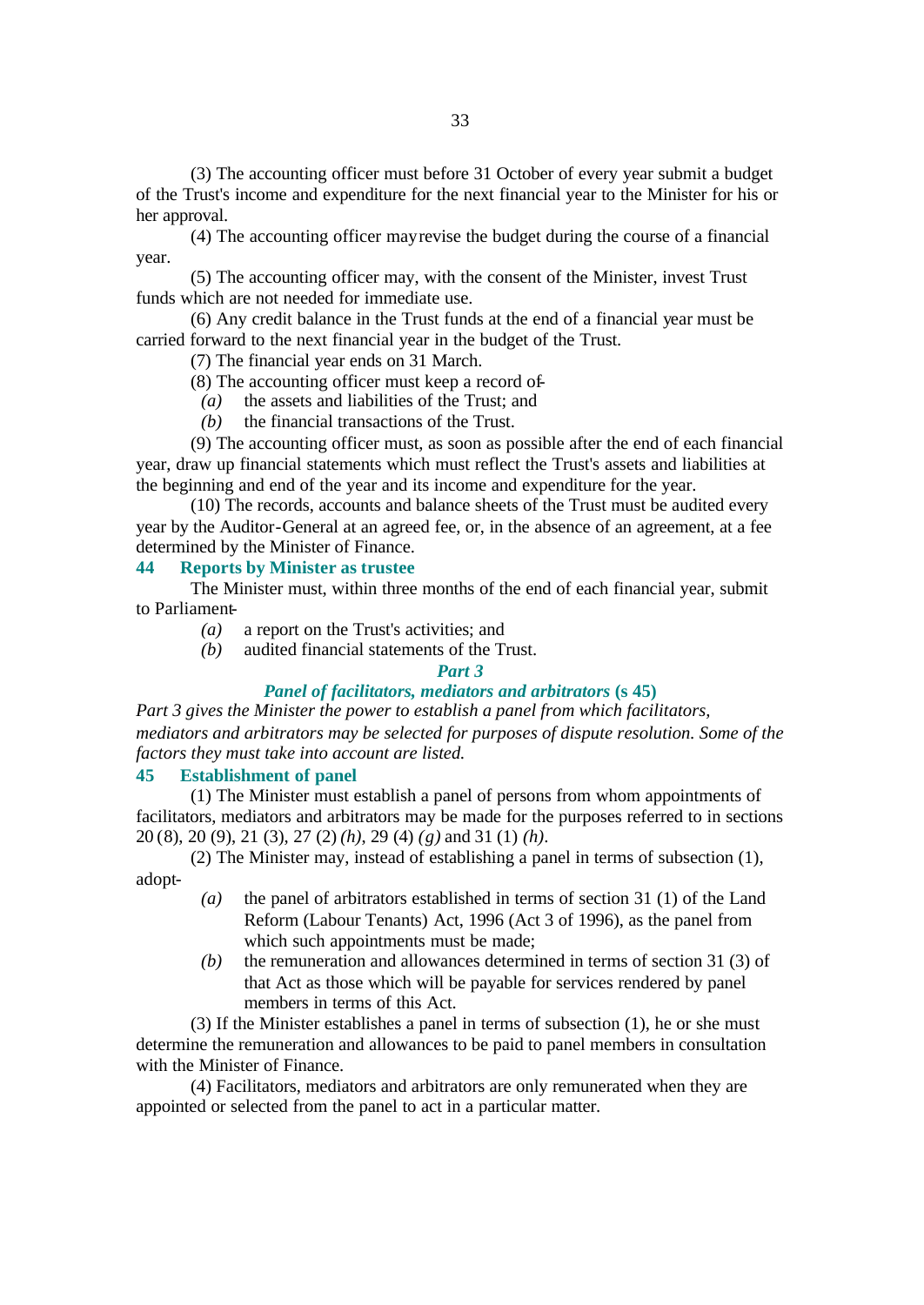(5) A facilitator, mediator or arbitrator appointed in terms of this Act must, where appropriate, have regard to the following factors along with all other issues he or she must consider in any matter:

- *(a)* Where one or more communities is or are party to the dispute, the historical and cultural association of the community or communities with the forest;
- *(b)* the need to find equitable solutions to problems in the forests sector; and
- *(c)* the principles of sustainable forest management set out in section 3 (3).

#### **CHAPTER 6**

### **ADMINISTRATION OF ACT (ss 46-57)**

### *Part 1*

### *General powers and duties of Minister* **(ss 46-55)**

*Part 1 deals with the general powers and duties of the Minister. The Minister must develop and implement a policy for forests and their management and may, amongst other things-*

- *\* assign, and withdraw the assignment of, certain powers and duties;*
- *\* delegate certain powers and duties;*
- *\* expropriate property for forestry;*
- *\* reserve State land for forestry;*
- *\* make regulations.*

### **46 Development and implementation of policy**

The Minister must develop and implement policy for forests and their

#### management.

#### **47 Assignment of powers and duties**

- (1) The Minister may-
	- *(a)* assign any power or duty in this Act to-
		- (i) a province or other organ of State; or
		- (ii) a person who or which is not an organ of State,
		- indefinitely or for a fixed period;
	- *(b)* withdraw an assignment, including any assignment of powers and duties in the Forest Act, 1984 (Act 122 of 1984), whether that assignment was effected in terms of that Act or any other legislation;
	- *(c)* make an assignment subject to conditions,

by notice in the *Gazette*.

- (2) The Minister must-
	- *(a)* consult with the province, organ of State or person concerned; and
	- *(b)* consider the administrative capacity of the province, organ of State or person concerned to assume, or continue to provide, effective responsibility,

before making or withdrawing an assignment.

(3) A province may implement those provisions of the Act relating to the powers and duties assigned to it-

- *(a)* from the date of the assignment;
- *(b)* in the area to which the assignment relates;
- *(c)* until the assignment ends.
- **48 Delegation of powers and duties**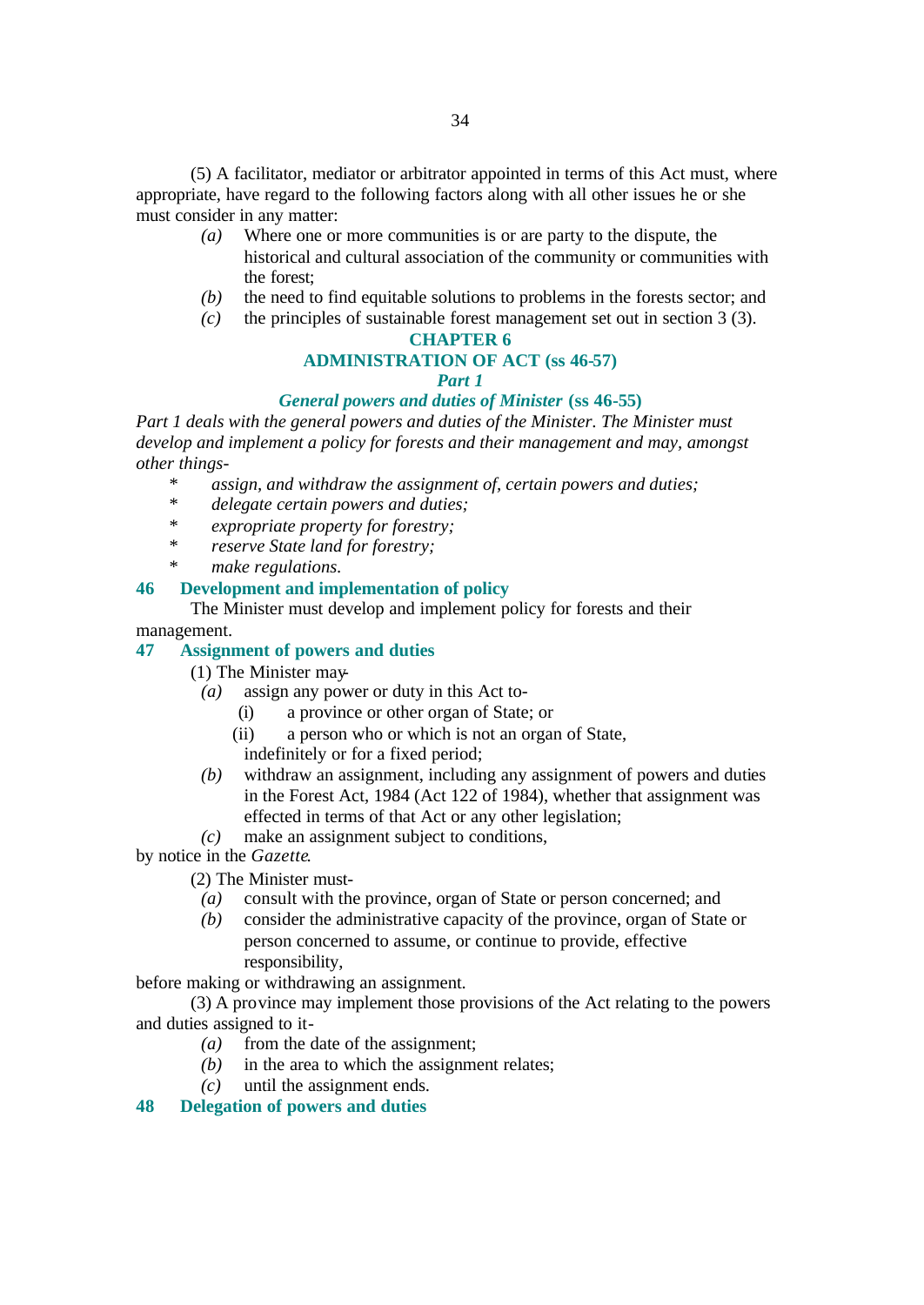(1) The Minister may delegate the exercise of any of his or her powers, other than a power referred to in subsection (4), and the performance of any of his or her duties, to-

- *(a)* a named official in the Department;
- *(b)* the holder of an office in the Department;
- *(c)* an organ of State;
- *(d)* a person who or which is not an organ of State.

(2) The Minister may permit a person or organ of State to whom a power or duty has been assigned or delegated to delegate that power or duty further.

(3) A delegation referred to in subsection (1) and the permission referred to in subsection (2)-

- *(a)* must be in writing;
- *(b)* may be subject to conditions;
- *(c)* must specify the period for which it lasts;
- *(d)* do not prevent the exercise of the power or the performance of the duty by the Minister himself or herself.
- (4) The Minister may not delegate the power or duty-
- *(a)* to assign;
- *(b)* to make regulations;
- *(c)* to develop policy; or
- *(d)* to appoint a member of the Council.
- (5) The Minister may withdraw any delegation.

#### **49 Expropriation of property**

(1) The Minister may purchase or expropriate any property and reserve it for forestry or any other purpose in terms of this Act, if-

- *(a)* that purpose is a public purpose or is in the public interest; and
- *(b)* the Minister of Public Works agrees.

(2) Land purchased or expropriated for forestry under subsection (1) may include land which is not treed or which will not be afforested if that land will be managed as part of the forest management unit or units in question.

(3) The Expropriation Act, 1975 (Act 63 of 1975), applies to all expropriations under this Act and any reference to the Minister of Public Works in that Act must be read as a reference to the Minister for purposes of such expropriations.

### **50 Reservation of State land for forestry**

(1) The Minister may reserve State land for forestry if-

- *(a)* in the case of State land held in trust by the Ingonyama referred to in the KwaZulu Ingonyama Trust Act, 1994 (KwaZulu Act 3 of 1994), the authority with the necessary power in terms of that Act agrees;
- *(b)* in the case of State land, other than land referred to in paragraph *(a)*, which has at any time vested in-
	- (i) the South African Development Trust established by section 4 of the Development Trust and Land Act, 1936 (Act 18 of 1936); or
	- (ii) the government of any area for which a legislative assembly was established in terms of the Self-governing Territories Constitution Act, 1971 (Act 21 of 1971); or
	- (iii) the governments of the former Republics of Transkei, Bophuthatswana, Venda and Ciskei,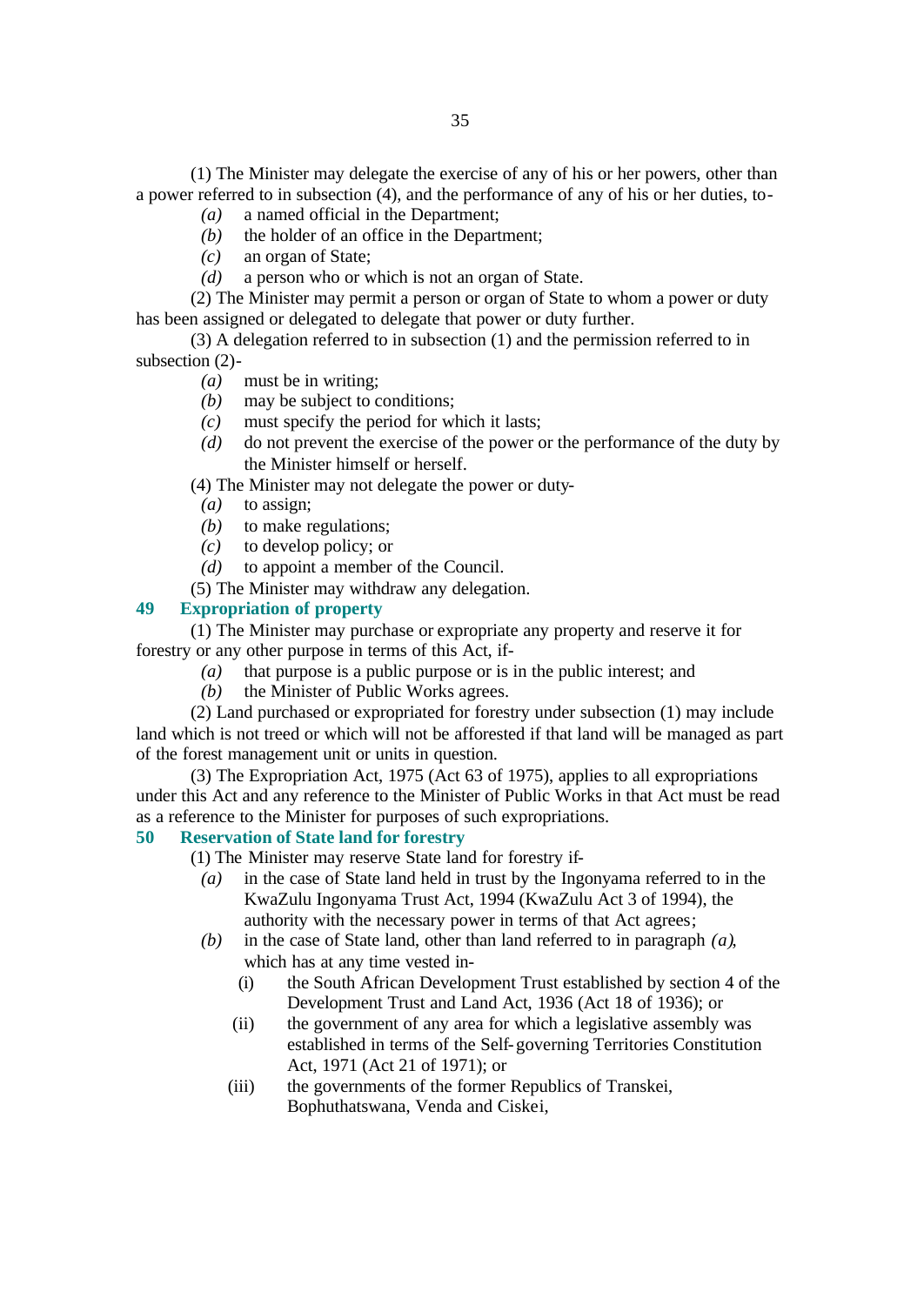the Minister of Land Affairs agrees;

- *(c)* in the case of State land which is not owned by the State but is managed by the national or a provincial government exclusively or jointly with the owner in terms of an agreement, the owner agrees;
- *(d)* in the case of State land, other than land referred to in paragraphs *(a)*, *(b)* and *(c)*, the Minister of Public Works agrees.

[Sub-s. (1) substituted by s. 9 of Act 12 of 2001.]

(2) State land reserved for forestry under subsection (1) may include land which is not treed or which will not be afforested if that land will be managed as part of the forest management unit or units in question.

(3) The Minister may release a State forest or part of a State forest which is no longer required for forestry.

(4) The Minister reserves State land for forestry or releases it by notice in the *Gazette*.

### **51 Performance of functions on other land**

The Minister may authorise officials in the Department to perform services in connectio n with trees on land which is not a State forest-

- *(a)* at the request, or with the consent, of the registered owner;
- *(b)* on appropriate conditions.

#### **52 Extensions**

The Minister may extend, or condone a failure by a person to comply with, a time period in terms of this Act, except a time period which binds the Minister.

#### **53 Content of regulations**

(1) For the purposes of this section, 'owner' means-

- *(a)* the registered owner; and
- *(b)* where the registered owner has transferred control of the forest management unit in question to another person or organ of State, whether by way of assignment, delegation, contract or otherwise, that person or organ of State.

(2) The Minister may make regulations to deal with-

- *(a)* any matter which must be dealt with by regulation in terms of this Act;
- *(b)* the criteria, indicators and standards referred to in section 4 (2) *(a)*, including-
	- (i) their determination and enforcement;
	- (ii) the creation and promotion of the incentives referred to in section 4  $(2)$   $(b)$ ;
- *(c)* research;
- *(d)* monitoring of the forest resource, including regulations relating to-
	- (i) the registration of, and collection of data from, owners of forests;
	- (ii) the registration of, and collection of data from, persons who harvest, saw, process or sell forest produce;
	- (iii) collection of data from institutions which certify sustainable forest management;
- *(e)* protected trees, including-
	- (i) the cultivation and grazing of land around any protected tree;
	- (ii) financial assistance for erecting stock-proof fences;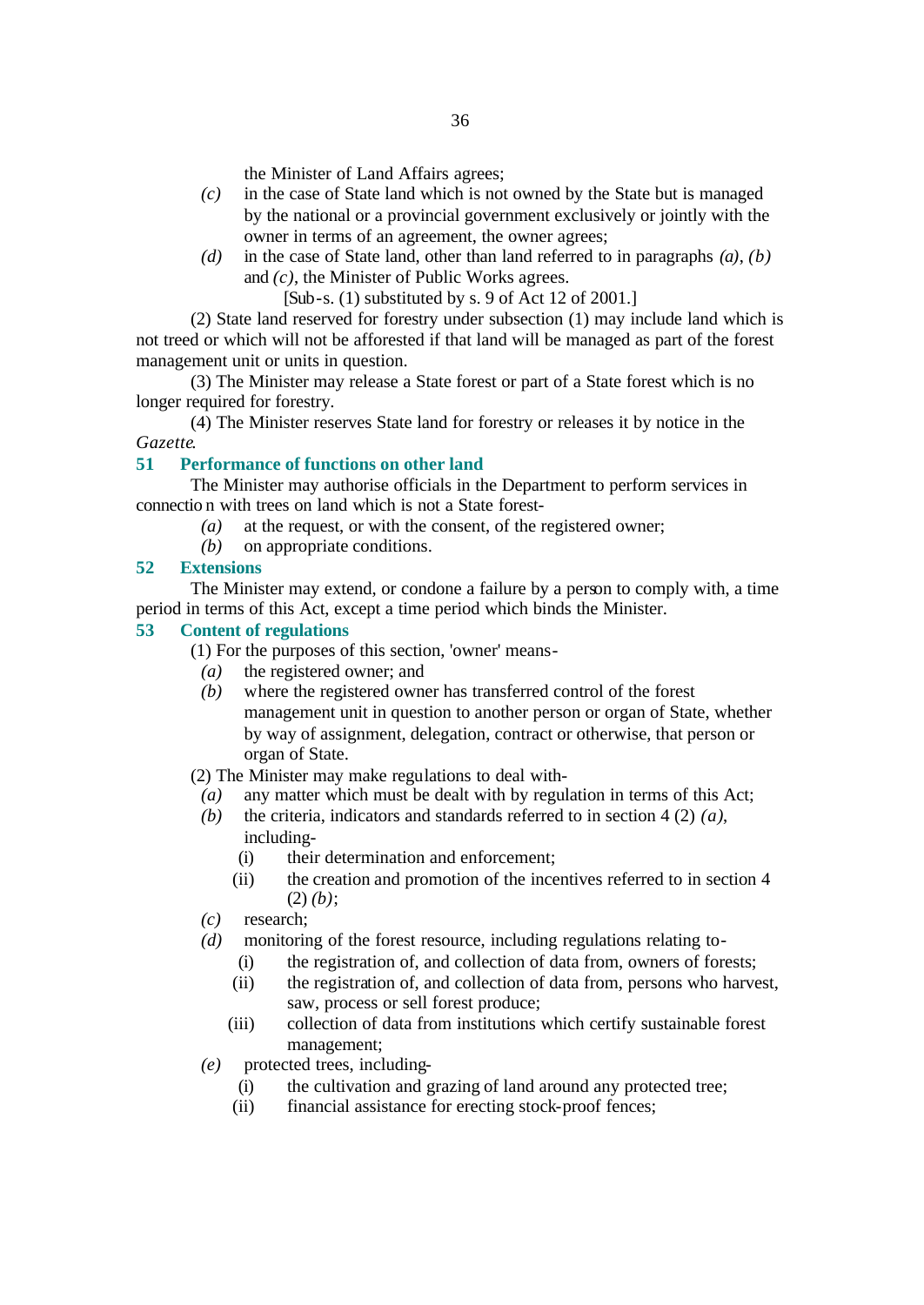- (iii) the preparing and maintenance of firebreaks for the protection of such a tree;
- (iv) the control of the collection, removal, transport, export, purchase, sale or donation of parts or produce of protected trees;
- (v) management plans for protected trees;
- *(f)* the management of State forests in general or a particular State forest or part of it, including-
	- (i) mensuration of forest produce or forest products for the purpose of sale or otherwise; and
	- (ii) access to State forests for recreation;
		- [Para. *(f)* substituted by s. 6 *(a)* of Act 35 of 2005.]
- *(g)* licences under section 23, leases under section 27, agreements under section 28 and community forestry agreements under section 30, including-
	- (i) the appointment and functioning of a person or organ of State outside of the Department to exercise powers and perform duties of the Minister and the Director-General in terms of Chapter 4 and such other sections as relate to that task; and
	- (ii) procedures for the selection of suitable licensees, lessees, purchasers or offerors;
- *(h)* facilitation, mediation and arbitration before a panel member referred to in section 45;
- *(i)* forest hygiene, including-
	- (i) the combating of any harmful organism which affects any kind of forest, tree or timber on any land or in any vehicle, building or other place where timber is stored, stacked, seasoned or processed;
	- (ii) the prevention of the introduction into or the spreading within the Republic of any such harmful organism; and
- *(j)* generally, any other ancillary or incidental administrative or procedural matter which it is necessary or expedient to prescribe for the proper implementation or administration of this Act.

[Para. *(j)* substituted by s. 6 *(b)* of Act 35 of 2005.]

(3) The Minister may make different regulations under subsection (2) for different regions of the Republic, different forests or parts or classes of forests and different owners or classes of owners of forests.

(4) The Minister may make regulations-

- *(a)* for the inspection of any forest, trees, timber, vehicle, pack-animal or premises by any person or the incumbent of a post designated by the Minister for purposes of enforcing regulations made under this section;
- *(b)* prescribing how samples of any timber for examination or testing must be taken and how and where such timber may or must be graded or marked.

(5) The generality of the powers conferred by subsection (2) *(j)* is not limited by the provisions of the preceding paragraphs.

[Sub-s. (5) substituted by s. 6 *(c)* of Act 35 of 2005.]

(6) *(a)* The Minister may by regulation provide that infringements of certain regulations constitute criminal offences and prescribe maximum penalties for such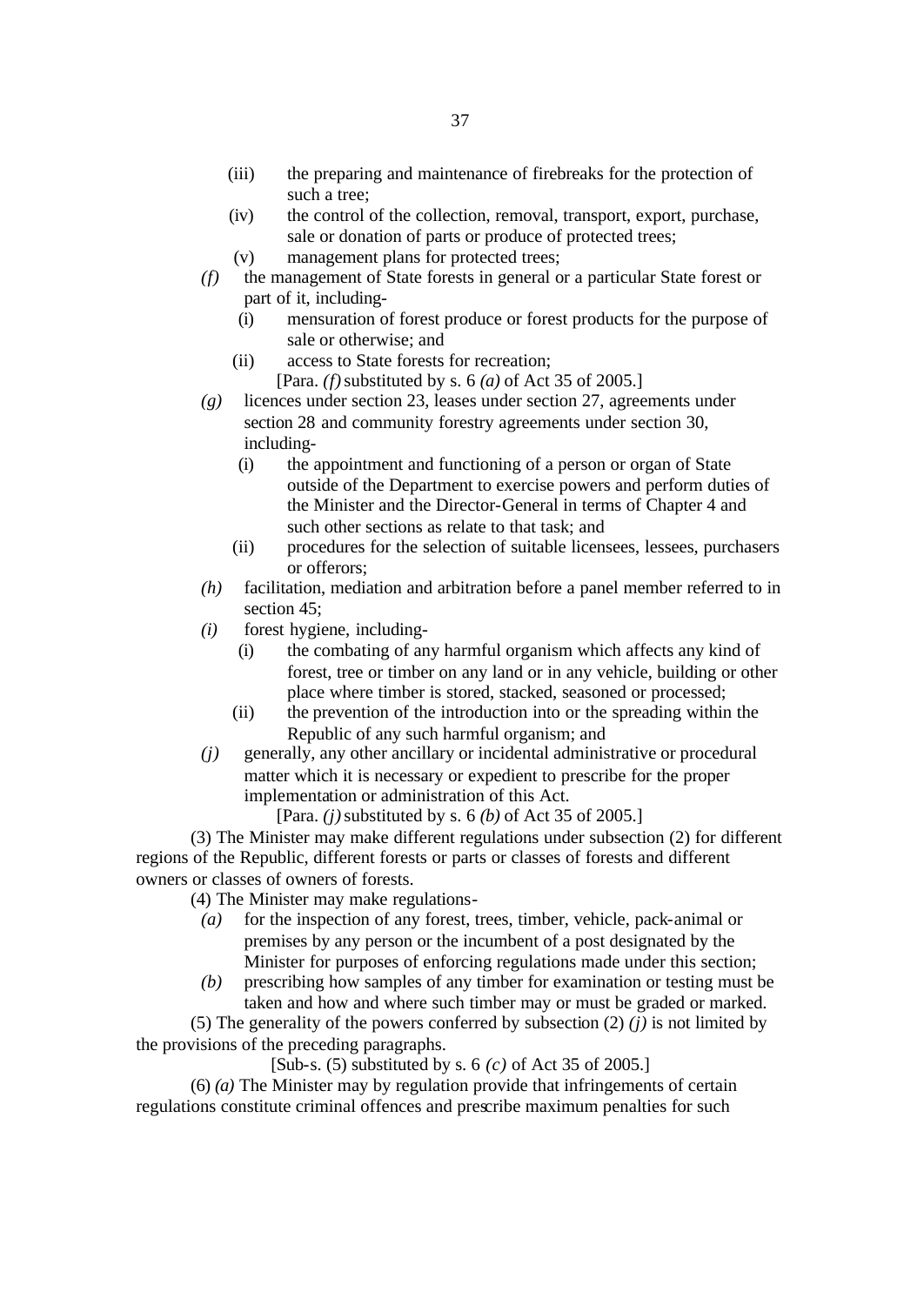offences.

*(b)* The penalties may not exceed those for a second category offence in terms of section 58 (2).

#### **54 Procedure for making regulations**

(1) Before making or amending any regulations in terms of this Act, the Minister must-

- *(a)* publish a notice in the *Gazette*-
- (i) setting out the draft regulations; and
- (ii) inviting written comments to be submitted on the proposed regulations within a specified period;
- *(b)* consider all comments received; and
- *(c)* take advice from the Council.

(2) *(a)* After complying with subsection (1), the Minister may-

- (i) amend the draft regulations; and
- (ii) subject to subsection (3) to (8), publish the regulations in final form in the *Gazette*.

*(b)* The regulations are effective from the date the Minister publishes them in the *Gazette* in terms of paragraph *(a)*.

[Sub-s. (2) substituted by s. 10 *(a)* of Act 12 of 2001.]

(3) The Minister must table the regulations in Parliament, together with any written comments and advice received on them pursuant to subsection (1)-

- *(a)* within 30 days after publishing them in terms of subsection (2); or
- *(b)* if Parliament is not then in session, within 30 days after the next session starts.

[Sub-s. (3) substituted by s. 10 *(b)* of Act 12 of 2001.]

(4) Parliament may reject the regulations within 60 days after they have been tabled.

(5) If Parliament rejects any regulations, the Minister must-

- *(a)* repeal them; or
- *(b)* table amended regulations in draft form in Parliament,

within 60 days of the rejection, or, if Parliament is not then in session, within 60 days after the next session starts, failing which the regulations become invalid.

(6) If the Minister elects to table amended regulations in terms of subsection (5) *(b)*, he or she-

- *(a)* must consult the chairperson of the Council;
- *(b)* need not follow the procedure in subsection (1),

#### before the amended regulations are tabled.

(7) If Parliament-

- *(a)* accepts the amended regulations, the Minister must publish them within 30 days of Parliament's acceptance;
- *(b)* rejects the amended regulations, subsections (5) and (6) and this subsection apply.

(8) If the Minister complies with subsection (5) *(b)*, the regulations as originally published continue to apply until amended regulations are accepted by Parliament and published by the Minister in terms of subsection (2).

#### **55 Tariffs and charges**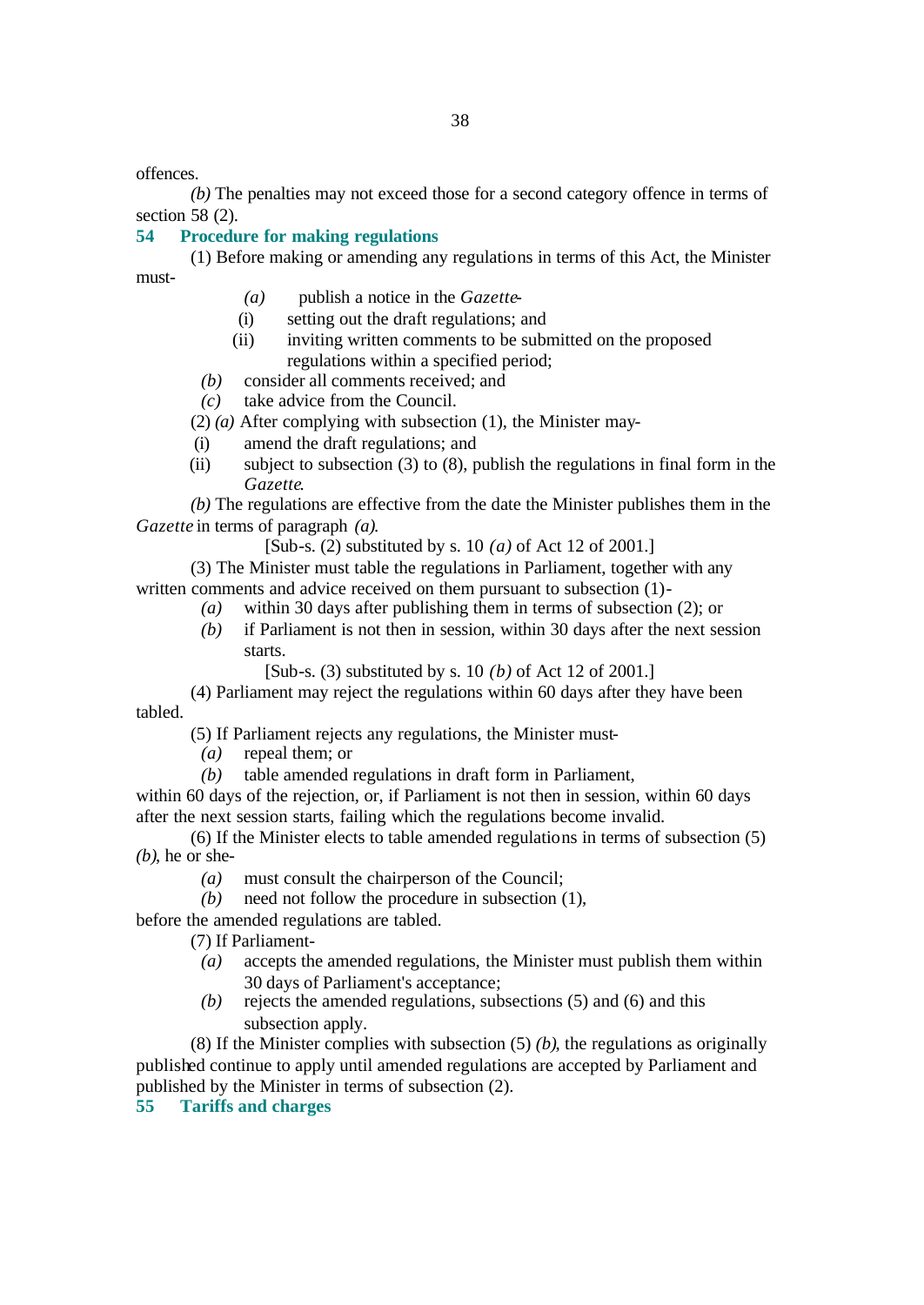The Minister may, with the consent of the Minister of Finance-

- *(a)* in respect of State forests, issue tariffs of fees for licences issued in terms of this Act;
- *(b)* issue tariffs of charges for-
	- (i) forest produce or forest products derived from State forests and sold by an organ of State; or
	- (ii) services rendered by officers or employees of the Department or by members of the panel referred to in section 45.
		- [S. 55 substituted by s. 11 of Act 12 of 2001.]

#### *Part 2*

#### *General powers and duties of Director-General* **(ss 56-57)**

*Part 2 deals with the general powers and duties of the Director-General. He or she may delegate certain powers and duties.*

### **56 Powers and duties**

(1) The Director-General has those powers and duties-

- *(a)* referred to in this Act; or
- *(b)* delegated to him or her.

(2) The Director-General may delegate the exercise of any of his or her powers and the performance of any of his or her duties, to-

- *(a)* a named official of the Department;
- *(b)* the holder of an office in the Department;
- *(c)* an organ of State;
- *(d)* a person who or which is not an organ of State.

(3) The Director-General may permit a person or organ of State to whom a power or duty has been delegated to delegate that power or duty further.

(4) A delegation referred to in subsection (1) a nd the permission referred to in subsection (2)-

- *(a)* must be in writing;
- *(b)* may be subject to conditions;
- *(c)* must specify the period for which it lasts;
- *(d)* do not prevent the exercise of the power or the performance of the duty by the Director-General himself or herself.
- (5) The Director-General may withdraw any delegation.

#### **57 Transfer of officers and employees**

(1) The Director-General may enter into an agreement with an officer or employee of the Department to transfer his or her employment to-

- *(a)* a person who leases or carries on a licensed activity in a State forest;
- *(b)* a community which has entered into a community forestry agreement; or
- *(c)* a party to a community forestry agreement referred to in section 31 (2) *(e)*.

(2) The Minister of Finance and the Minister for the Public Service and Administration must approve the terms of such an agreement before it is concluded.

(3) The agreement may provide for the terms on which the employee will terminate membership of the State pension fund or become a member of a new pension fund.

#### **CHAPTER 7 OFFENCES AND PENALTIES (ss 58-64)**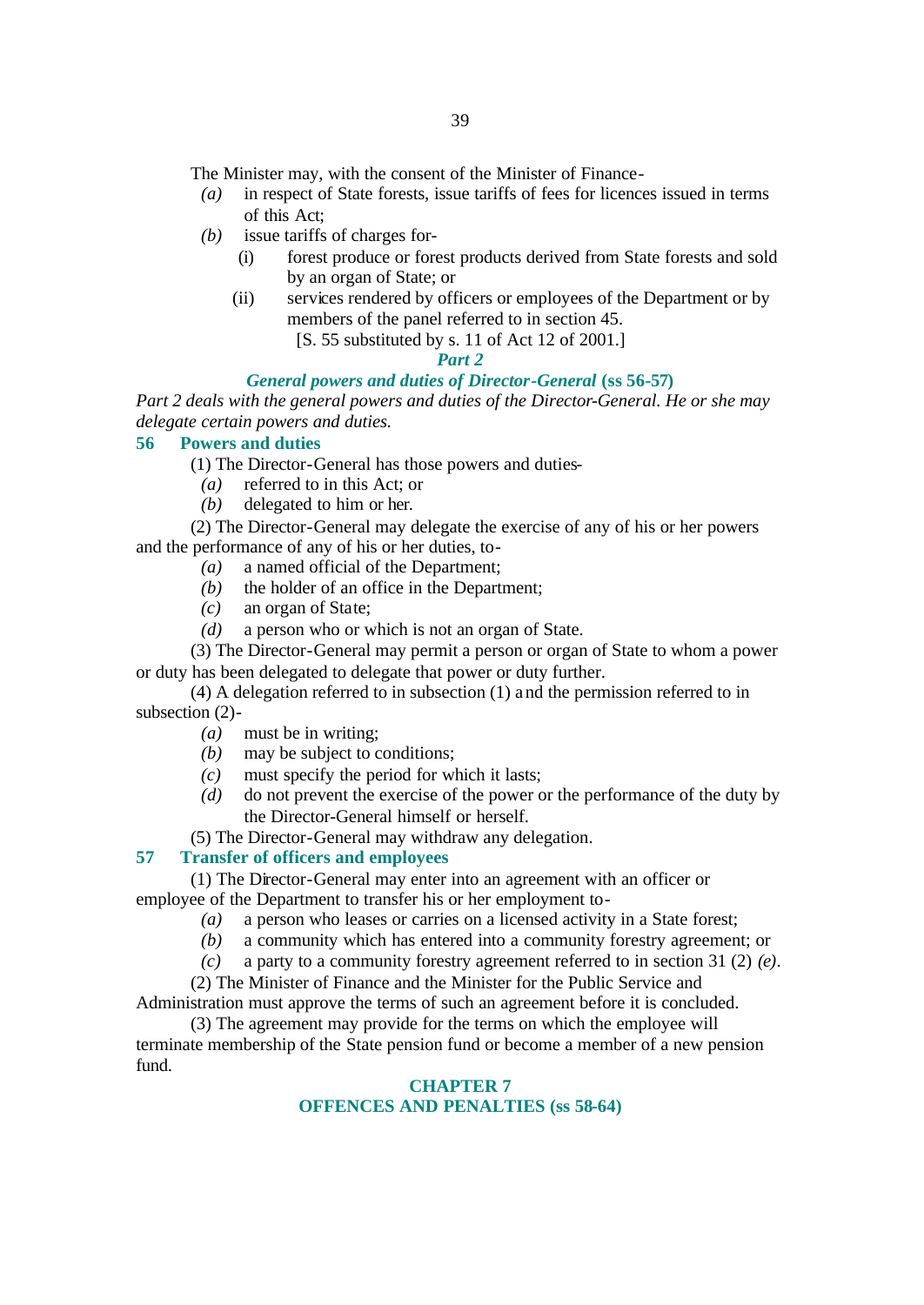*This Chapter sets out the relevant offences in terms of the Act and the penalties applicable.*

## *Part 1*

### *Sentencing* **(ss 58-60)**

*Part 1 deals with matters relating to sentencing.* **58 Penalties**

(1) A person who is guilty of a first category offence referred to in sections 62 and 63 may be sentenced to a fine or imprisonment for a period of up to three years, or to both a fine and such imprisonment.

(2) A person who is guilty of a second category offence referred to in sections 62, 63 and 64 may be sentenced on a first conviction for that offence to a fine or imprisonment for a period of up to two years, or to both a fine and such imprisonment.

(3) A person who is guilty of a third category offence referred to in sections 62 and 63 may be sentenced on a first conviction for that offence to a fine or imprisonment for a period of up to one year, or to both a fine and such imprisonment.

(4) A person who is guilty of a fourth category offence referred to in sections 63 and 64 may be sentenced on a first conviction for that offence to a fine or community service for a period of up to six months or to both a fine and such service.

(5) A person who is guilty of a second, third or fourth category offence may be sentenced on a second conviction for that offence as if he or she has committed a first, second or third category offence, respectively.

(6) A person who is guilty of a fifth category offence referred to in section 61 may not be sentenced to imprisonment, but may be sentenced to a fine up to R50 000.

(7) The maximum amount of the fine referred to in subsection (6) may be amended by the Minister by a notice in the *Gazette* in order to counteract inflation.

- (8) A court which sentences any person-
	- *(a)* to community service for an offence in terms of this Act must impose a form of community service which benefits the environment if it is possible for the offender to serve such a sentence in the circumstances;
	- *(b)* for any offence in terms of this Act, may suspend or revoke a licence granted to the offender under section 7 or 23.

### **59 Compensatory orders in criminal proceedings**

(1) A court which convicts a person of an offence in terms of this Act, may order-

- *(a)* the return of any forest produce or protected tree which has unlawfully been removed, cut or damaged, to the person entitled to it if it is feasible to do so; and, in addition to or instead of such return,
- *(b)* the person convicted to pay damages to any person who suffered a loss as a result of the offence.

(2) The power in subsection (1) is in addition to any other powers the court has in the proceedings in question.

(3) An order under subsection (1) is executed in the same manner as a judgment of that court in a civil case.

#### **60 Award of part of fine recovered to informant**

(1) A court which imposes a fine for an offence in terms of this Act, may order that a sum of not more than one-fourth of the fine, be paid to any person whose evidence led to the conviction or who helped bring the offender to justice.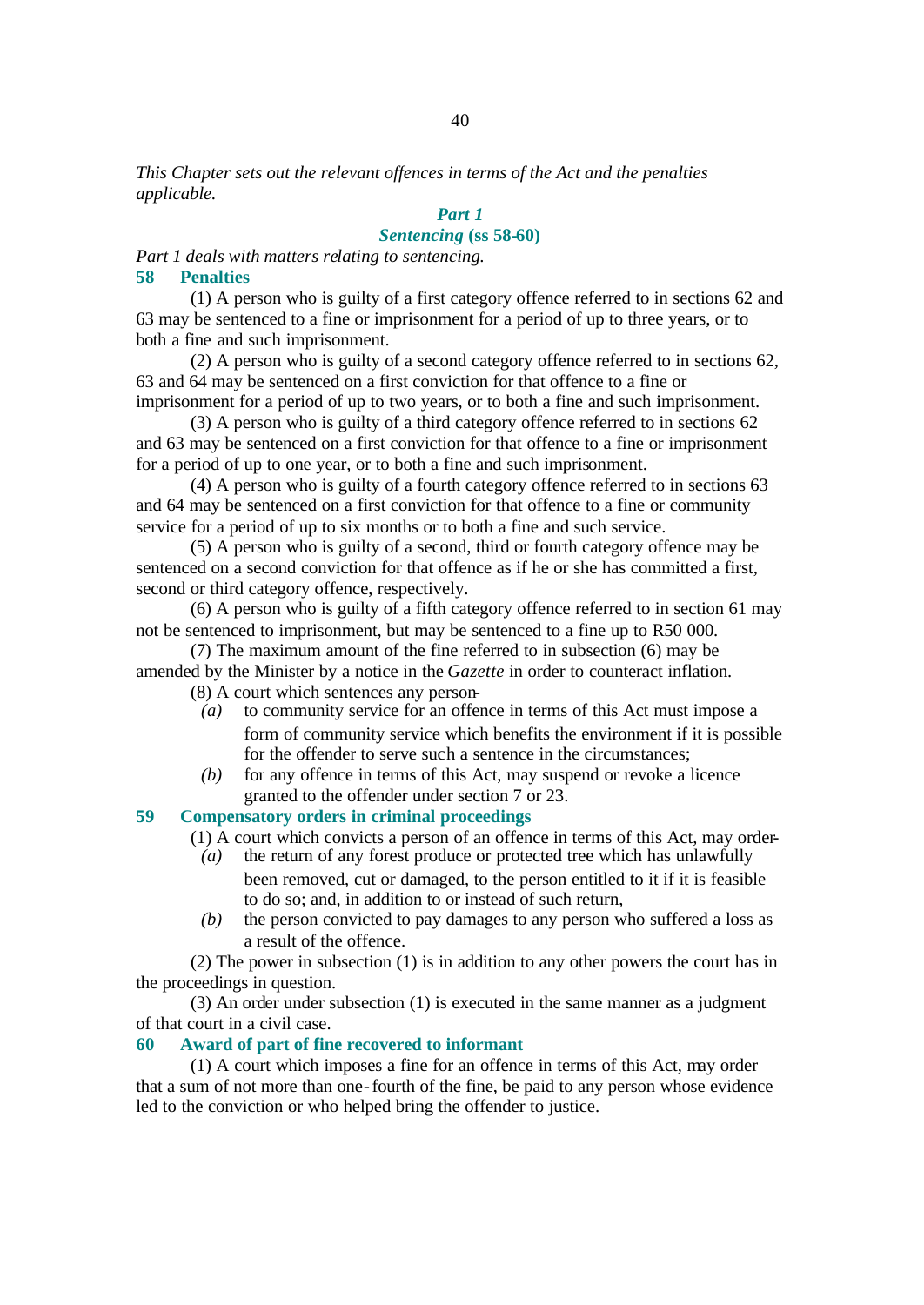(2) An officer in the service of the State may not receive such an award.

*Part 2*

### *Offences* **(ss 61-64)**

*Part 2 lists all the offences in terms of the Act in relation to the corresponding Chapters in the Act.*

#### **61 Offences relating to sustainable forest management**

Any person who fails to take the steps which he or she has been instructed to take in terms of section 4 (8) within the period or the extended period laid down, is guilty of a fifth category offence.

#### **62 Offences relating to protection of forests and trees**

(1) Any person who contravenes the prohibition of certain acts in relation to trees in natural forests referred to in section 7 (1) is guilty of a second category offence.

- (2) Any person who contravenes-
	- *(a)* the prohibition on the cutting, disturbance, damage or destruction of forest produce in or the removal or receipt of forest produce from a protected area referred to in section 10 (1) is guilty of a second category offence;
	- *(b)* the rules referred to in section 11 (2) *(b)*, is guilty of a third category offence;
	- *(c)* the prohibition on-
		- (i) the cutting, disturbance, damage or destruction of temporarily protected trees or groups of trees referred to in section 14 (2) or protected trees referred to in section 15 (1) *(a)*; or
		- (ii) the possession, collection, removal, transport, export, purchase or sale of temporarily protected trees or groups of trees referred to in section 14 (2) or protected trees referred to in section 15 (1) *(b)*, or any forest product derived from a temporarily protected tree, group of trees or protected tree,

is guilty of a first category offence.

[Para. *(c)* substituted by s. 12 of Act 12 of 2001 and by s. 7 of Act 35 of 2005.]

(3) Any person who contravenes a prohibition or any other provision in a notice declaring a controlled forest area under section 17 (3) and (4) is guilty of a second category offence.

#### **63 Offences relating to use of forests**

(1) Any person who-

- *(a)* without authority, enters or is in an area of a forest which is not designated for access for recreation, education, culture or spiritual fulfilment, is guilty of a fourth category offence;
- *(b)* contravenes a rule made by an owner in terms of section 20 (3) or a registered owner in terms of section 21 (2), is guilty of a fourth category offence;
- *(c)* invades the privacy of, or causes damage to the property of, a registered owner in contravention of the prohibition referred to in section 21(5), is guilty of a third category offence;
- *(d)* damages, removes or interferes with any beacon, boundary, fence, notice board or other structure in a forest without authority, is guilty of a fourth category offence;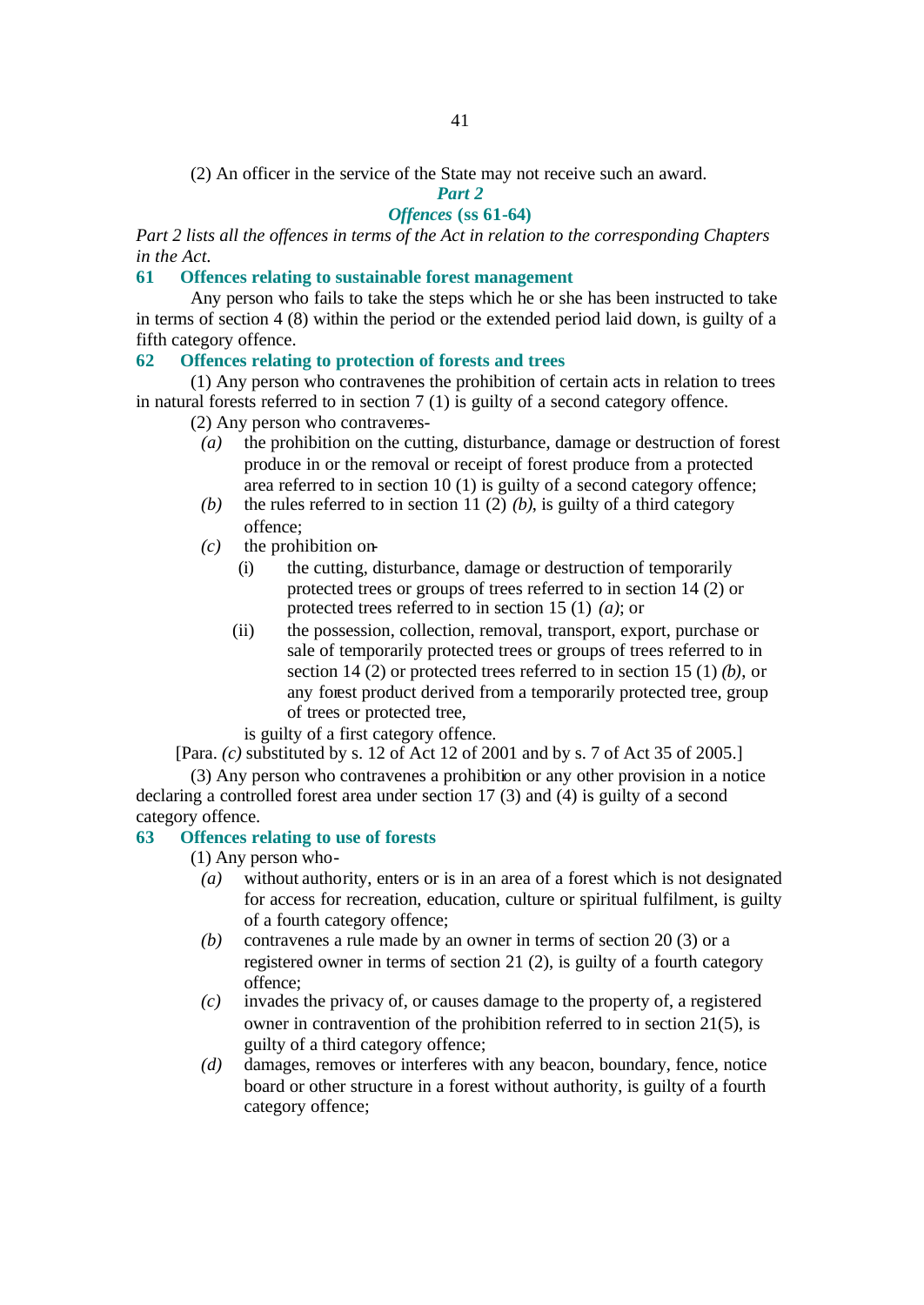*(e)* without authority makes a mark or sign on a rock, building, tree or other vegetation in a forest, is guilty of a third category offence;

*(f)* dumps or scatters litter in a forest, is guilty of a fourth category offence.

(2) Any person who, without a licence or other authority-

- *(a)* cuts, disturbs, damages, destroys, removes or receives seven-week ferns *(Rumohra adiantiforme)* from any forest, is guilty of a first category offence;
- *(a*A*)* cuts, disturbs, damages, destroys, removes or receives forest produce other than seven-week ferns (*Rumohra adiantiforme*) from any forest is guilty of a third category offence;

[Para. *(a*A*)* inserted by s. 8 of Act 35 of 2005.]

*(b)* kills any animal, bird, insect or fish, is guilty of a second category offence if it is in a protected area and a third category offence if it is in any other area.

(3) Any person who, without the permission of the registered owner, removes any forest produce other than trees referred to in section 62 (1), from a forest other than a State forest, is guilty of a third category offence.

(4) Any person who carries on an activity in a State forest for which a licence is required without such a licence is guilty of-

- *(a)* a third category offence, if the State forest is a protected area;
- *(b)* a fourth category offence, if the State forest is not a protected area.

(5) Any person who contravenes a condition in a licence, exemption or other authorisation in terms of this Act-

- *(a)* in any protected area is guilty of a second category offence;
- *(b)* in any other forest is guilty of a third category offence.

### **64 Offences in relation to enforcement**

(1) Any person who-

- *(a)* refuses or fails to produce a licence in terms of section 24 (8) to a forest officer or a police officer; or
- *(b)* prevents a forest officer or police officer from, or hinders a forest officer or police officer, acting under section 67, 68 or 69,

is guilty of a fourth category offence.

- (2) A forest officer or employee of the Department who-
	- *(a)* solicits or receives, or agrees to receive, any payment, advantage or reward for doing anything in conflict with his or her duty;
	- *(b)* solicits or receives, or agrees to receive, any payment, advantage or reward, other than his or her normal remuneration, for performing his or her duty; or
	- *(c)* trades in forest produce, other than forest produce grown or produced on his or her own land, or acts as an agent for any person trading in forest produce,

is guilty of a second category offence.

#### **CHAPTER 8**

### **ENFORCEMENT (ss 65-69)**

*This Chapter provides for the appointment of forest officers and sets out their powers to police the provisions of this Act effectively.*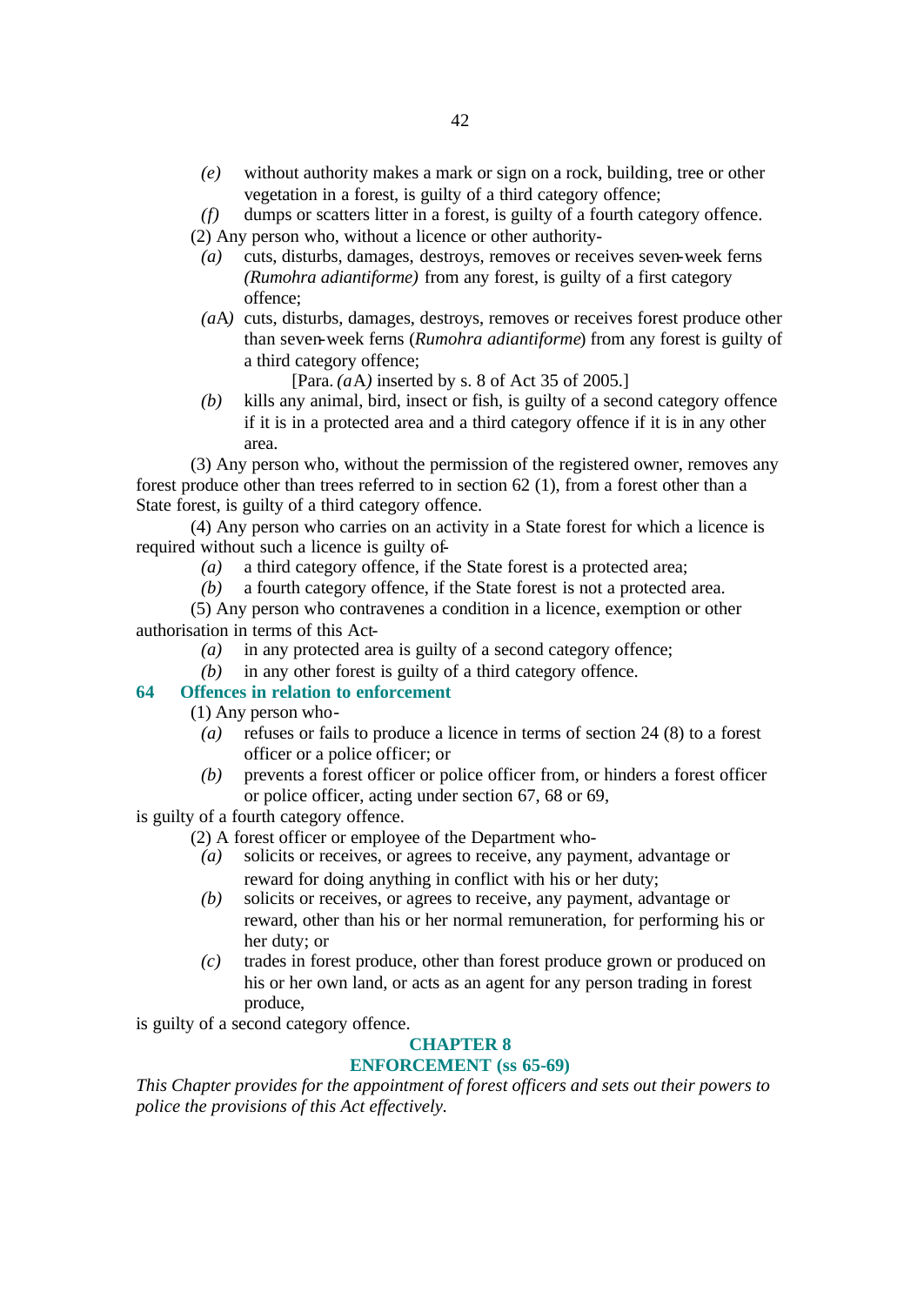#### [Date of commencement of Chapter 8: 25 February 2000.]

### **65 Appointment of forest officers**

The Director-General may-

- *(a)* designate posts in the Department or in any provincial administration or local authority, whose incumbents are forest officers; and
- *(b)* appoint any other suitably qualified persons as forest officers. [Date of commencement of s. 65: 25 February 2000.]

#### **66 General powers of forest officers**

(1) A reference to an offence in this Chapter is a reference to an offence in terms of this Act.

(2) A forest officer has in respect of any offence all the powers vested by law in a police official.

- (3) A forest officer exercising powers under this Act-
	- *(a)* is deemed to be a peace officer as defined in section 1 of the Criminal Procedure Act, 1977 (Act 51 of 1977);
	- *(b)* must carry with him or her, and produce on request, the prescribed proof of his or her identity and appointment as a forest officer.
		- [Date of commencement of s. 66: 25 February 2000.]

#### **67 Power to enter and search**

(1) A forest officer may enter and search any land or premises without a warrant if he or she has reason to believe that an offence has been or is being committed there if-

- *(a)* the person in control of the land or premises consents; or
- *(b)* the forest officer has reason to believe that a warrant would be issued if he or she were to apply for such warrant, but the delay caused by applying would defeat the object of the entry or search.

(2) A forest officer may, without a warrant, stop, enter and search any vehicle or search any pack-animal which he or she reasonably suspects is being or has been used in the commission of an offence.

[Date of commencement of s. 67: 25 February 2000.]

#### **68 Power to seize**

(1) A forest officer may seize without a warrant-

- *(a)* any forest produce in respect of which he or she has reason to suspect an offence has been or is being committed;
- *(b)* any vehicle, tool, weapon, animal or other thing which he or she has reason to believe has been or is being used in the commission of an offence;
- *(c)* any thing which he or she has reason to believe might be used as evidence in the prosecution of any person for an offence.

(2) Where any vehicle or animal is seized under subsectio n (1) *(b)*, the person in control of the vehicle or animal must take it to the place pointed out by the forest officer.

(3) The place pointed out must be that which in the opinion of the forest officer is the nearest or most convenient for keeping the vehicle or animal.

(4) The vehicle may be kept there pending the outcome of any proceedings in terms of this Act.

(5) If the person in control of the vehicle or animal refuses to take it to the place, the forest officer may do so.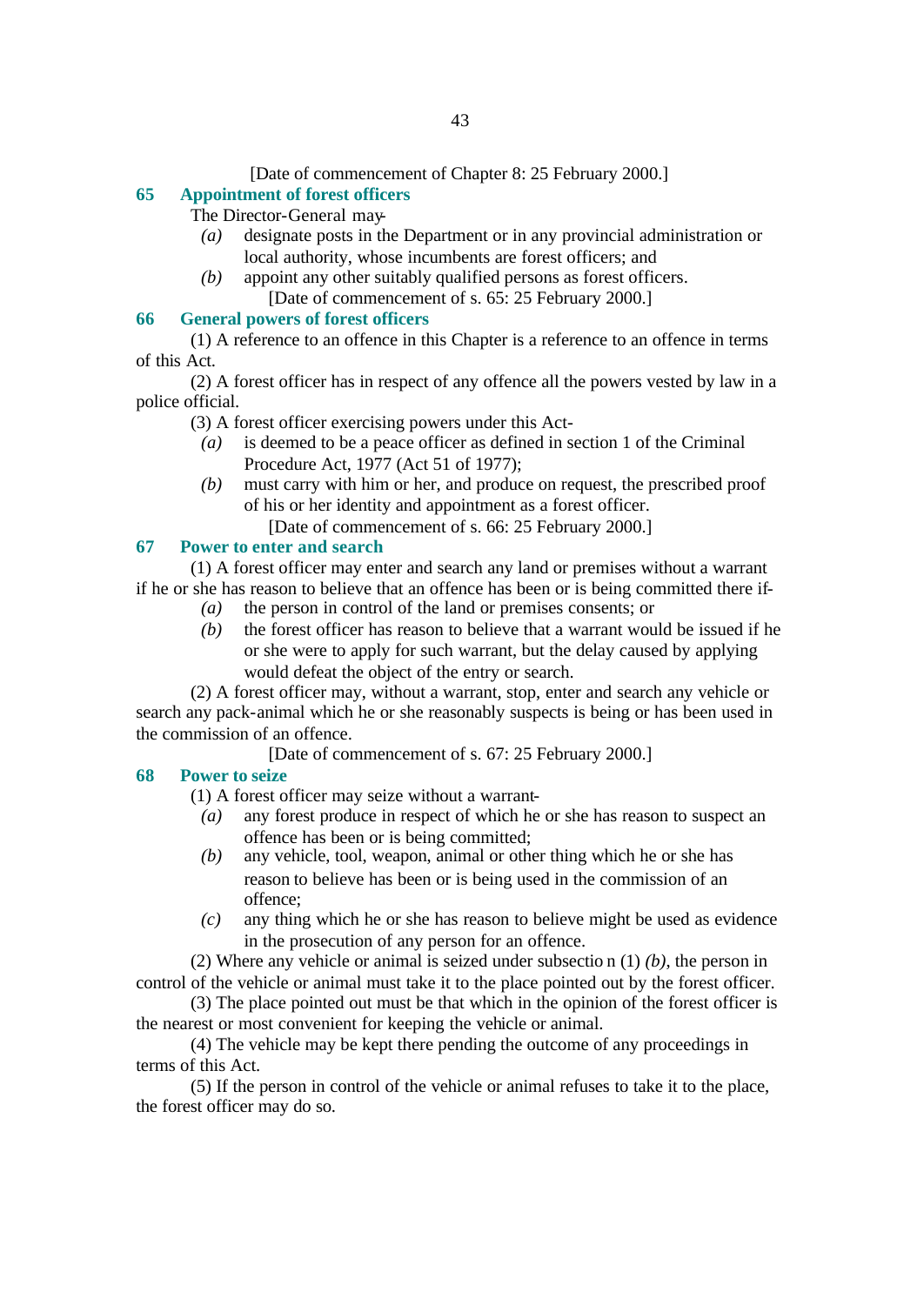(6) In order to safeguard a vehicle which has been seized, the forest officer may immobilise it by removing a part.

(7) The part must be kept safely and returned to the vehicle in good order when it is released.

(8) An item seized under this section must be kept securely and in good order.

[Date of commencement of s. 68: 25 February 2000.]

#### **69 Power to arrest**

(1) A forest officer may arrest any person whom he or she reasonably suspects to have committed-

- *(a)* a first, second or third category offence; or
- *(b)* a fourth category offence and who in his or her opinion will fail to appear in answer to a summons.
- (2) In making an arrest, a forest officer must-
	- *(a)* not use more force than is reasonably necessary if the arrest is resisted;
- *(b)* respect the constitutional rights of the person arrested.
	- [Date of commencement of s. 69: 25 February 2000.]

#### **CHAPTER 9**

### **GENERAL AND TRANSITIONAL PROVISIONS (ss 70-80)**

*This Chapter deals primarily with the transition to a new legal order with regard to forests. Miscellaneous items which need to be regulated are also dealt with here.*

### *Part 1*

### *Miscellaneous* **(ss 70-72)**

#### **70 Documents and steps valid under certain circumstances**

(1) A regulation, exemption, licence or notice purportedly made, issued or given in terms of this Act-

- *(a)* which does not comply with this Act, is valid if the non-compliance is not material and does not prejudice any person;
- *(b)* may be amended or replaced without following the procedure set out in this Act if-
	- (i) the purpose is to correct a mistake in the regulation, exemption, licence or notice; and
	- (ii) the correction does not change the rights and duties of any person materially.

(2) The failure to take any steps required in terms of this Act as a prerequisite for any decision or action does not invalidate the decision or action if the failure-

- *(a)* is not material;
- *(b)* has subsequently been corrected;
- *(c)* does not prejudice any person; and
- *(d)* is not procedurally unfair.

#### **71 Delivery of documents**

(1) If any notice or other document referred to in this Act must be delivered to any person, it may-

- *(a)* be delivered by hand;
- *(b)* be sent by registered mail-
	- (i) to that person's business or residential address; or
	- (ii) in the case of a juristic person, to its registered address or principal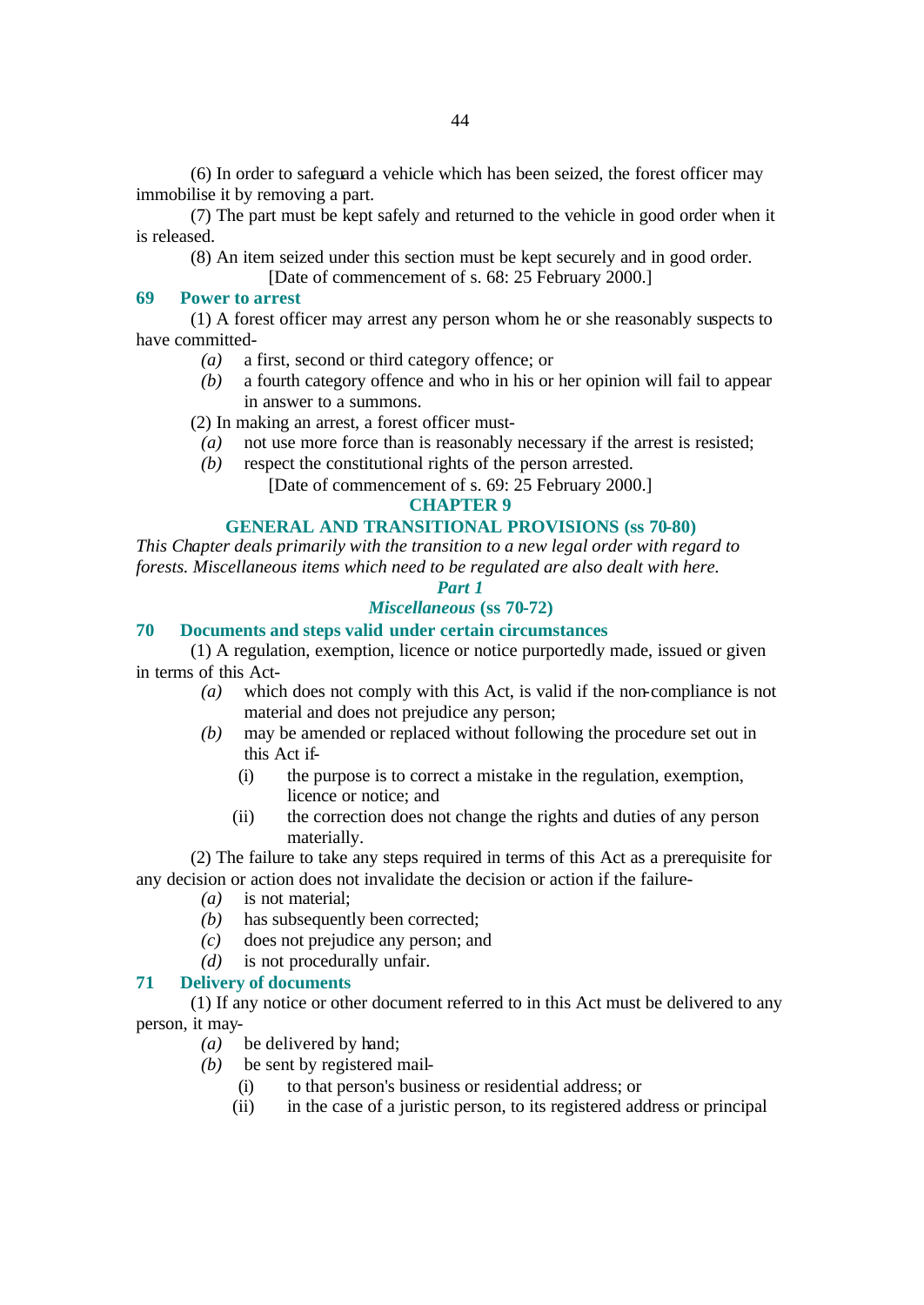place of business; or

*(c)* where an address is unknown, despite reasonable enquiry, be published once in the *Gazette* and once in a local newspaper circulating in the area of that person's last known residential or business address.

(2) Any document delivered in terms of subsection (1) *(b)* or *(c)* is presumed to have come to the notice of the person, unless the contrary is proved.

### **72 Publication of notices in media**

- (1) Where a notice must be published or aired in terms of this Act and-
	- *(a)* the required number of television channels or radio stations are not broadcasting to an area; or
	- *(b)* the required number of newspapers are not circulated in an area,

the organ of State responsible for publication may do so in such lesser number of media as to reach the area concerned.

(2) If an employee of a television channel or radio station signs an affidavit confirming-

- *(a)* publication of a notice, it is presumed that the notice has been published; or
- *(b)* that a television channel or radio station is broadcasting to a particular area, it is presumed that it is so broadcasting,

until the contrary is proved.

(3) If an employee of a newspaper signs an affidavit confirming that a newspaper circulates in a particular area, it is presumed that it does, until the contrary is proved.

*Part 2*

*Repeal and amendment of laws, savings, short title and commencement* **(ss 73-80) 73 Repeal of laws**

(1) The laws referred to in Schedule 1 are repealed to the extent indicated in the third column of that Schedule.

(2) *(a)* The definitions of 'chief executive officer', 'fund in Part IX', 'institute' and 'national botanic garden' in section 1, and sections 57 to 72, 73 (1) *(g)* and 89 (3) of, and Schedule 1 to, the Forest Act, 1984 (Act 122 of 1984);

*(b)* Sections 1, 4 to 10 and 12 of the Forest Amendment Act, 1991 (Act 53 of 1991); and

*(c)* Sections 46 and 47 of the Transfer of Powers and Duties of the State President Act, 1986 (Act 97 of 1986), in so far as they amend the Forest Act, 1984,

are repealed with effect from a date to be published by the Minister in the *Gazette*, which may not be earlier than the date on which a law or an amendment to a law is promulgated providing for the matters dealt with in those sections and that Schedule.

### **74 Savings**

(1) Anything done in terms of a law repealed by this Act-

- *(a)* remains valid if it is consistent with this Act, until repealed or overridden; and
- *(b)* becomes administrative action in terms of the corresponding provision of this Act.

(2) Any regulation made in terms of the Forest Act, 1984 (Act 122 of 1984)-

*(a)* remains valid if it is consistent with this Act, until it is repealed by the Minister; and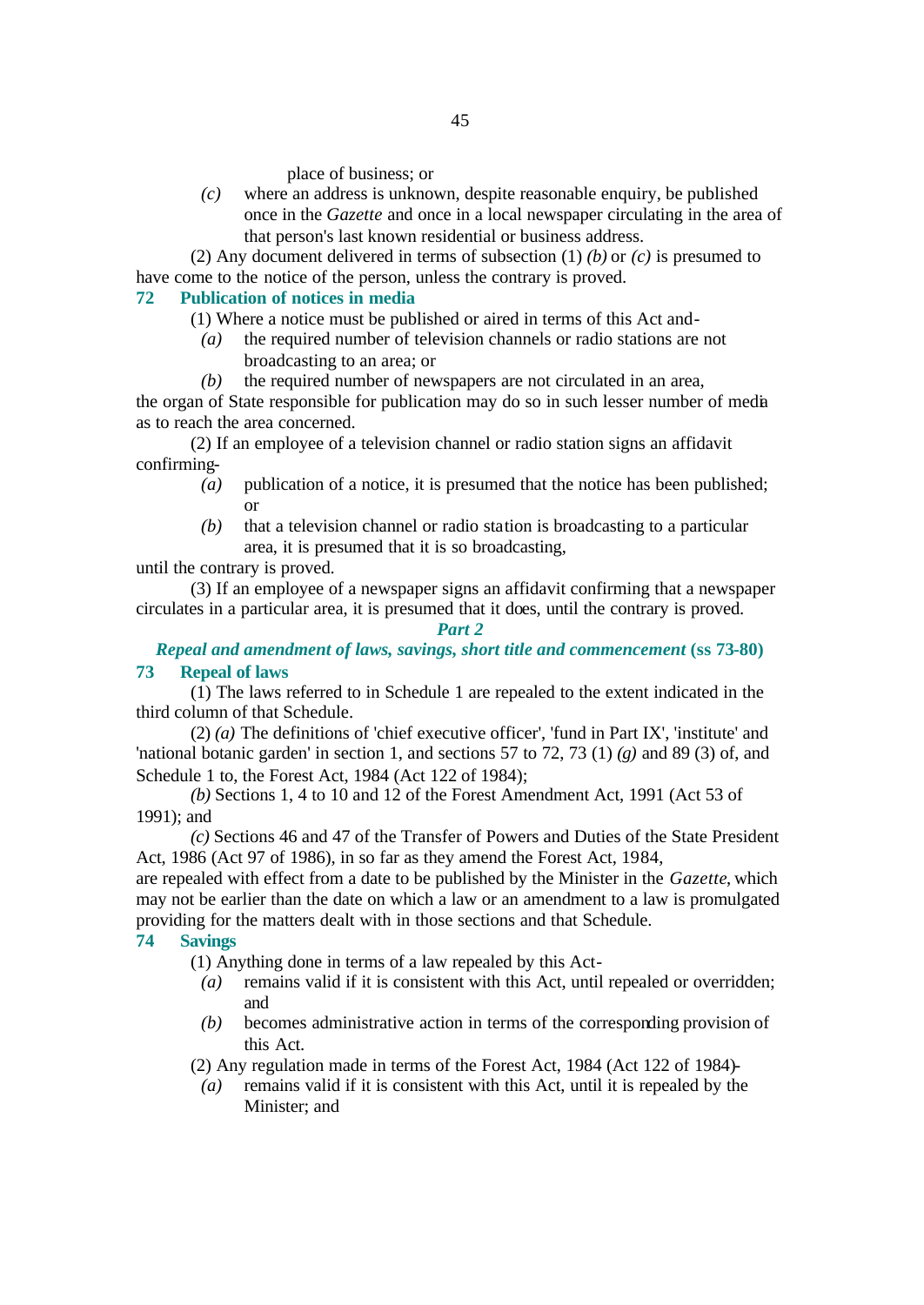*(b)* becomes a regulation made in terms of sections 53 and 54 of this Act.

(3) Assignments and delegations of powers or duties under the Forest Act, 1984, become assignments or delegations under this Act if they are consistent with this Act.

(4) The Tweefontein Timber Company Limited continues to exist with the same assets, liabilities, rights and obligations despite the repeal by section 73 (1).

(5) Section 17 of the Forest Act, 1984, remains in force for purposes only of determining prices in contracts-

*(a)* entered into before this Act comes into force; and

*(b)* which would, in the absence of section 17, be incomplete.

**75 Amends section 1 of the Management of State Forests Act 128 of 1992** by substituting the definition of 'Forest Act'.

**76 Substitutes section 3 of the Management of State Forests Act 128 of 1992.**

**77 (1) Repeals section 4 of the Management of State Forests Act 128 of 1992.**

(2) Agreements entered into in terms of section 4 which are valid at the commencement of this Act continue on the same terms subject to the following:

- *(a)* The right of access referred to in sections 19 and 20 of this Act applies to State forests to which such agreements relate.
- *(b)* The South African Forestry Company Limited does not own or have a right to acquire ownership or ninety-nine year leasehold of any State forest.
- *(c)* The parties may amend the existing agreements or enter into a new agreement or agreements replacing the existing agreements, save that any right to use a State forest in terms of a new agreement must be granted in terms of Chapter 4.
- *(d)* The South African Forestry Company Limited is deemed to be licensed under section 23 to carry on the activities allowed by the existing agreements for as long as the agreements remain in force.
- *(e)* No license fee is payable by the South African Forestry Company Limited as a result of paragraph *(d)* if it pays rent in terms of the existing agreements.
- *(f)* Powers and duties of the Director-General in terms of the Forest Act, 1984, (Act 122 of 1984), and the regulations made in terms of that Act, which have been delegated or assigned to the South African Forestry Company Limited in terms of the existing agreements and which-
	- (i) exist under a corresponding provision in this Act, are deemed to have been delegated or assigned to the South African Forestry Company Limited under section 47 or 48;
	- (ii) do not exist under a corresponding provision in this Act, no longer vest in the South African Forestry Company Limited.

### **78 Amends the Forestry Laws Rationalisation and Amendment Act 51 of 1994 as set out in Schedule 2.**

#### **79 Short title**

This Act is the National Forests Act, 1998.

#### **80 Commencement**

This Act takes effect on a date fixed by the President in the *Gazette*.

**Schedule 1**